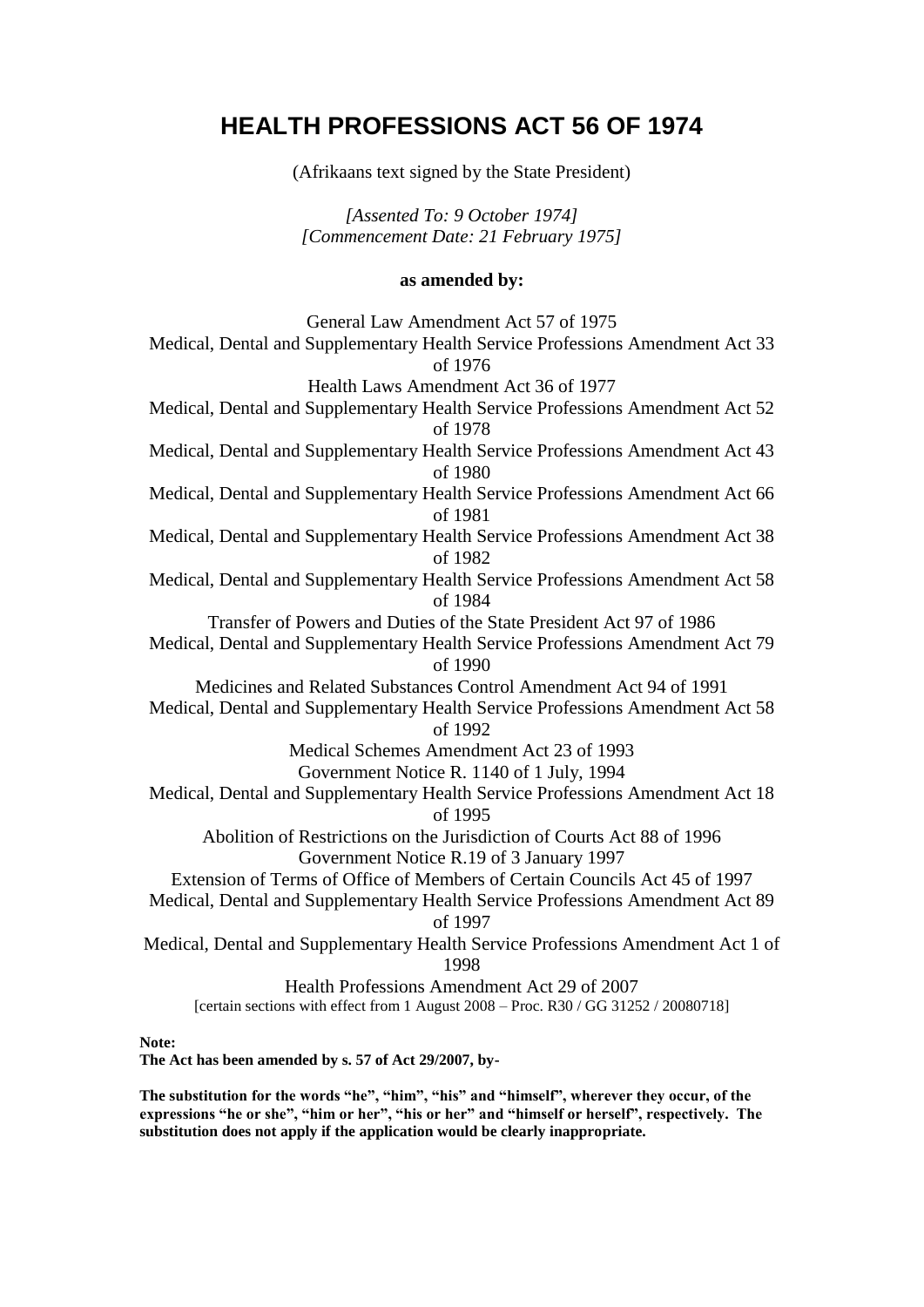### **ACT**

**To establish the Health Professions Council of South Africa and professional boards; to provide for control over the education, training and registration for and practising of health professions registered under this Act; and to provide for matters incidental thereto.**

[Long title substituted by s. 13 of Act 18/95, s.66 of Act 89/97 and s. 56 of Act 29/2007]

### **ARRANGEMENT OF SECTIONS**

#### 1. [Definitions](http://search.sabinet.co.za/netlawpdf/netlaw/HEALTH%20PROFESSIONS%20ACT.htm#section1#section1)

#### **[CHAPTER I](http://search.sabinet.co.za/netlawpdf/netlaw/HEALTH%20PROFESSIONS%20ACT.htm#chapter1#chapter1)**

### **ESTABLISHMENT, OBJECTS, FUNCTIONS AND POWERS OF THE HEALTH PROFESSIONS COUNCIL OF SOUTH AFRICA AND OF PROFESSIONAL BOARDS**

- 2. [Establishment of Health Professions Council of South Africa](http://search.sabinet.co.za/netlawpdf/netlaw/HEALTH%20PROFESSIONS%20ACT.htm#section2#section2)
- 3. [Objects and functions of council](http://search.sabinet.co.za/netlawpdf/netlaw/HEALTH%20PROFESSIONS%20ACT.htm#section3#section3)
- 4. [General powers of council](http://search.sabinet.co.za/netlawpdf/netlaw/HEALTH%20PROFESSIONS%20ACT.htm#section4#section4)
- 5. [Constitution of council](http://search.sabinet.co.za/netlawpdf/netlaw/HEALTH%20PROFESSIONS%20ACT.htm#section5#section5)
- 6. [Vacation of office and filling of vacancies](http://search.sabinet.co.za/netlawpdf/netlaw/HEALTH%20PROFESSIONS%20ACT.htm#section6#section6)
- 7. [President and vice-president](http://search.sabinet.co.za/netlawpdf/netlaw/HEALTH%20PROFESSIONS%20ACT.htm#section7#section7)
- 8. [Meetings of the council](http://search.sabinet.co.za/netlawpdf/netlaw/HEALTH%20PROFESSIONS%20ACT.htm#section8#section8)
- 9. [Quorum and procedure at meetings](http://search.sabinet.co.za/netlawpdf/netlaw/HEALTH%20PROFESSIONS%20ACT.htm#section9#section9)
- 10. [Executive committee](http://search.sabinet.co.za/netlawpdf/netlaw/HEALTH%20PROFESSIONS%20ACT.htm#section10#section10)
- 11. [……….](http://search.sabinet.co.za/netlawpdf/netlaw/HEALTH%20PROFESSIONS%20ACT.htm#section11#section11)
- 12. [Appointment of registrar and staff](http://search.sabinet.co.za/netlawpdf/netlaw/HEALTH%20PROFESSIONS%20ACT.htm#section12#section12)
- 13. [Corporate finance and governance](http://search.sabinet.co.za/netlawpdf/netlaw/HEALTH%20PROFESSIONS%20ACT.htm#section13#section13)
- 13A [……….](http://search.sabinet.co.za/netlawpdf/netlaw/HEALTH%20PROFESSIONS%20ACT.htm#section13A#section13A)
- 14. [Minister may rectify defects](http://search.sabinet.co.za/netlawpdf/netlaw/HEALTH%20PROFESSIONS%20ACT.htm#section14#section14)
- 15. [Establishment of professional boards](http://search.sabinet.co.za/netlawpdf/netlaw/HEALTH%20PROFESSIONS%20ACT.htm#section15#section15)
- 15A. [Objects of professional boards](http://search.sabinet.co.za/netlawpdf/netlaw/HEALTH%20PROFESSIONS%20ACT.htm#section15A#section15A)
- 15B. [General powers of professional boards](http://search.sabinet.co.za/netlawpdf/netlaw/HEALTH%20PROFESSIONS%20ACT.htm#section15B#section15B)

### **[CHAPTER II](http://search.sabinet.co.za/netlawpdf/netlaw/HEALTH%20PROFESSIONS%20ACT.htm#chapter2#chapter2) EDUCATION, TRAINING AND REGISTRATION**

- 16. [Control over training](http://search.sabinet.co.za/netlawpdf/netlaw/HEALTH%20PROFESSIONS%20ACT.htm#section16#section16)
- 17. [Registration a prerequisite for practising](http://search.sabinet.co.za/netlawpdf/netlaw/HEALTH%20PROFESSIONS%20ACT.htm#section17#section17)
- 18. [Keeping of registers](http://search.sabinet.co.za/netlawpdf/netlaw/HEALTH%20PROFESSIONS%20ACT.htm#section18#section18)
- 19. [Removal of name from, and restoration to, register](http://search.sabinet.co.za/netlawpdf/netlaw/HEALTH%20PROFESSIONS%20ACT.htm#section19#section19)
- 19A. [Suspension of health professionals and revocation of such suspension](http://search.sabinet.co.za/netlawpdf/netlaw/HEALTH%20PROFESSIONS%20ACT.htm#section19A#section19A)
- 20. [Right to appeal](http://search.sabinet.co.za/netlawpdf/netlaw/HEALTH%20PROFESSIONS%20ACT.htm#section20#section20)
- 21. [Custody and publication of registers](http://search.sabinet.co.za/netlawpdf/netlaw/HEALTH%20PROFESSIONS%20ACT.htm#section21#section21)
- 22. [Register as proof](http://search.sabinet.co.za/netlawpdf/netlaw/HEALTH%20PROFESSIONS%20ACT.htm#section22#section22)
- 23. [Issue of duplicate registration certificate, certificate of status, extract from](http://search.sabinet.co.za/netlawpdf/netlaw/HEALTH%20PROFESSIONS%20ACT.htm#section23#section23)  [register or certificate by registrar](http://search.sabinet.co.za/netlawpdf/netlaw/HEALTH%20PROFESSIONS%20ACT.htm#section23#section23)
- 24. [Qualifications prescribed for registration](http://search.sabinet.co.za/netlawpdf/netlaw/HEALTH%20PROFESSIONS%20ACT.htm#section24#section24)
- 24A. [Community service](http://search.sabinet.co.za/netlawpdf/netlaw/HEALTH%20PROFESSIONS%20ACT.htm#section24A#section24A)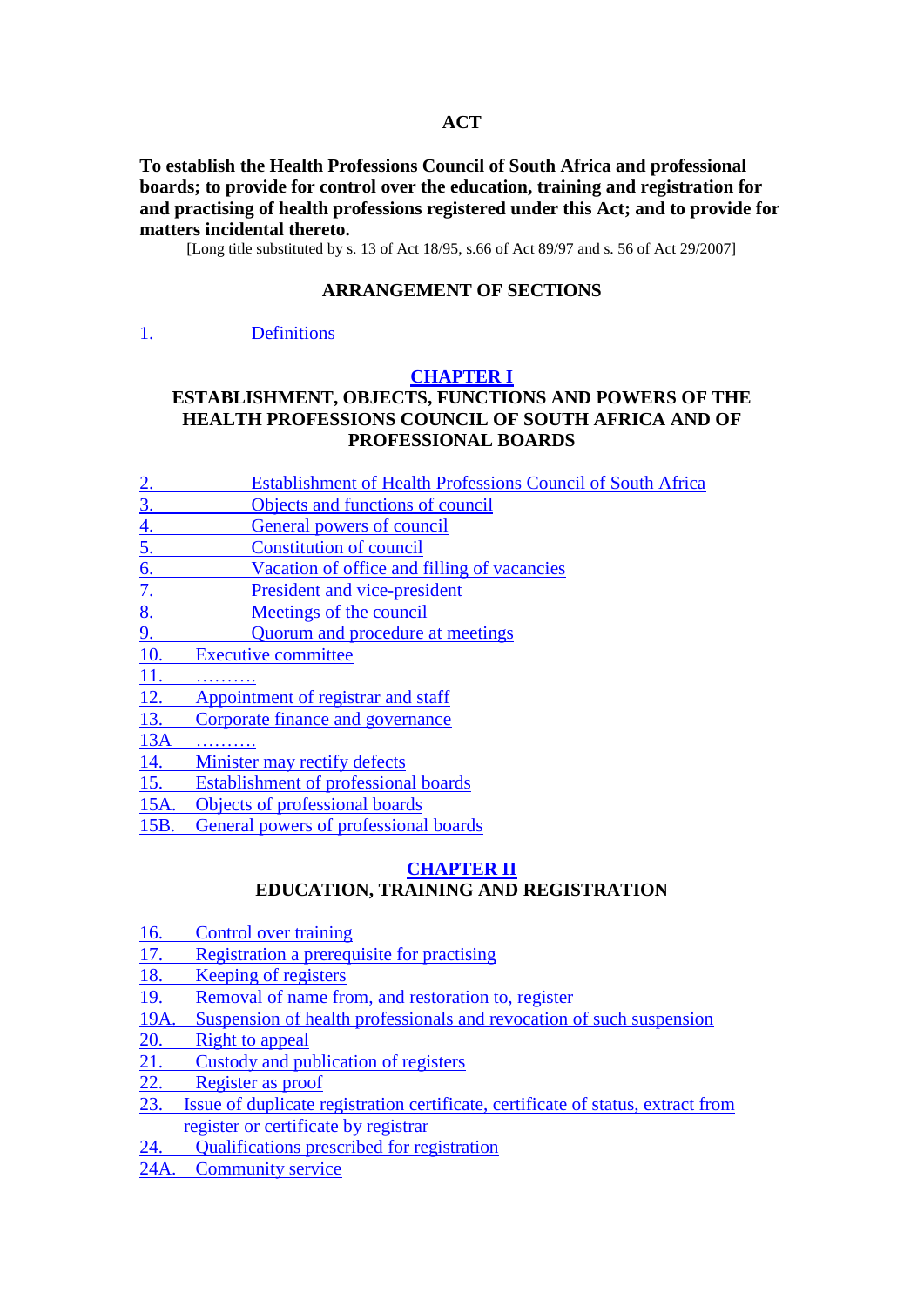- 25. [Registration of persons who hold qualifications not prescribed for registration](http://search.sabinet.co.za/netlawpdf/netlaw/HEALTH%20PROFESSIONS%20ACT.htm#section25#section25)
- 26. Compliance [with certain conditions relating to continuing professional](http://search.sabinet.co.za/netlawpdf/netlaw/HEALTH%20PROFESSIONS%20ACT.htm#section26#section26) 
	- [development as prerequisite for continued registration](http://search.sabinet.co.za/netlawpdf/netlaw/HEALTH%20PROFESSIONS%20ACT.htm#section26#section26)
- 27. [……….](http://search.sabinet.co.za/netlawpdf/netlaw/HEALTH%20PROFESSIONS%20ACT.htm#section27#section27)
- 28. [……….](http://search.sabinet.co.za/netlawpdf/netlaw/HEALTH%20PROFESSIONS%20ACT.htm#section28#section28)
- 29. Registration of certain [persons for education and training purposes](http://search.sabinet.co.za/netlawpdf/netlaw/HEALTH%20PROFESSIONS%20ACT.htm#section29#section29)
- 30. [Registration of certain persons so as to enable them to engage in post-graduate](http://search.sabinet.co.za/netlawpdf/netlaw/HEALTH%20PROFESSIONS%20ACT.htm#section30#section30)  [studies](http://search.sabinet.co.za/netlawpdf/netlaw/HEALTH%20PROFESSIONS%20ACT.htm#section30#section30)
- 31. [Universities, technikons and other training institutions to furnish council with](http://search.sabinet.co.za/netlawpdf/netlaw/HEALTH%20PROFESSIONS%20ACT.htm#section31#section31)  [certain particulars](http://search.sabinet.co.za/netlawpdf/netlaw/HEALTH%20PROFESSIONS%20ACT.htm#section31#section31)
- 32. [………..](http://search.sabinet.co.za/netlawpdf/netlaw/HEALTH%20PROFESSIONS%20ACT.htm#section32#section32)
- 32A. [……….](http://search.sabinet.co.za/netlawpdf/netlaw/HEALTH%20PROFESSIONS%20ACT.htm#section32A#section32A)
- 32B. [……….](http://search.sabinet.co.za/netlawpdf/netlaw/HEALTH%20PROFESSIONS%20ACT.htm#section32B#section32B)
- 33. [Definition of scope of other health professions registrable in terms of this Act](http://search.sabinet.co.za/netlawpdf/netlaw/HEALTH%20PROFESSIONS%20ACT.htm#section33#section33)  [and registration of certain persons](http://search.sabinet.co.za/netlawpdf/netlaw/HEALTH%20PROFESSIONS%20ACT.htm#section33#section33)
- 34. [Registration a prerequisite for practising a profession in respect of which a](http://search.sabinet.co.za/netlawpdf/netlaw/HEALTH%20PROFESSIONS%20ACT.htm#section34#section34)  [professional board has been established](http://search.sabinet.co.za/netlawpdf/netlaw/HEALTH%20PROFESSIONS%20ACT.htm#section34#section34)
- 35. [Registration and use of additional qualifications, registration of specialists,](http://search.sabinet.co.za/netlawpdf/netlaw/HEALTH%20PROFESSIONS%20ACT.htm#section35#section35)  [persons in subspecialities, professional categories and additional professional](http://search.sabinet.co.za/netlawpdf/netlaw/HEALTH%20PROFESSIONS%20ACT.htm#section35#section35)  [categories](http://search.sabinet.co.za/netlawpdf/netlaw/HEALTH%20PROFESSIONS%20ACT.htm#section35#section35)

## **[CHAPTER III](http://search.sabinet.co.za/netlawpdf/netlaw/HEALTH%20PROFESSIONS%20ACT.htm#chapter3#chapter3) OFFENCES BY UNREGISTERED PERSONS**

36. [……….](http://search.sabinet.co.za/netlawpdf/netlaw/HEALTH%20PROFESSIONS%20ACT.htm#section36#section36)

- 37. [……….](http://search.sabinet.co.za/netlawpdf/netlaw/HEALTH%20PROFESSIONS%20ACT.htm#section37#section37)
- 38 [……….](http://search.sabinet.co.za/netlawpdf/netlaw/HEALTH%20PROFESSIONS%20ACT.htm#section38#section38)

39. Prohibition [of performance of certain acts by unregistered persons deemed to](http://search.sabinet.co.za/netlawpdf/netlaw/HEALTH%20PROFESSIONS%20ACT.htm#section39#section39)  [pertain to health professions registrable in terms of this Act](http://search.sabinet.co.za/netlawpdf/netlaw/HEALTH%20PROFESSIONS%20ACT.htm#section39#section39)

40. [Penalty for professing to be a registered person or holder of certain](http://search.sabinet.co.za/netlawpdf/netlaw/HEALTH%20PROFESSIONS%20ACT.htm#section40#section40)  [qualifications](http://search.sabinet.co.za/netlawpdf/netlaw/HEALTH%20PROFESSIONS%20ACT.htm#section40#section40)

## **[CHAPTER IV](http://search.sabinet.co.za/netlawpdf/netlaw/HEALTH%20PROFESSIONS%20ACT.htm#chapter4#chapter4) DISCIPLINARY POWERS OF THE COUNCIL**

- 41. [Inquiries by professional boards into charges of unprofessional conduct](http://search.sabinet.co.za/netlawpdf/netlaw/HEALTH%20PROFESSIONS%20ACT.htm#section41#section41)
- 41A. [Manner in which certain investigations may be instituted](http://search.sabinet.co.za/netlawpdf/netlaw/HEALTH%20PROFESSIONS%20ACT.htm#section41A#section41A)
- 42. [Matters for and procedure at inquiry by professional boards](http://search.sabinet.co.za/netlawpdf/netlaw/HEALTH%20PROFESSIONS%20ACT.htm#section42#section42)
- 43. [Postponement of imposition of penalty and suspension of operation of penalty](http://search.sabinet.co.za/netlawpdf/netlaw/HEALTH%20PROFESSIONS%20ACT.htm#section43#section43)
- 44. [Effect of suspension or removal from register](http://search.sabinet.co.za/netlawpdf/netlaw/HEALTH%20PROFESSIONS%20ACT.htm#section44#section44)
- 45. [Cognizance by professional boards of conduct of registered persons under](http://search.sabinet.co.za/netlawpdf/netlaw/HEALTH%20PROFESSIONS%20ACT.htm#section45#section45)  [certain circumstances](http://search.sabinet.co.za/netlawpdf/netlaw/HEALTH%20PROFESSIONS%20ACT.htm#section45#section45)
- 46. [Penalty for false evidence](http://search.sabinet.co.za/netlawpdf/netlaw/HEALTH%20PROFESSIONS%20ACT.htm#section46#section46)
- 47. [Limitation of liability](http://search.sabinet.co.za/netlawpdf/netlaw/HEALTH%20PROFESSIONS%20ACT.htm#section47#section47)
- 48. [……….](http://search.sabinet.co.za/netlawpdf/netlaw/HEALTH%20PROFESSIONS%20ACT.htm#section48#section48)
- 49. [Council to make rules relating to offences under this Chapter](http://search.sabinet.co.za/netlawpdf/netlaw/HEALTH%20PROFESSIONS%20ACT.htm#section49#section49)

50. [……….](http://search.sabinet.co.za/netlawpdf/netlaw/HEALTH%20PROFESSIONS%20ACT.htm#section50#section50)

51. [Regulations relating to investigations in respect of impaired persons registered](http://search.sabinet.co.za/netlawpdf/netlaw/HEALTH%20PROFESSIONS%20ACT.htm#section51#section51)  [in terms of this Act](http://search.sabinet.co.za/netlawpdf/netlaw/HEALTH%20PROFESSIONS%20ACT.htm#section51#section51)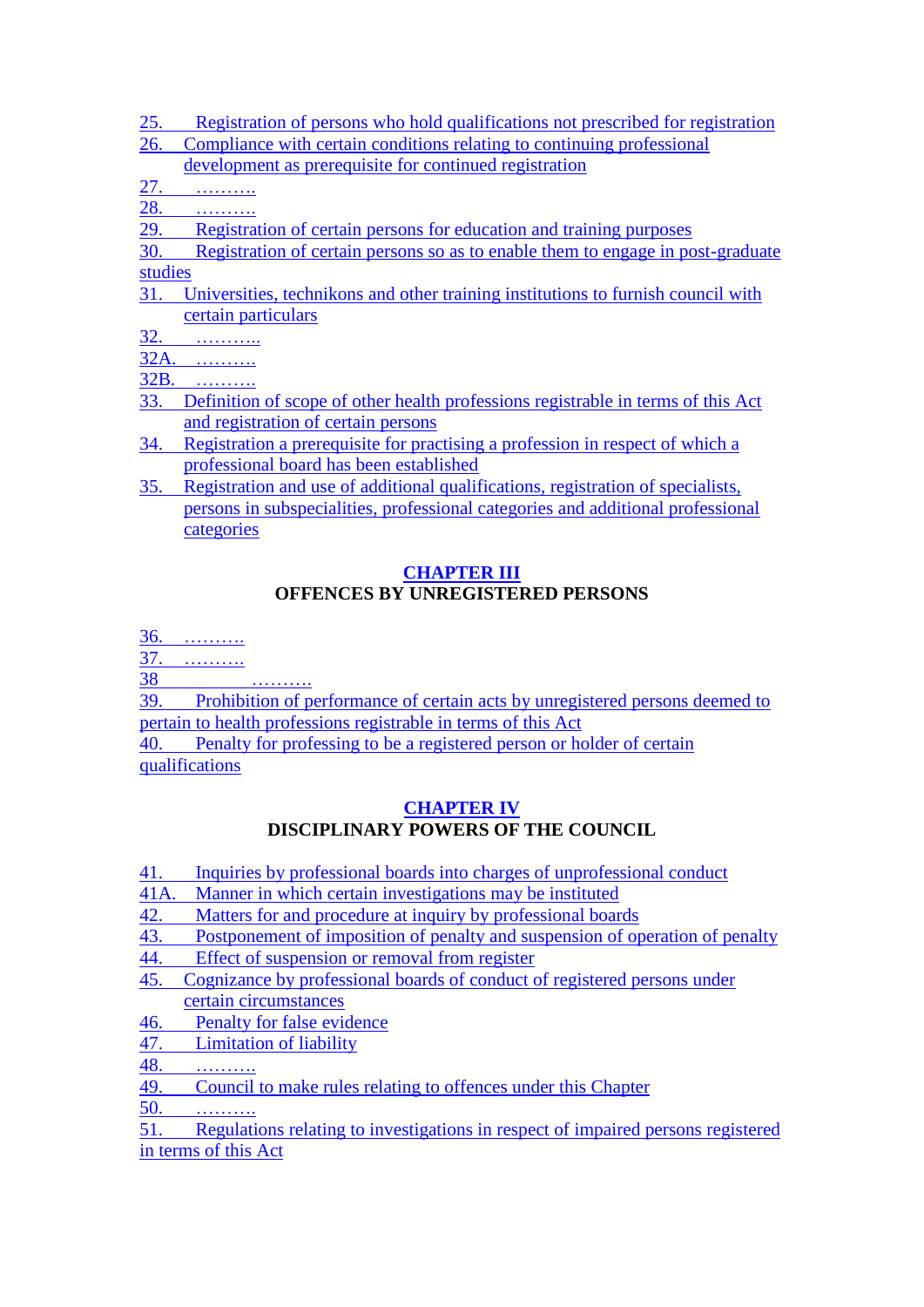## **[CHAPTER V](http://search.sabinet.co.za/netlawpdf/netlaw/HEALTH%20PROFESSIONS%20ACT.htm#chapter5#chapter5) GENERAL AND SUPPLEMENTARY PROVISIONS**

52. [Medical practitioners and dentists may dispense medicines](http://search.sabinet.co.za/netlawpdf/netlaw/HEALTH%20PROFESSIONS%20ACT.htm#section52#section52)

52A.

53. [Fees charged by registered persons](http://search.sabinet.co.za/netlawpdf/netlaw/HEALTH%20PROFESSIONS%20ACT.htm#section53#section53)

53A. [……….](http://search.sabinet.co.za/netlawpdf/netlaw/HEALTH%20PROFESSIONS%20ACT.htm#section53A#section53A)

54. [……….](http://search.sabinet.co.za/netlawpdf/netlaw/HEALTH%20PROFESSIONS%20ACT.htm#section54#section54)

- 54A. [Exemption from operation of provisions of Act](http://search.sabinet.co.za/netlawpdf/netlaw/HEALTH%20PROFESSIONS%20ACT.htm#section54A#section54A)
- 55. [Penalty for false representation inducing registration, for false entries in register](http://search.sabinet.co.za/netlawpdf/netlaw/HEALTH%20PROFESSIONS%20ACT.htm#section55#section55)  [and for impersonation](http://search.sabinet.co.za/netlawpdf/netlaw/HEALTH%20PROFESSIONS%20ACT.htm#section55#section55)

55A. [……….](http://search.sabinet.co.za/netlawpdf/netlaw/HEALTH%20PROFESSIONS%20ACT.htm#section55A#section55A)

56. [Death of person undergoing procedure of therapeutic, diagnostic or palliative](http://search.sabinet.co.za/netlawpdf/netlaw/HEALTH%20PROFESSIONS%20ACT.htm#section56#section56) 

[nature](http://search.sabinet.co.za/netlawpdf/netlaw/HEALTH%20PROFESSIONS%20ACT.htm#section56#section56)

57. [Commission on prescriptions](http://search.sabinet.co.za/netlawpdf/netlaw/HEALTH%20PROFESSIONS%20ACT.htm#section57#section57)

58. [……….](http://search.sabinet.co.za/netlawpdf/netlaw/HEALTH%20PROFESSIONS%20ACT.htm#section58#section58)

- 59. [Limitations in respect of unregistered persons](http://search.sabinet.co.za/netlawpdf/netlaw/HEALTH%20PROFESSIONS%20ACT.htm#section59#section59)
- 60. [Investigation of matters relating to the teaching or training of certain classes of](http://search.sabinet.co.za/netlawpdf/netlaw/HEALTH%20PROFESSIONS%20ACT.htm#section60#section60)

[persons](http://search.sabinet.co.za/netlawpdf/netlaw/HEALTH%20PROFESSIONS%20ACT.htm#section60#section60)

- 61. [Regulations](http://search.sabinet.co.za/netlawpdf/netlaw/HEALTH%20PROFESSIONS%20ACT.htm#section61#section61)
- 61A. [Rules](http://search.sabinet.co.za/netlawpdf/netlaw/HEALTH%20PROFESSIONS%20ACT.htm#section61A#section61A)
- 62. [Levying of annual fees on certain registered persons](http://search.sabinet.co.za/netlawpdf/netlaw/HEALTH%20PROFESSIONS%20ACT.htm#section62#section62)

63. [……….](http://search.sabinet.co.za/netlawpdf/netlaw/HEALTH%20PROFESSIONS%20ACT.htm#section63#section63)

63A. [……….](http://search.sabinet.co.za/netlawpdf/netlaw/HEALTH%20PROFESSIONS%20ACT.htm#section63A#section63A)

64. [Repeal of laws](http://search.sabinet.co.za/netlawpdf/netlaw/HEALTH%20PROFESSIONS%20ACT.htm#section64#section64)

65. [………..](http://search.sabinet.co.za/netlawpdf/netlaw/HEALTH%20PROFESSIONS%20ACT.htm#section65#section65)

66. [Short title and commencement](http://search.sabinet.co.za/netlawpdf/netlaw/HEALTH%20PROFESSIONS%20ACT.htm#section66#section66)

Schedule - [Laws repealed](http://search.sabinet.co.za/netlawpdf/netlaw/HEALTH%20PROFESSIONS%20ACT.htm#schedule#schedule)

## **1. Definitions**

In this Act, unless the context otherwise indicates -

**"Ciskeian Medical Council"** ……….

[Definition of "Ciskeian Medical Council" inserted by s. 1 of Act 18/95 and deleted by s. 1 of Act 89/97]

**"accredit"** means recognition or certification by the council or the relevant professional board in terms of this Act or any other Act as meeting the prescribed education and training requirements;

[Definition of "accredit" inserted by s. 1 of Act 29/2007]

**"community representative"** means a person appointed by the Minister as a community representative and who is not registered in terms of this Act. [Definition of "community representative" inserted by s. 1 of Act 29/2007]

**"council"** means the council referred to in [section 2;](http://search.sabinet.co.za/netlawpdf/netlaw/HEALTH%20PROFESSIONS%20ACT.htm#section2#section2)

**"dentist"** means a person registered as such under this Act;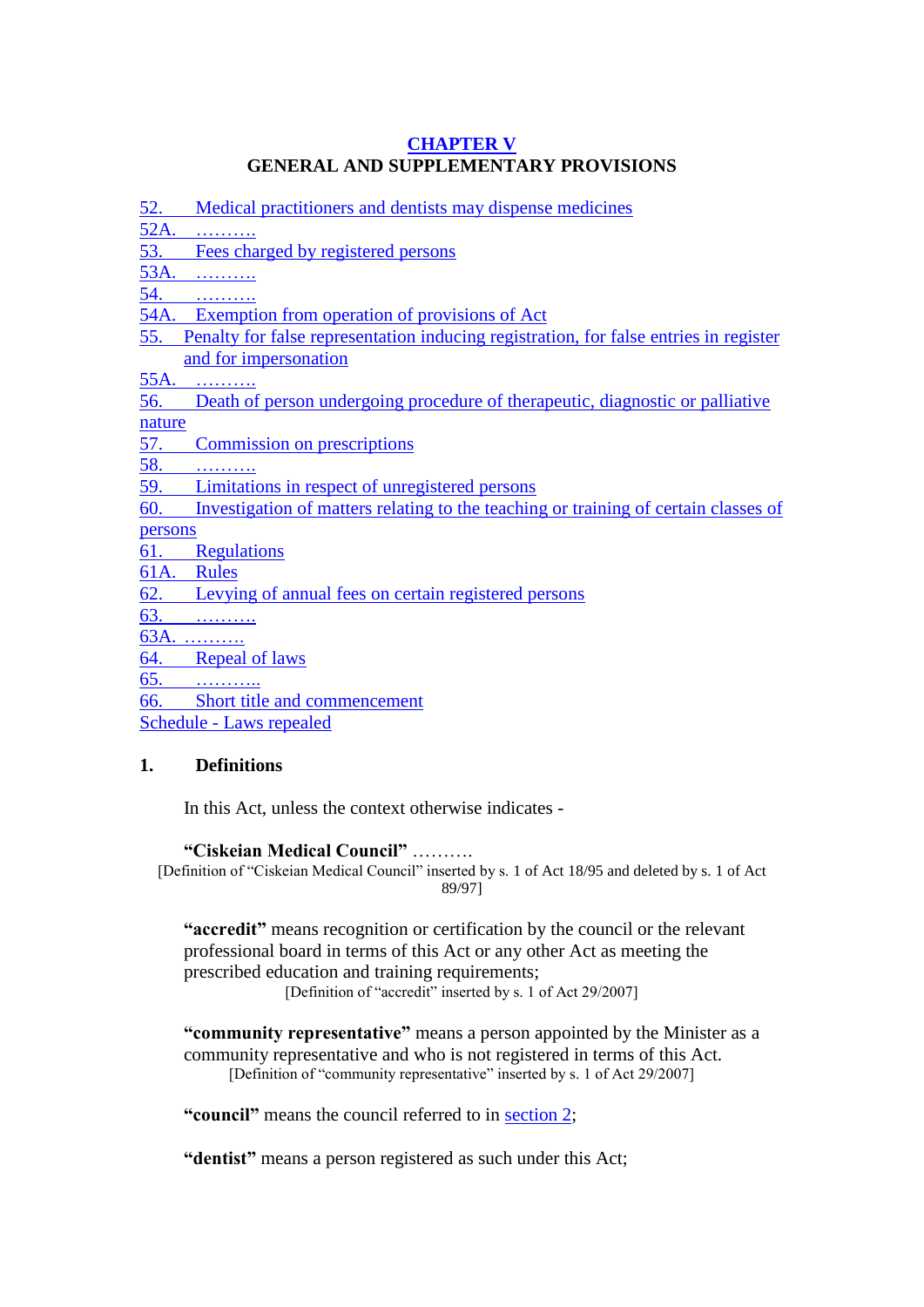**"Director-General"** means the Director-General: Health or his or her nominee; [Definition of "Director-General" inserted by s. 1 of Act 18/95]

**"fruitless and wasteful expenditure"** has the same meaning as assigned to it in [section 1](http://search.sabinet.co.za/netlawpdf/netlaw/PUBLIC%20FINANCE%20MANAGEMENT%20ACT.htm#section1) of the Public Finance Management Act, 1999 (Act No. 1 of 1999); [Definition of "fruitless and wasteful expenditure" inserted by s. 1 of Act 29/2007]

**"health practitioner"** means any person, including a student, registered with the council in a profession registrable in terms of this Act; [Definition of "health practitioner" inserted by s. 1 of Act 29/2007]

**"health profession"** means any profession for which a professional board has been established in terms of [section 15](http://search.sabinet.co.za/netlawpdf/netlaw/HEALTH%20PROFESSIONS%20ACT.htm#section15) and includes any category or group of persons provided for by such a board;

[Definition of "health profession" inserted by s. 1 of Act 29/2007]

**"impairment"** refers to a condition which renders a practitioner incapable of practising a profession with reasonable skill and safety; [Definition of "impaired" inserted by s. 1 of Act 89/97 and substituted by the definition of "impairment" by s. 1 of Act 29/2007]

**"Interim National Medical and Dental Council of South Africa"** ………. [Definition of "Interim National Medical and Dental Council of South Africa" inserted by s. 1 of Act 89/97 and deleted by s. 1 of Act 29/2007]

**"intern"** means a person registered as such under this Act in a profession which provides for internship training;

[Definition of "intern" substituted by s. 1 of Act 29/2007]

**"intern-psychologist"** means a person registered as such under this Act; [Definition of "intern-psychologist" inserted by s. 1 of Act 33/76]

**"irregular expenditure"** means expenditure other than unauthorised expenditure-

- (a) incurred in contravention of or that is not in accordance with a requirement of any applicable legislation; or
- (b) that falls outside of the scope of the functions of the council or a professional board contemplated in this Act; [Definition of "irregular expenditure" inserted by s. 1 of Act 29/2007]

**"medical practitioner"** means a person registered as such under this Act;

**"medicine"** means medicine as defined in [section 1](http://search.sabinet.co.za/netlawpdf/netlaw/MEDICINES%20AND%20RELATED%20SUBSTANCES%20CONTROL%20ACT.htm#section1) of the Medicines and Related Substances Control Act, 1965 (Act No. 101 of 1965);

**"medicinal purposes"** in relation to a scheduled substance, means the purpose of treatment or prevention of a disease or some other definite curative or therapeutic purpose, but does not include the satisfaction or relief of a habit or a craving for the substance used or for any other scheduled substance except where the substance is administered or used in a hospital or similar institution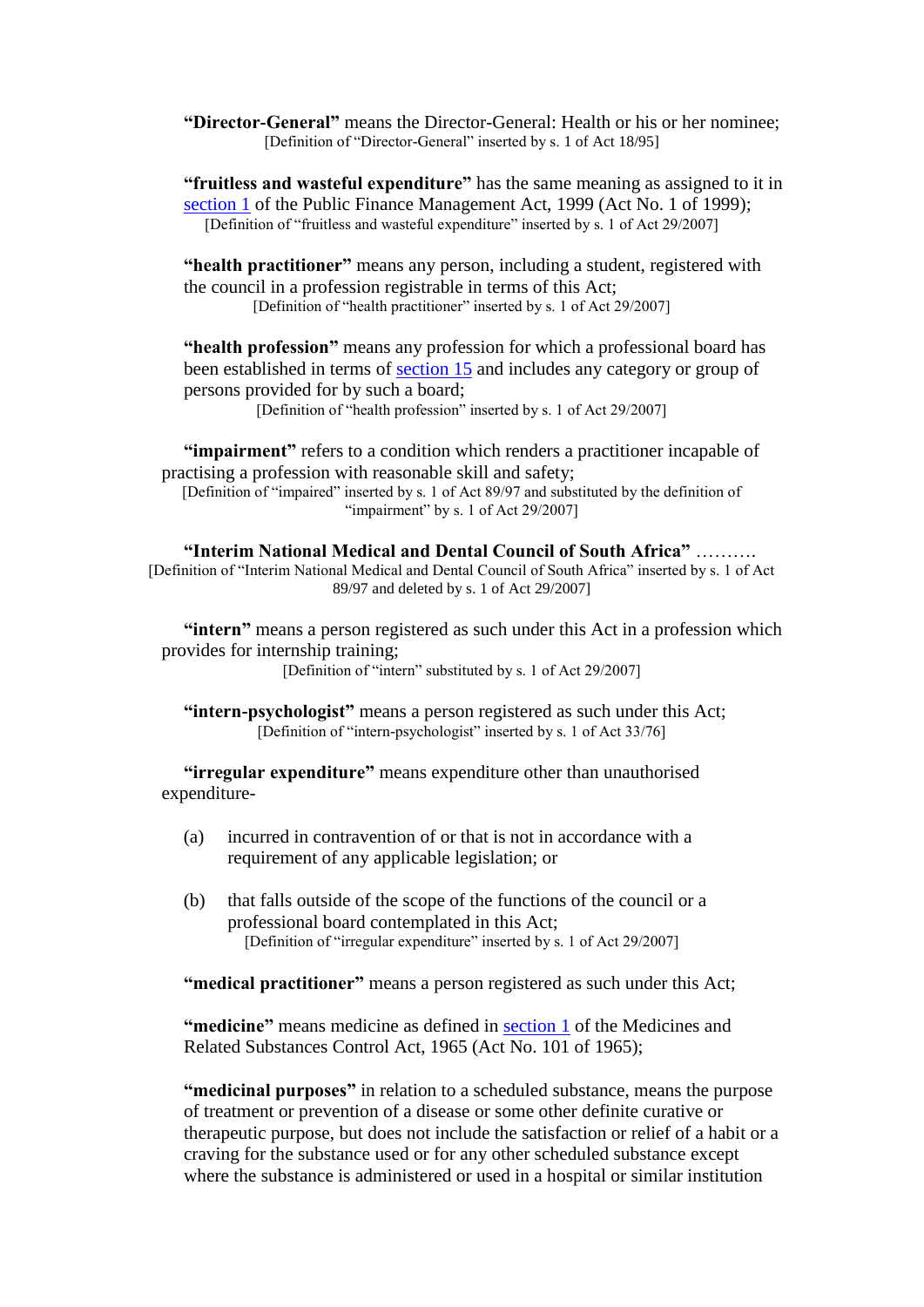maintained wholly or partly by the Government or a provincial administration, or approved for that purpose by the Minister;

[Definition of "medicinal purposes" substituted by s. 1 of Act 58/92]

**"member"** means a member of the council or of a professional board; [Definition of "member" substituted by s. 1 of Act 58/92]

**"Minister"** means the Minister of Health;

[Definition of "Minister" substituted by s. 1 of Act 58/84, s. 1 of Act 58/92 and s. 1 of Act 18/95]

**"prescribe"** means prescribe by regulation and **"prescribed"** shall have a corresponding meaning;

**"president"** means the president of the council;

**"professional board"** means a professional board established in terms of any of the provisions of [section 15;](http://search.sabinet.co.za/netlawpdf/netlaw/HEALTH%20PROFESSIONS%20ACT.htm#section15#section15)

**"professional category"** means the division or subdivision of a field in which any registered health profession may be practised;

[Definition of "professional category" inserted by s. 1 of Act 29/2007]

**"public representative"** means a person appointed by the council to serve in the committees or subcommittees of the Council or professional boards for a particular purpose, and who is not registered in any of the professions falling under this Act;

[Definition of "public representative" inserted by s. 1 of Act 29/2007]

**"psychologist"** means a person registered as such under this Act;

**"qualification"** means any degree, diploma or certificate awarded after examination of a person's proficiency in a particular subject;

**"register"**, when used as a noun, means a register kept in accordance with the provisions of this Act, and when used in relation to any registration category or a member of any such category of persons in respect of which a register is kept, means the register kept for that category;

[Definition of "register" substituted by s. 1 of Act 29/2007]

**"register"**, when used as a noun, means a register kept in accordance with the provisions of this Act, and when used in relation to any class or a member of any class of persons in respect of which a register is kept, means the register kept for that class;

**"registrar"** means the registrar appointed under [section 12](http://search.sabinet.co.za/netlawpdf/netlaw/HEALTH%20PROFESSIONS%20ACT.htm#section12#section12) or a person lawfully acting in that capacity;

**"regulation"** means any regulation made under this Act;

**"Republic"** ……….

[Definition of "Republic" deleted by s. 1 of Act 58/92]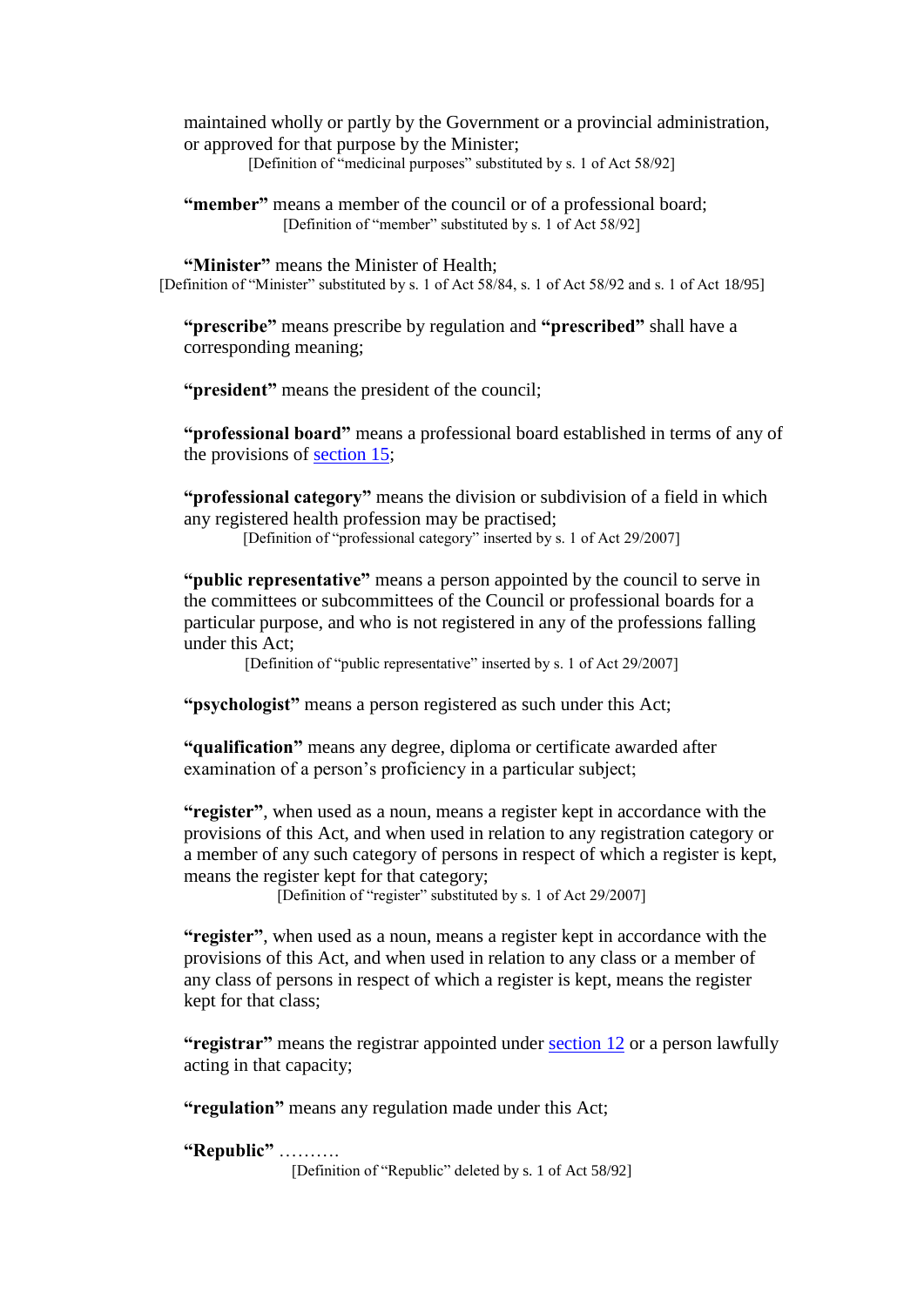**"rule"** means any rule made under this Act;

**"scheduled substance"** means a scheduled substance as defined in [section 1](http://search.sabinet.co.za/netlawpdf/netlaw/MEDICINES%20AND%20RELATED%20SUBSTANCES%20CONTROL%20ACT.htm#section1) of the Medicines and Related Substances Act, 1965 (Act No. 101 of 1965); [Definition of "scheduled substance" substituted by s. 24 of Act 94/91 and s. 1 of Act 89/97]

### **"South African Medical and Dental Council"** ……….

[Definition of "South African Medical and Dental Council" inserted by s. 1 of Act 18/95 and deleted by s. 1 of Act 89/97]

**"speciality"**, in relation to a person registered in respect of any profession under this Act, means any particular discipline, division or subdivision of a profession which is recognised under this Act as a speciality in which such person specialises or intends to specialise;

[Definition of "speciality" inserted by s. 1 of Act 38/82 and substituted by s. 1 of Act 29/2007]

**"student intern"** means a person registered as such under this Act; [Definition of "student intern" inserted by s. 12 of Act 36/77]

**"supplementary health service profession"** ………. [Definition of "supplementary health service profession" deleted by s. 1 of Act 89/97]

#### **"tariff of fees"** ……….

[Definition of "tariff of fees" inserted by s. 1 of Act 52/78 and deleted by s. 1 of Act 58/84]

**"this Act"** includes the regulations, rules and any proclamation or order issued or made under this Act;

**"Transkeian Medical Council"** ………. [Definition of "Transkeian Medical Council" inserted by s. 1 of Act 18/95 and deleted by s. 1 of Act 89/97]

**"unprofessional conduct"** means improper or disgraceful or dishonourable or unworthy conduct or conduct which, when regard is had to the profession of a person who is registered in terms of this Act, is improper or disgraceful or dishonourable or unworthy;

[Definition of "unprofessional conduct" inserted by s. 1 of Act 89/97]

**"vice-president"** means the vice-president of the council.

#### **CHAPTER I**

### **ESTABLISHMENT, OBJECTS, FUNCTIONS AND POWERS OF THE HEALTH PROFESSIONS COUNCIL OF SOUTH AFRICA AND OF PROFESSIONAL BOARDS**

[Heading substituted by s. 2 of Act 18/95, s. 2 of Act 89/97 and s. 2 of Act 29/2007]

**2. Establishment of Health Professions Council of South Africa**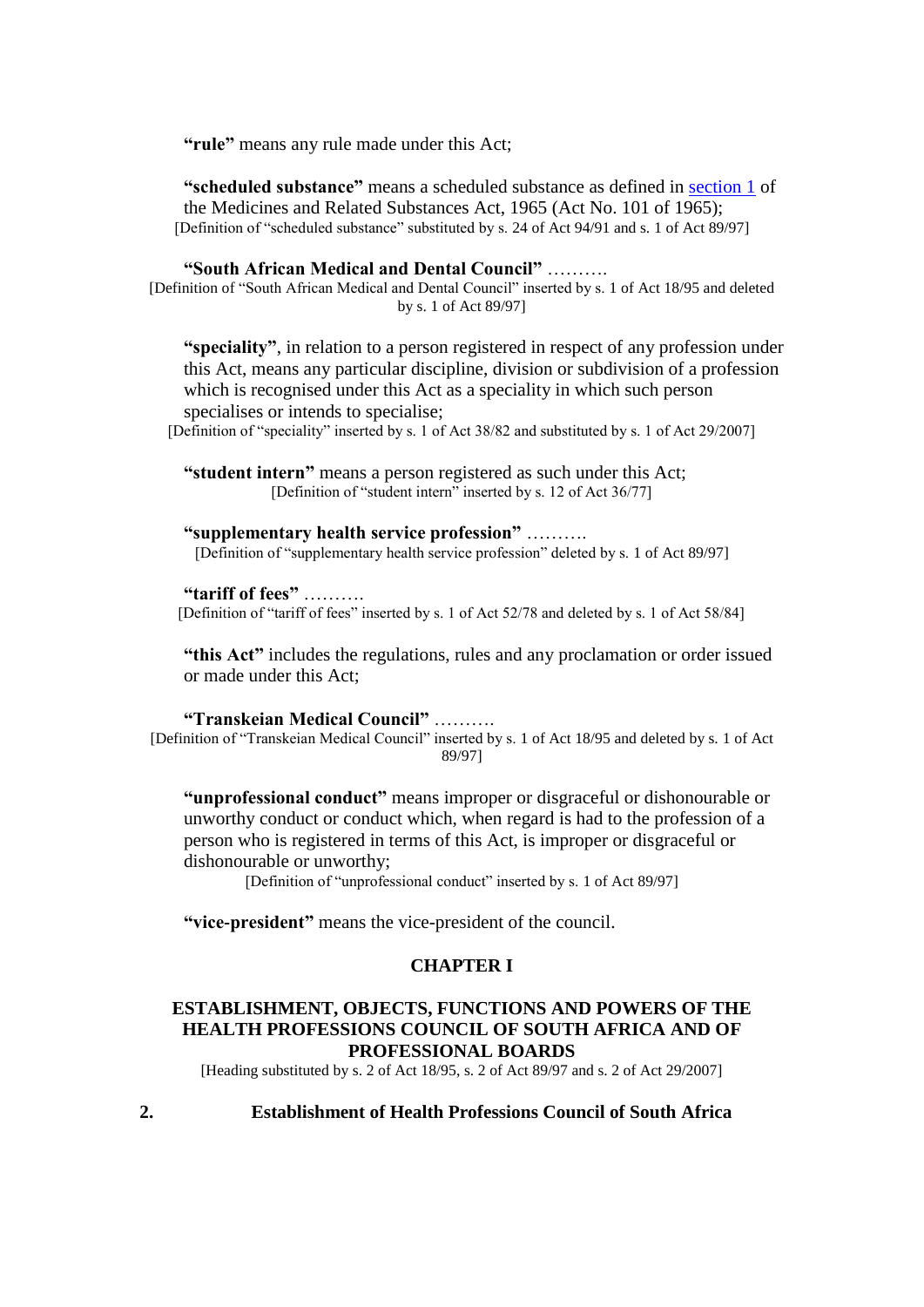- (1) There is hereby established a juristic person to be known as the Health Professions Council of South Africa and the first meeting of the council shall be convened by the registrar.
- (2) The head office of the council shall be situated in Pretoria. [S. 2 substituted by s. 3 of Act 18/95 and s. 3 of Act 89/97]

## **3. Objects and functions of council**

[Heading substituted by s. 3 of Act 29/2007]

The objects and fuctions of the council are - [Words preceding para. (a) substitiuted by s. 3 of Act 29/2007]

- (a) to co-ordinate the activities of the professional boards established in terms of this Act and to act as an advisory and communicatory body for such professional boards;
- (b) to promote and to regulate interprofessional liaison between health professions in the interest of the public; [Para. (b) substituted by s. 3 of Act 29/2007]
- (c) to determine strategic policy in accordance with national health policy as determined by the Minister, and to make decisions in terms thereof, with regard to the professional boards and the health professions, for matters such as finance, education, training, registration, ethics and professional conduct, disciplinary procedure, scope of the professions, interprofessional matters and maintenance of professional competence; [Para. (c) substituted by s. 3 of Act 29/2007]
- (d) to consult and liaise with relevant authorities on matters affecting the professional boards in general;
- (e) to assist in the promotion of the health of the population of the Republic;
- (f) subject to legislation regulating health care providers and consistency with national policy determined by the Minister, to control and to exercise authority in respect of all matters affecting the education and training of persons in, and the manner of the exercise of the practices pursued in connection with, the diagnosis, treatment or prevention of physical or mental defects, illnesses or deficiencies in human kind; [Para. (f) substituted by s. 3 of Act 29/2007]
- (g) to promote liaison in the field of education and training referred to in paragraph (f), both in the Republic and elsewhere, and to promote the standards of such education and training in the Republic; [Para. (g) substituted by s. 3 of Act  $29/2007$ ]
- (h) to advise the Minister on any matter falling within the scope of this Act in order to support the universal norms and values of health professions, with greater emphasis on professional practice, democracy, transparency, equity, accessibility and community involvement: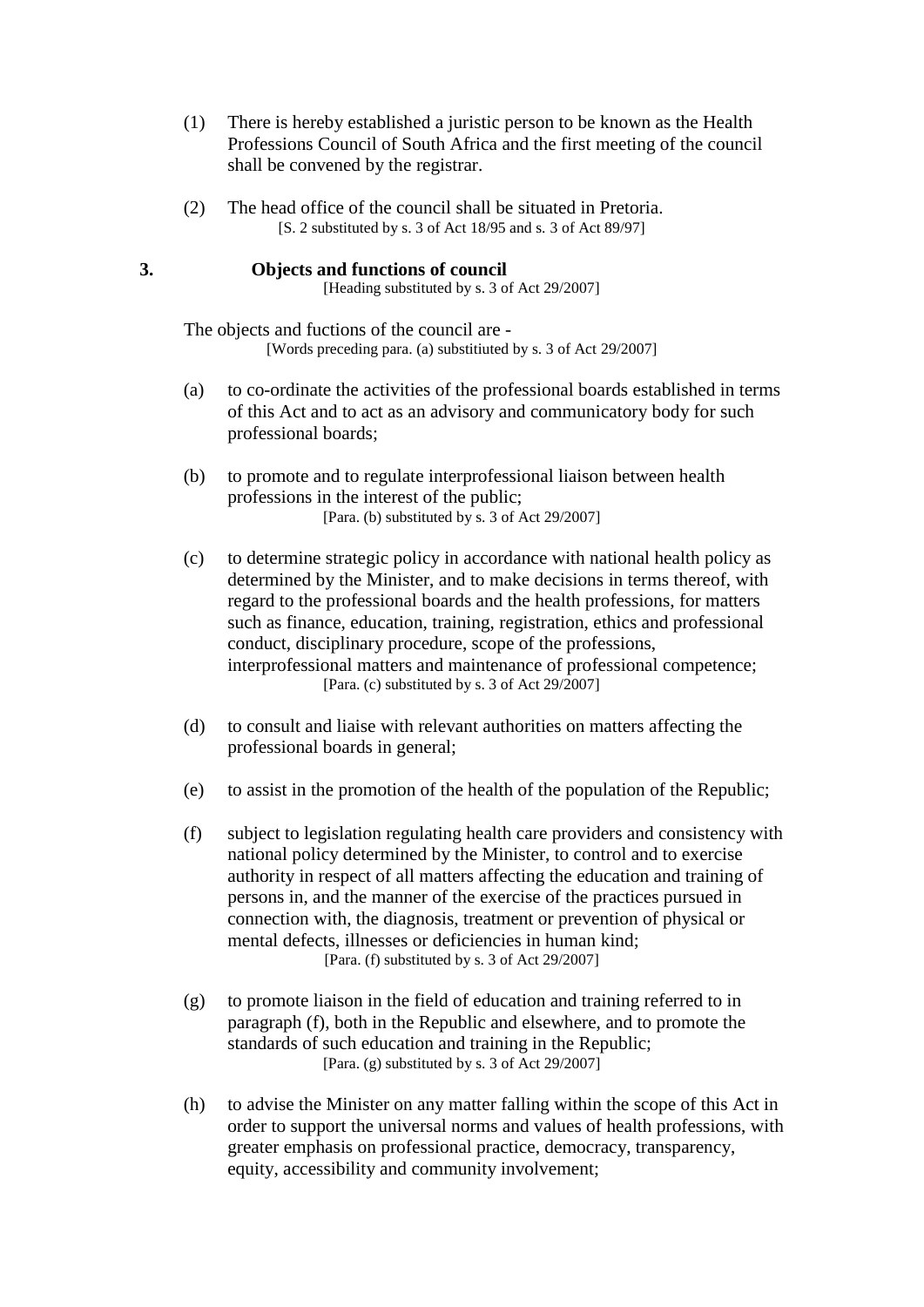[Para. (h) amended by s. 3 of Act 29/2007]

- (i) to communicate to the Minister information of public importance acquired by the council in the course of the performance of its functions under this Act.
- [S. 3 amended by s. 2 of Act 58/92, s. 4 of Act 18/95 and s. 3 of Act 45/97 and substituted by s. 4 of Act 89/97]
	- (j) to serve and protect the public in matters involving the rendering of health services by persons practising a health profession; [Para. (j) added by s. 3 of Act 29/2007]
	- (k) to exercise its powers and discharge its responsibilities in the best interest of the public and in accordance with national health policy determined by the Minister;

[Para. (k) added by s. 3 of Act 29/2007]

- (l) to be transparent and accountable to the public in achieving its objectives and when performing its functions and exercising its powers; [Para. (1) added by s. 3 of Act 29/2007]
- (m) to uphold and maintain professional and ethical standards within the health professions; [Para. (m) added by s. 3 of Act 29/2007]
- (n) to ensure the investigation of complaints concerning persons registered in terms of this Act and to ensure that appropriate disciplinary action is taken against such persons in accordance with this Act in order to protect the interest of the public;

[Para. (n) added by s. 3 of Act 29/2007]

- (o) to ensure that persons registered in terms of this Act behave towards users of health services in a manner that respects their constitutional rights to human dignity, bodily and psychological integrity and equality, and that disciplinary action is taken against persons who fail to act accordingly; [Para. (o) added by s. 3 of Act 29/2007]
- (p) to submit to the Minister-
	- (i) a five-year strategic plan within six months of the council coming into office which includes details as to how the council plans to fulfil its objectives under this Act;
	- (ii) every six months a report on the status of health professions and on matters of public importance that have come to the attention of the council in the course of the performance of its functions under this Act; and

(iii) an annual report within six months of the end of the financial year; and

[Para. (p) added by s. 3 of Act 29/2007]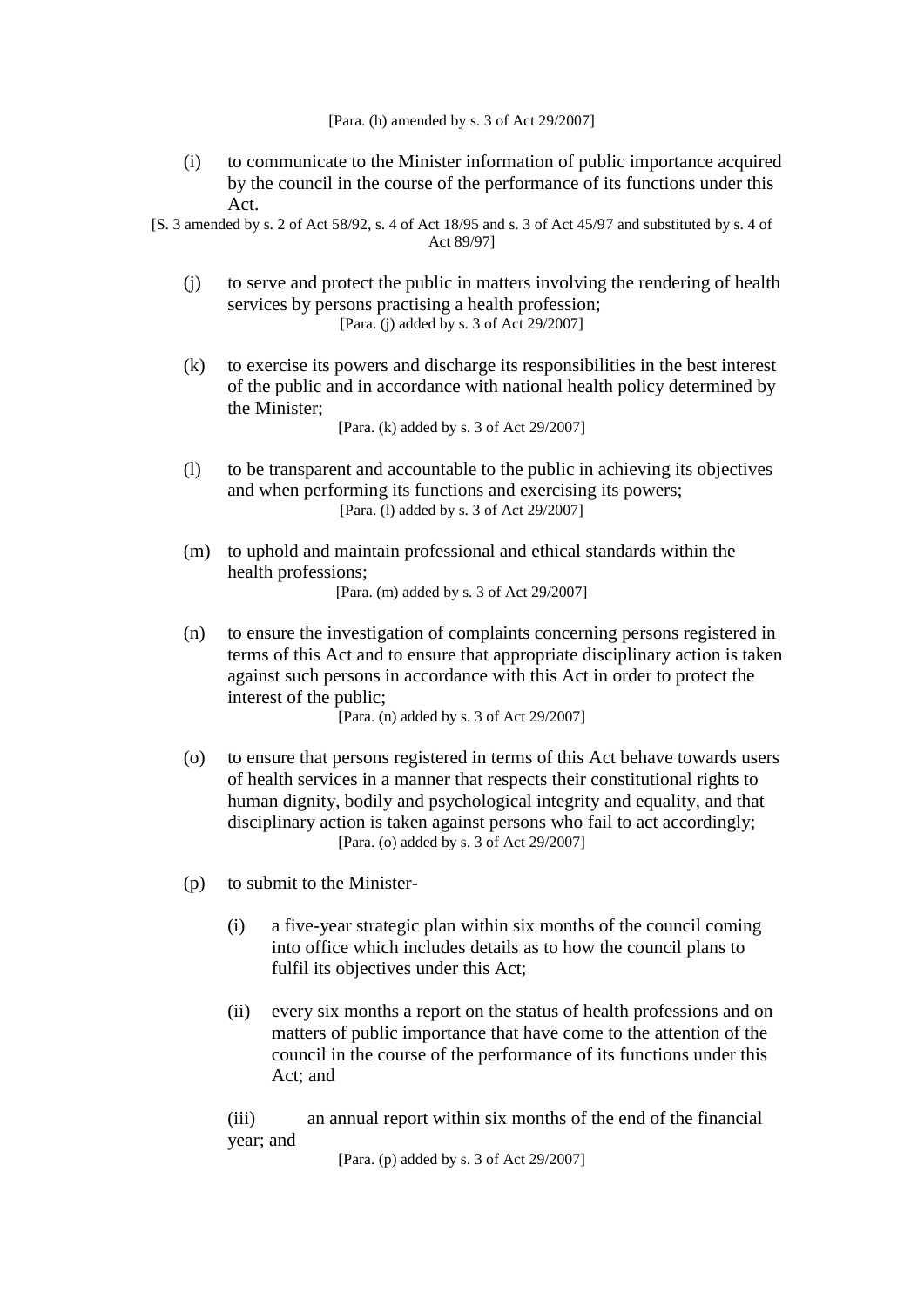(q) to ensure that an annual budget for the council and the professional boards is drawn up and that the council and the professional boards operate within the parameters of such budget. [Para. (q) added by s. 3 of Act 29/2007]

### **4. General powers of council**

The council may -

- (a) acquire, hire or dispose of property, borrow money on the security of the assets of the council and accept and administer any trust or donation;
- (b) render financial assistance to professional boards in order to enable such boards to perform their functions;
- (c) after consultation with the relevant professional board, consider any matter affecting the health professions registrable under this Act and, consistent with national health policy determined by the Minister, make representations or take such action in connection therewith as the council deems necessary;

[Para. (c) substituted by s. 4 of Act 29/2007]

- (d) consistent with national health policy determined by the Minister, make rules on all matters which the council considers necessary or expedient in order that the objects of this Act may be achieved; [Para. (d) substituted by s. 4 of Act 29/2007]
- (e) delegate to any professional board or committee or any person such of its powers as it may determine, but shall not be divested of any power so delegated; and

[Para. (e) substituted by s. 4 of Act 29/2007]

(f) perform such other functions as may be prescribed, and do all such things as the council deems necessary or expedient to achieve the objects of this Act within the framework of national health policy determined by the Minister.

[S. 4 substituted by s. 5 of Act 89/97 and s. 4 of Act 29/2007]

### **5. Constitution of council**

- (1) The council shall be representative and shall consist of the following members, namely -
	- (a) not more than 16 persons designated by the professional boards, on a basis proportional to the number of persons registered to practise the professions falling under each professional board: Provided that each professional board shall be entitled to designate at least one person registered in terms of this Act;

[Para. (a) substituted by s. 5 of Act 29/2007]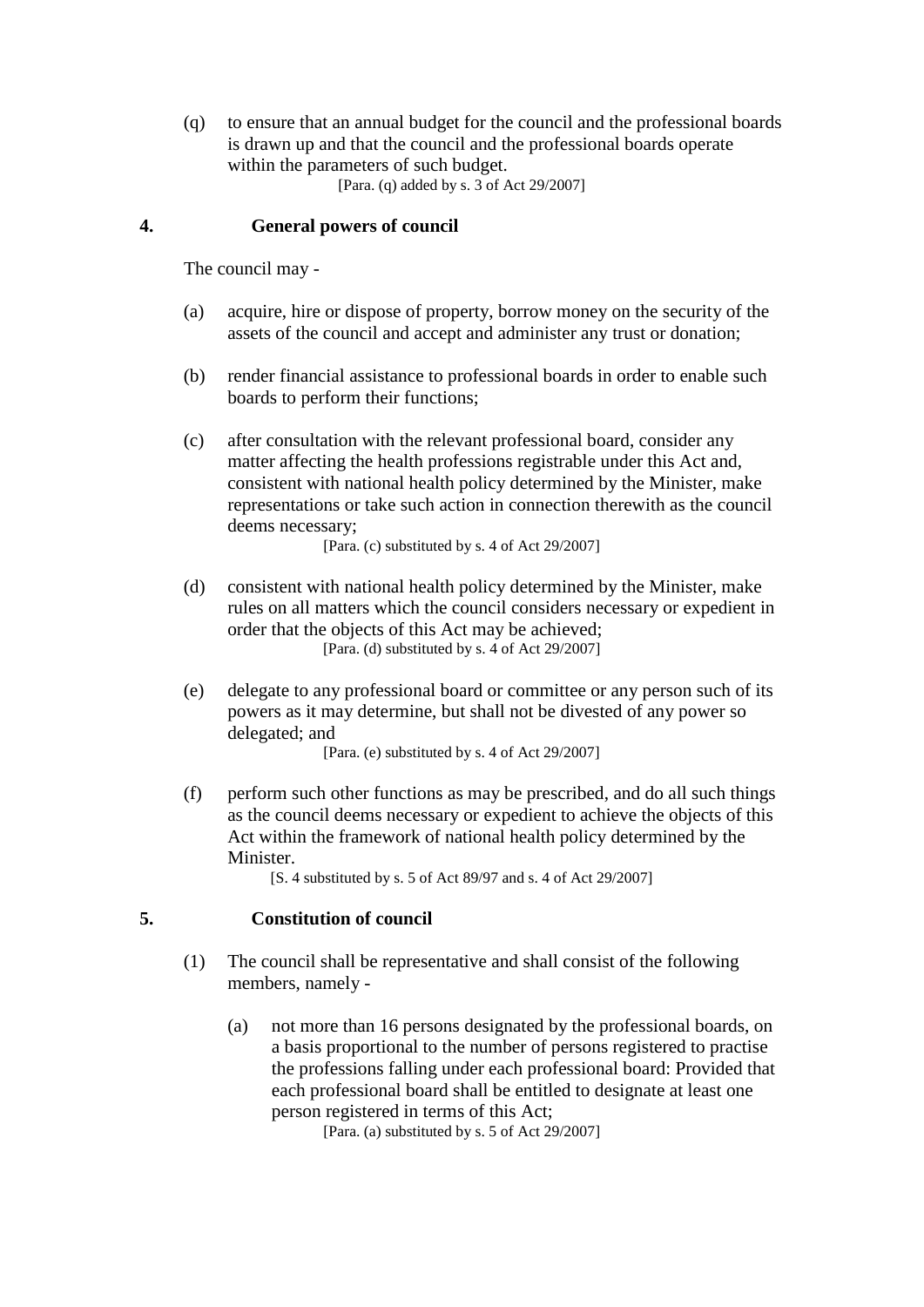| (b) | one person in the employment of the Department of Health,<br>appointed by the Minister;                                                               |
|-----|-------------------------------------------------------------------------------------------------------------------------------------------------------|
| (c) | one person in the employment of the Department of Education,<br>appointed by the Minister of Education;                                               |
| (d) | nine community representatives not registered in terms of this Act,<br>appointed by the Minister;<br>[Para. (d) substituted by s. 5 of Act 29/2007]   |
| (e) | one person from the South African Military Health Service,<br>appointed by the Minister of Defence;<br>[Para. (e) substituted by s. 5 of Act 29/2007] |
| (f) | three persons appointed by the South African University Vice-<br>Chancellors' Association; and<br>[Para. (f) substituted by s. 5 of Act 29/2007]      |
| (g) | [Para. (g) deleted by s. 5 of Act 29/2007]                                                                                                            |
| (h) | [Para. (h) deleted by s. 5 of Act 29/2007]                                                                                                            |
| (i) | one person versed in law, appointed by the Minister.                                                                                                  |

- (2) Subject to the provisions of [section 6,](http://search.sabinet.co.za/netlawpdf/netlaw/HEALTH%20PROFESSIONS%20ACT.htm#section6#section6) the members of the council shall hold office for a period of five years, but shall be eligible for redesignation or reappointment for one more term.
- (3) Not less than three months prior to the date of expiry of the term of office of the members of the council, the persons and bodies referred to in subsection (1), except the Minister, shall inform the registrar in writing of the names of the persons to be designated or appointed by them in terms of that subsection.
- (4) As soon as possible after the process referred to in subsection (3), the Minister shall inform the registrar of the names of the persons to be appointed by the Minister in terms of subsection (1).
- (5) If any of the persons or bodies referred to in subsection (1), except the Minister, fails to make a designation or an appointment or to inform the registrar in terms of subsection (3) of the names of the persons to be designated or appointed by them, the Minister shall make the necessary designation or appointment, and any designation or appointment so made by the Minister shall be deemed to have been properly made in terms of the appropriate paragraph of subsection (1).
- (6) The names of the members of the council and the date of commencement of their term of office shall be published by the registrar in the *Gazette* as soon as possible after the constitution of the council.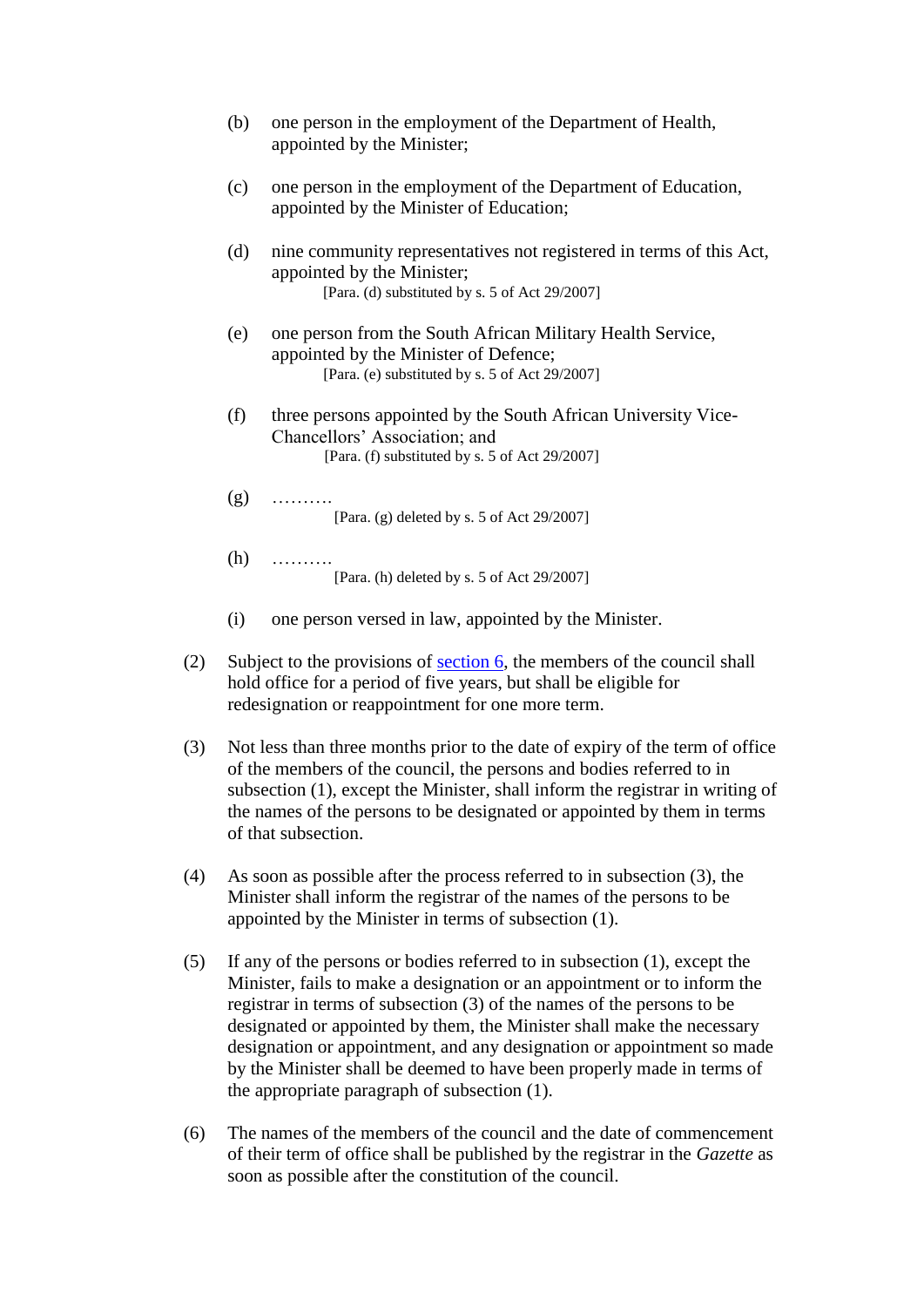- (7) A person may not be appointed as a member of the Council if he or she is, at the time of his or her appointment, or was, during the preceding 12 months-
	- (a) a member of a municipal council, a provincial legislature or Parliament; or
	- (b) a provincial or national office bearer or employee of any party, organisation or body of a political nature. [Subs. (7) added by s. 5 of Act 29/2007

[S. 5 amended by s. 2 of Act 52/78, s. 2 of Act 58/84, s. 1 of Act 79/90 and s. 3 of Act 58/92, substituted by s. 5 of Act 18/95, amended by s. 4 of Act 45/97 and s. 1 of Act 1/98 and substituted by s.

6 of Act 89/97]

## **6. Vacation of office and filling of vacancies**

- (1) A member of the council shall vacate his or her office if
	- (a) his or her estate is sequestrated or he or she has entered into a composition with the creditors of his or her estate;
	- (b) he or she has been absent without leave of the president from more than two consecutive ordinary meetings of the council or of a committee referred to in [section 10;](http://search.sabinet.co.za/netlawpdf/netlaw/HEALTH%20PROFESSIONS%20ACT.htm#section10) [Para. (b) substituted by s. 6 of Act 29/2007]
	- (c) he or she has been found guilty of unprofessional conduct under this Act;

[Para. (c) substituted by s. 6 of Act 29/2007]

- (d) he or she ceases to hold any qualification necessary for his or her designation or appointment or tenders his or her resignation in writing to the person or body by whom he or she was designated or appointed and that person or body accepts his or her resignation;
- (e) he or she ceases to be a South African citizen;
- (f) he or she becomes mentally ill to such a degree that it is necessary that he or she be detained, supervised or controlled; [Para. (f) substituted by s. 6 of Act 29/2007]
- (g) he or she is convicted of an offence in respect whereof he or she is sentenced to imprisonment without the option of a fine; [Para. (g) substituted by s. 6 of Act  $29/2007$ ]
- (h) the Minister, in the public interest and for just cause, and after consultation with the person or body by whom the member was designated or appointed, terminates his or her membership.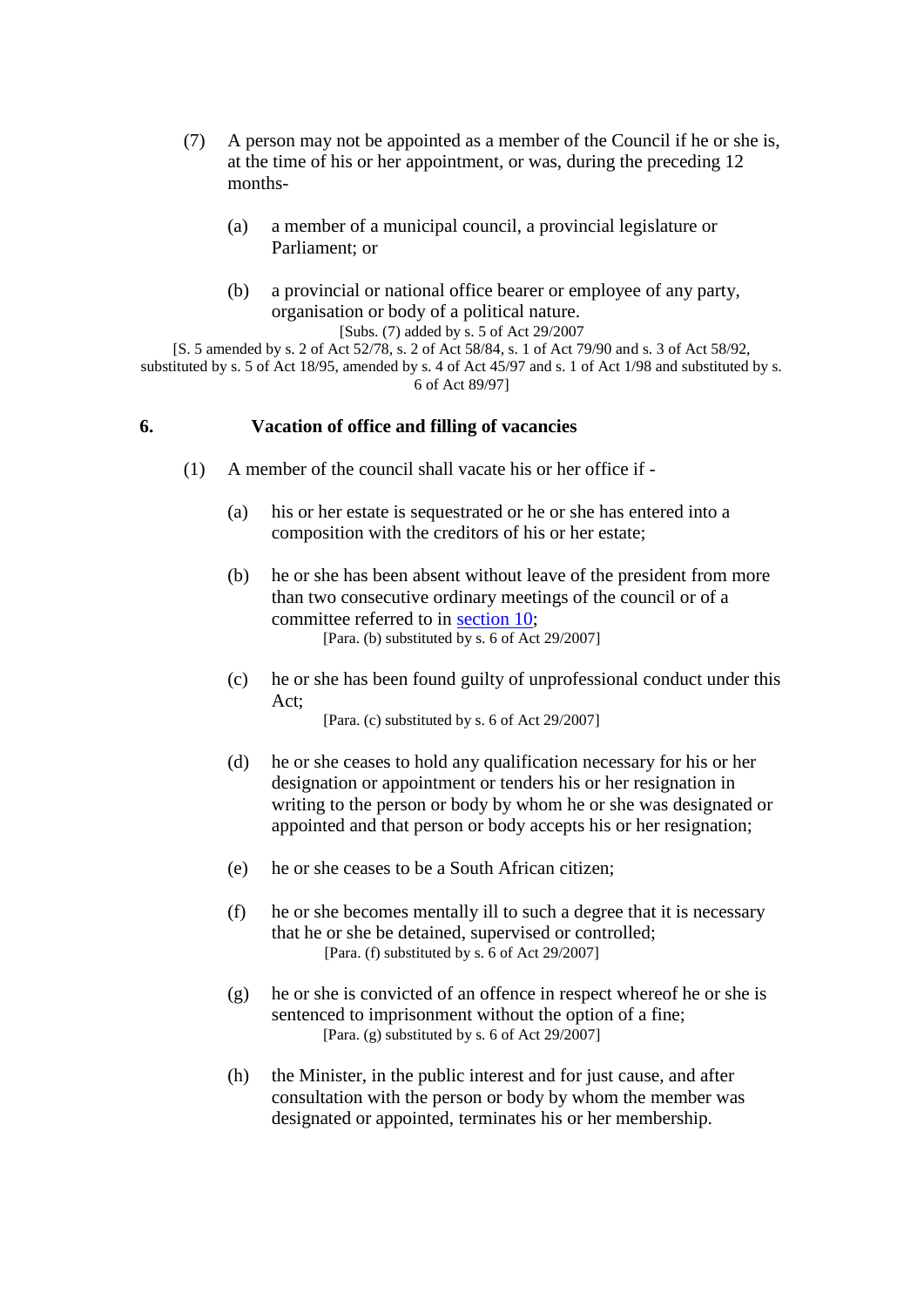- (i) he or she deliberately acts in a manner that will prejudice the interests of the council, the health professions or the public or violates the Charter of the council; [Para. (i) added by s. 6 of Act 29/2007]
- (j) the Minister dissolves the council in terms of this Act; [Para. (j) added by s. 6 of Act 29/2007]
- (k) he or she is an office bearer of an organisation that has a conflict of interest with the council, unless such member elects to immediately vacate his or her office in that organisation; or [Para. (k) added by s. 6 of Act 29/2007]
- (l) he or she becomes-
	- (i) a member of a municipal council, a provincial legislature or Parliament; or
	- (ii) a provincial or national office bearer or employee of any party, organisation or body of a political nature. [Para. (l) added by s. 6 of Act 29/2007]
- (2) Every vacancy on the council arising from a circumstance referred to in subsection (1) and every vacancy caused by the death of a member, shall be filled by designation or appointment by the person or body by whom and in the manner in which the vacating member was designated or appointed, and every member so designated or appointed shall hold office for the unexpired portion of the period for which the vacating member was designated or appointed.

[S. 6 amended by s. 46 of Act 97/86 and s. 6 of Act 18/95 and substituted by s. 7 of Act 89/97]

- (3)
- (a) The Minister may dissolve the council if the council fails to comply with any of the provisions of this Act.
- (b) All the functions of the council are vested in the Minister until a new council is appointed. [Subs. (3) added by s. 6 of Act 29/2007]
- (4)
- (a) The Minister may in writing request copies of the records, including minutes of meetings and financial statements, of the council in order to ascertain the extent of the council's compliance with the provisions of this Act and the Charter.
- (b) The registrar must furnish copies of all such records within 15 days of the date of the Minister's request. [Subs. (4) added by s. 6 of Act 29/2007]
- (5) If the Minister reasonably believes that the council is failing to comply with the provisions of this Act or the Charter, he or she may appoint a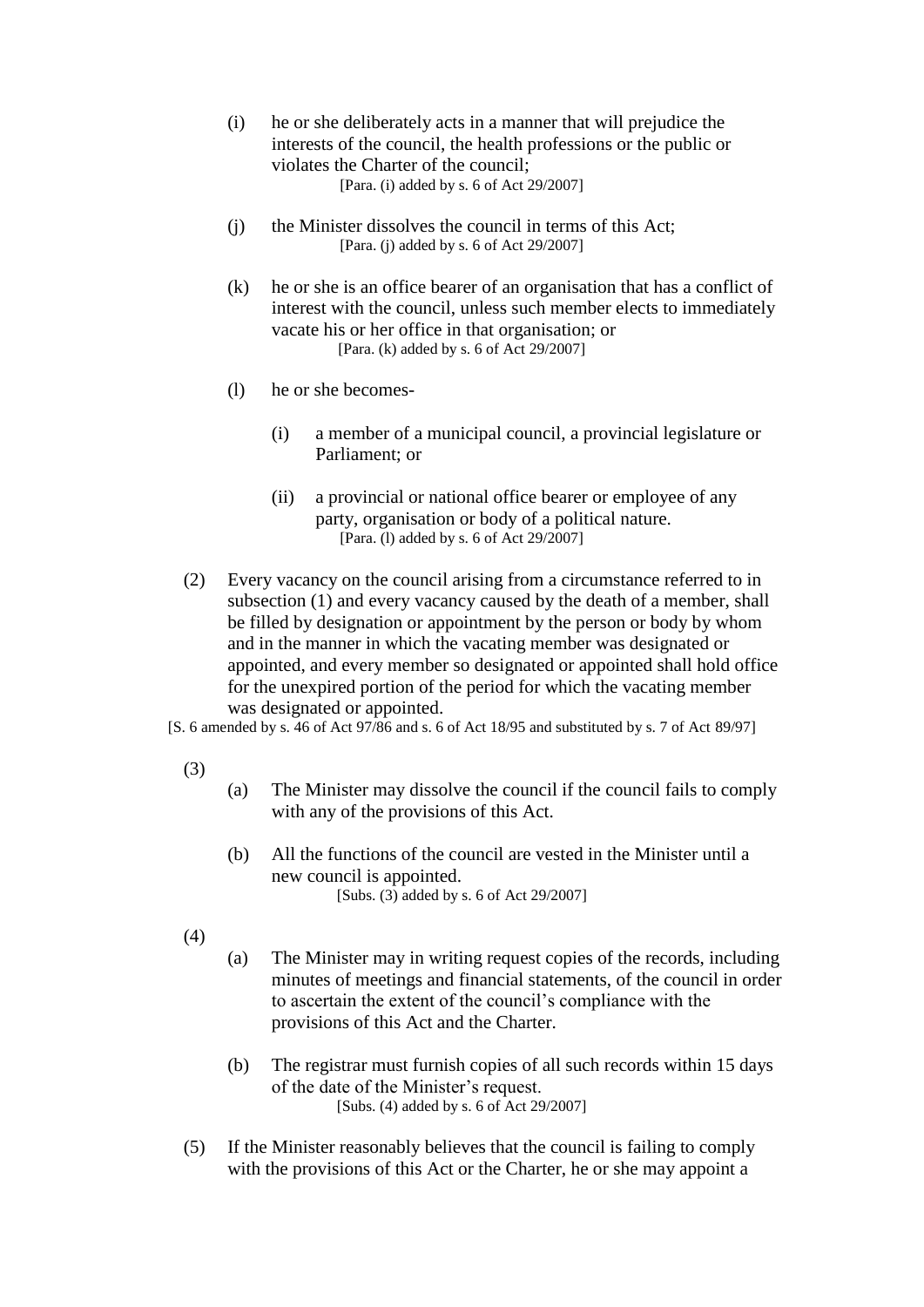person or persons to investigate the affairs of the council and to prepare a report upon such investigation.

[Subs. (5) added by s. 6 of Act 29/2007]

- (6) The Minister may terminate membership of a member of the council where the member-
	- (a) fails to perform the duties of a member in terms of this Act or the Charter;
	- (b) obstructs or impedes the council or other members in the fulfilment of their functions in terms of this Act or the Charter;
	- (c) fails to declare a conflict of interest between his or her affairs and those of the council;
	- (d) acts in a manner that is likely to bring the council or health profession into disrepute;
	- (e) misuses or misappropriates council funds or resources; or
	- (f) approves or engages in unauthorised or irregular expenditure or fruitless and wasteful expenditure; [Subs. (6) added by s. 6 of Act 29/2007]

### **7. President and vice-president**

- (1) At the first meeting of every newly constituted council the members of the council shall elect a president and a vice-president from among themselves.
- (2) The president and vice-president shall hold office during the term of office of the members of the council unless the president or vice-president shall sooner resign or cease to be a member of the council.
- (3)
- (a) The vice-president may, if the president is absent or for any reason unable to act as president, perform all the functions and exercise all the powers of the president.
- (b) If both the president and vice-president are temporarily absent for any reason, the president or vice-president may appoint another member of the executive committee of the council to act in their place.

[Subs. (3) substituted by s. 7 of Act 29/2007]

(4) If both the president and vice-president are absent from any meeting, the members present shall elect one of their number to preside at that meeting and the person so presiding may, during that meeting and until the president or the vice-president resumes duty, perform all the functions and exercise all the powers of the president.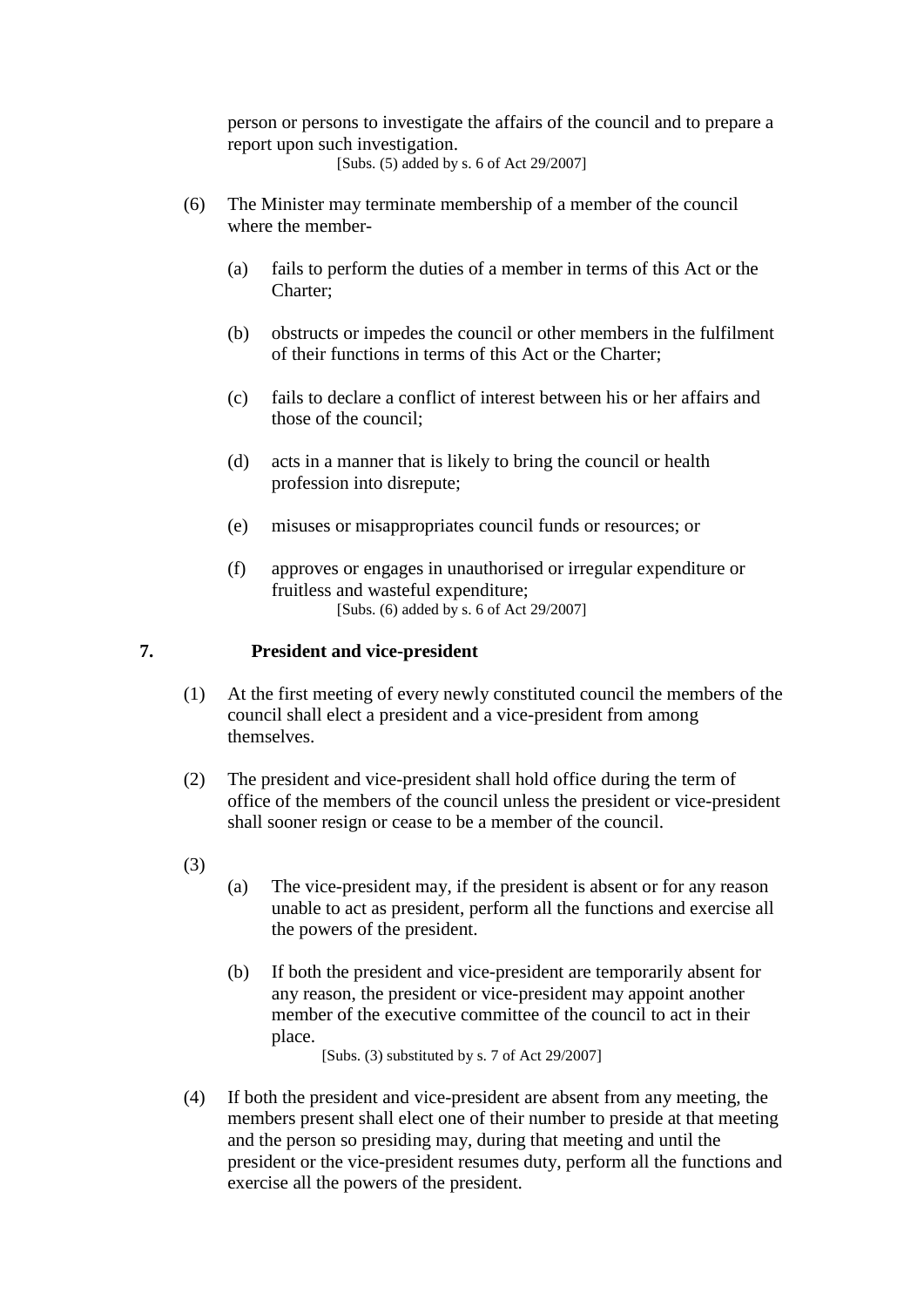- (5) If both the president and vice-president are absent or unable to perform their functions in terms of this Act, the members of the council shall elect one of their number to act as president until the president or the vicepresident resumes duty or vacates office. [Subs. (5) substituted by s. 7 of Act 29/2007]
- (6) If the office of president or vice-president becomes vacant, the members of the council shall, at the first meeting after such vacancy occurs or as soon thereafter as may be convenient, elect from among themselves a new president or vice-president, as the case may be, and the member so elected shall hold office for the unexpired portion of the period for which his or her predecessor was elected.
- (7) A president or a vice-president may vacate office as such without such vacation by itself terminating his or her membership of the council.

## **8. Meetings of the council**

- (1) The council shall hold at least two meetings in each year at venues to be determined by the council, and may in addition hold such further meetings as the council may from time to time determine.
- (2)
- (a) The president may at any time convene a special meeting of the council, to be held on such a date and at such place as he or she may determine and he or she shall, upon a written request by the Minister or a written request signed by at least one third of the total number of members, convene a special meeting to be held, within thirty days after the date of receipt of the request, on such a date and at such a place as he or she may determine.
- (b) The request must clearly state the purpose of the meeting. [Subs. (2) substituted by s. 8 of Act 29/2007]

### **9. Quorum and procedure at meetings**

- (1) The majority of the members of the council shall constitute a quorum at any meeting of the council. [Subs. (1) substituted by s. 7 of Act 18/95]
- (2) A decision of the majority of the members of the council present at any meeting shall constitute a decision of the council: Provided that in the event of an equality of votes the member presiding shall have a casting vote in addition to a deliberative vote.
- (3) No decision taken by the council or act performed under authority of the council shall be invalid by reason only of an interim vacancy on the council or of the fact that a person who is not entitled to sit as a member of the council sat as a member at the time when the decision was taken or the act was authorized, if the decision was taken or the act was authorized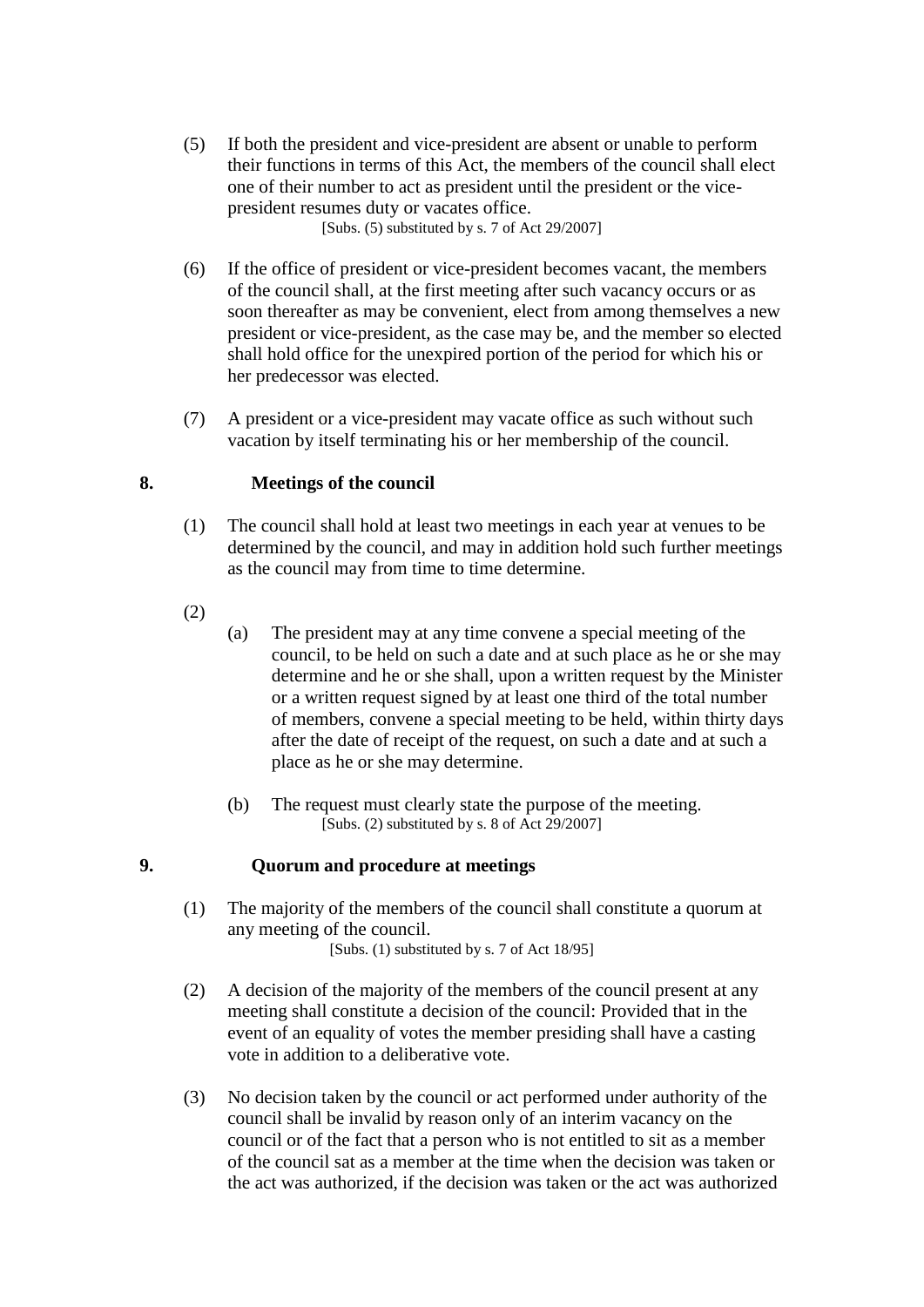by the requisite majority of the members of the council who were present at the time and entitled to sit as members.

## **10. Executive committee**

- (1)
- (a) The council may establish such committees as it may deem necessary, each consisting of so many persons, appointed by the council, as the council may determine but including, except in the case of an appeal committee referred to in subsection (2), at least one member of the council, who shall be the chairperson of such committee.

[Para. (a) substituted by s. 9 of Act 29 of 2007]

- (b) The council may, subject to the provisions of subsection (3), delegate to any committee so established or to any person some of its powers as it may from time to time determine, but shall not be divested of any power so delegated.
- (2) The council shall establish *ad hoc* appeal committees, each consisting of, as chairperson, a person with knowledge of the law with at least 10 years' relevant experience, not more than two registered persons drawn from the profession of the registered person in respect of whose conduct a professional conduct committee of a professional board had held an inquiry, and a member of the council appointed to represent the community.

[Subs. (2) substituted by s. 9 of Act 29/2007

- (3) An appeal committee referred to in subsection (2) shall have the power to vary, confirm or set aside a finding of a professional conduct committee established in terms of section  $15(5)(f)$  or to refer the matter back to the professional conduct committee with such instructions as it may deem fit. [Subs. (3)substituted by s. 9 of Act 29/2007
- (4) A decision of a professional conduct committee shall be of force and effect from the date determined by the professional conduct committee. [Subs. (4) substituted by s. 9 of Act 29/2007]
- (5) Where a matter has been considered by an appeal committee, the decision of the appeal committee shall be of force and effect from the date determined by that appeal committee. [Subs. (5) substituted by s. 9 of Act 29/2007]
- (6) The council may, after consultation with one or more professional boards, establish a joint standing committee of the council and the board or boards.
- [S. 10 amended by s. 3 of Act 58/84, s. 5 of Act 58/92 and s. 8 of Act 18/95 and substituted by s. 8 of Act No. 9 of 1997]

### **11.** ……….

[S. 11 amended by s. 3 of Act 52/78, s. 4 of Act 58/84, s. 2 of Act 79/90 and s. 6 of Act 58/92 and repealed by s. 9 of Act 89/97]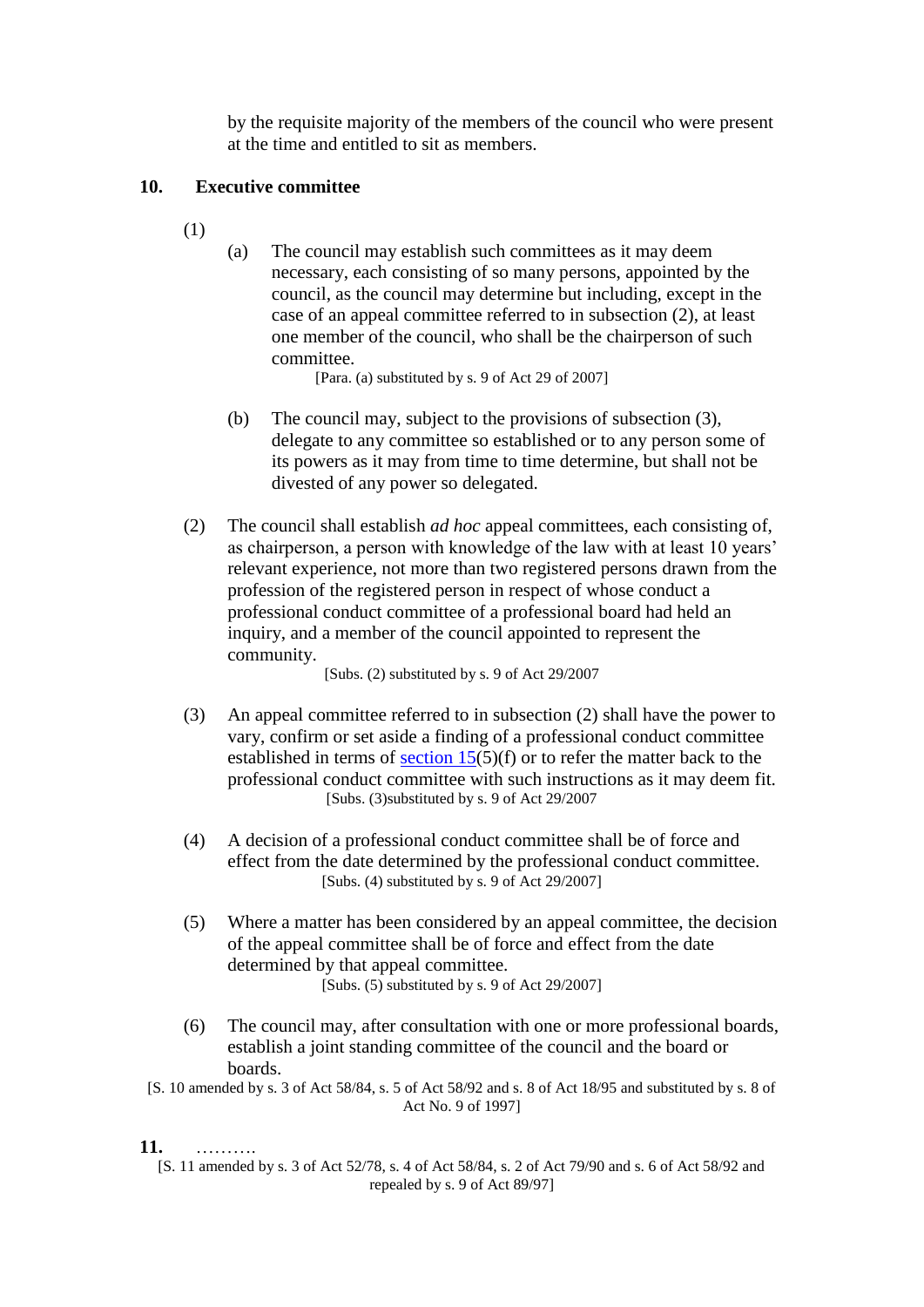## **12. Appointment of registrar and staff**

(1) The Minister must, after consultation with the council, appoint a registrar and the council may delegate to the registrar the power to appoint such other persons as the registrar may deem necessary for carrying out the functions specified under thisAct, and the council may also delegate to the registrar the power to dismiss such other persons.

[Subs. (1) substituted by s. 9 of Act 18/95 and s. 10 of Act 29/2007]

- (2) The registrar is the accounting officer and secretary of the council and of each professional board and he or she shall perform the functions and carry out the duties assigned to or imposed upon him or her in terms of this Act as well as such functions and duties as may from time to time be assigned to or imposed upon him or her by the council or a professional board or a committee established in terms of [section 10.](http://search.sabinet.co.za/netlawpdf/netlaw/HEALTH%20PROFESSIONS%20ACT.htm#section10#section10) [Subs. (2) substituted by s. 10 of Act 89/97 and s. 10 of Act 29/2007]
- (2A) The registrar may in writing authorise any member of his or her staff to exercise or perform any power, duty or function conferred or imposed on him or her by or in terms of this Act. [Subs. (2A) inserted by s. 10 of Act 89/97]
- (3) The appointment or dismissal of the registrar shall be subject to the approval of the Minister.
- (4) ……….

[Subs. (4) deleted by s. 9 of Act 18/95]

### **13. Corporate finance and governance**

[Heading substituted by s. 11 of Act 29/2007]

(1) All registration , examination , annual and other fees payable under this Act shall be paid to the council, unless otherwise provided, and shall constitute the funds of the council and the council shall utilise the funds for defraying expenses incurred in connection with the performance of its functions and the functions of professional boards.

[Subs. (1) substituted by s. 4 of Act 52/78, amended by s. 3 of Act 79/90 and substituted by s. 11 of Act 89/97 and s. 11 of Act 29/2007]

- (2) The council may invest any unexpended portion of its moneys and may establish such reserve funds and pay therein such amounts as it may deem necessary or expedient.
- (3) The registrar must-
	- (a) keep full and proper records of all money received and expenses incurred by, and of all assets, liabilities and financial transactions of, the council and the registrar;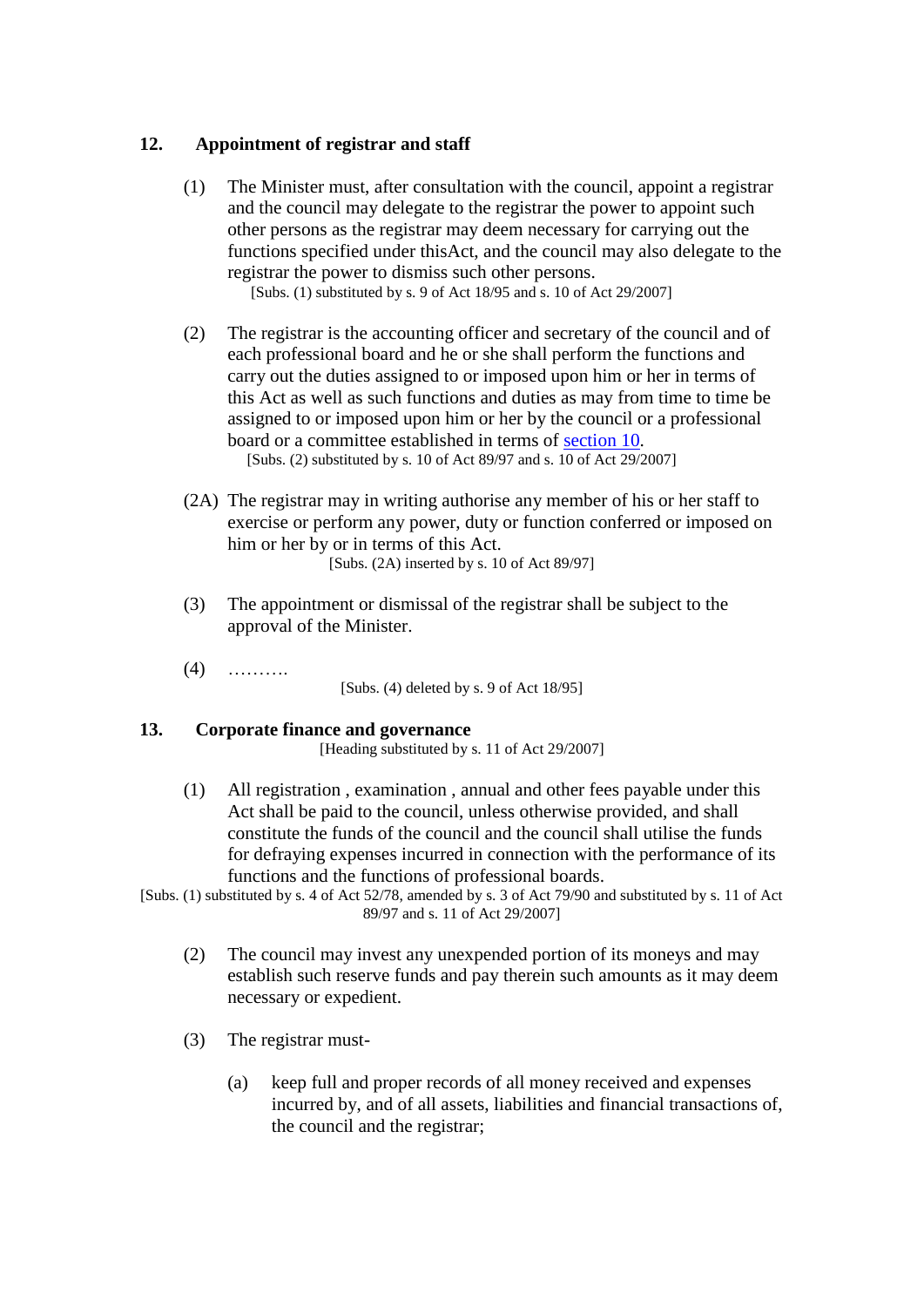- (b) as soon as is practicable, but not later than four months after the end of each financial year, prepare annual financial statements in respect of the financial year in question;
- (c) ensure that the council has and maintains-
	- (i) effective, efficient and transparent systems of financial and risk management and internal control;
	- (ii) an appropriate procurement and provisioning system which is fair, equitable, transparent, competitive and cost effective; and
	- (iii) a system for properly evaluating all projects involving expenditure of capital prior to a final decision on the project;
- (d) ensure the effective, efficient, economical and transparent use of the resources of the council;
- (e) take effective and appropriate steps to-
	- (i) collect all money due to the council;
	- (ii) prevent unauthorised, irregular and fruitless and wasteful expenditure and losses resulting from criminal conduct; and
	- (iii) manage available working capital efficiently and economically;
- (f) take into account all relevant financial considerations, including issues of propriety, regularity and value for money, when policy proposals affecting the registrar's responsibilities are considered and, when necessary, bring those considerations to the attention of the council;
- (g) be responsible for the management, including the safeguarding and maintenance, of the assets and for the management of the liabilities of the council;
- (h) settle all contractual obligations and pay all money owing by the council within 30 days of due date or within a period agreed by the relevant creditor and the council;
- (i) ensure that expenditure of the council is in accordance with the decisions of the council and that effective and appropriate steps are taken to prevent unauthorised expenditure;
- (j) keep full and proper records of the financial affairs of the council in accordance with any prescribed norms and standards;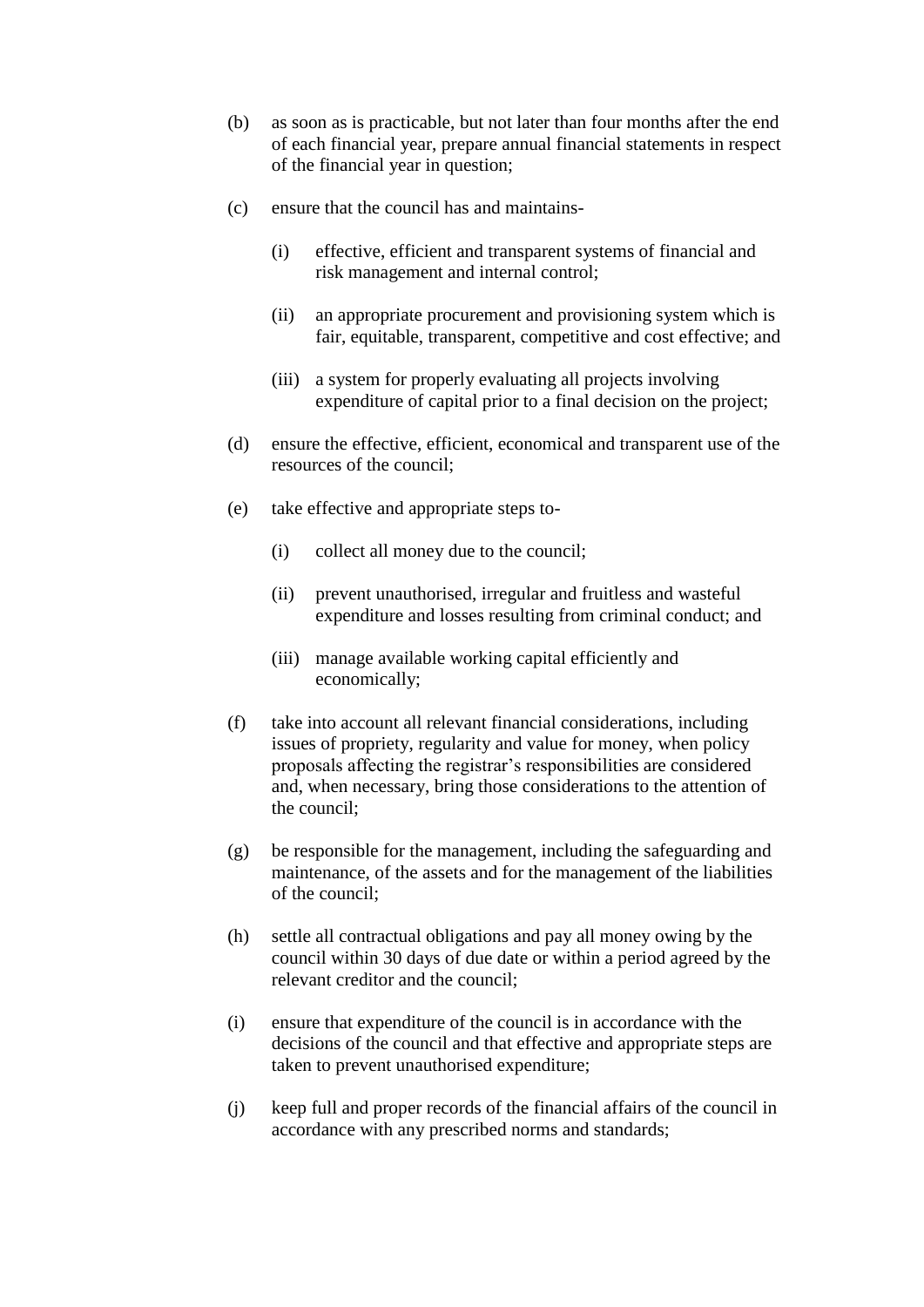- (k) prepare financial statements for each financial year in accordance with recognised accounting practice;
- (l) submit the financial statements within two months after the end of a financial year to an independent auditor for auditing; and
- (m) submit within six months after the end of a financial year to the council for approval, and thereafter to the Minister within one month of such approval-
	- (i) an annual report on the activities of the council during that financial year;
	- (ii) the financial statements for that financial year after those statements have been audited; and
	- (iii) an independent auditor's report on those statements. [Subs. (3) added by s.11 of Act 29/2007]
- (4) The council must ensure that the requirements of subsection (3) are met and properly fulfilled. [Subs. (4) added by s.11 of Act 29/2007]
- (5) If an accounting officer is unable to comply with any of the responsibilities determined in subsection (3), he or she must promptly report the inability, together with reasons, to the Minister and the council. [Subs. (5) added by s.11 of Act 29/2007]
- (6) Any person who obstructs the registrar or the council in fulfilling the requirements of subsections (3) and (4) is guilty of an offence and is liable on conviction to a fine or imprisonment for a period not exceeding two years or to both a fine and such imprisonment.

[Subs. (6) added by s.11 of Act 29/2007]

### **13A.** ……….

[S. 13A inserted by s. 5 of Act 52/78 and repealed by s. 4 of Act 79/90]

### **14. Minister may rectify defects**

If anything required to be done under this Act in connection with the appointment of any member is omitted or not done within the time or in the manner required by this Act, the Minister may order all such steps to be taken as may be necessary to rectify the omission or error or may validate anything done in an irregular manner or form, in order to give effect to the objects of this Act. [S. 14 substituted by s. 10 of Act 18/95]

### **15. Establishment of professional boards**

(1) The Minister shall, on the recommendation of the council, establish a professional board with regard to any health profession in respect of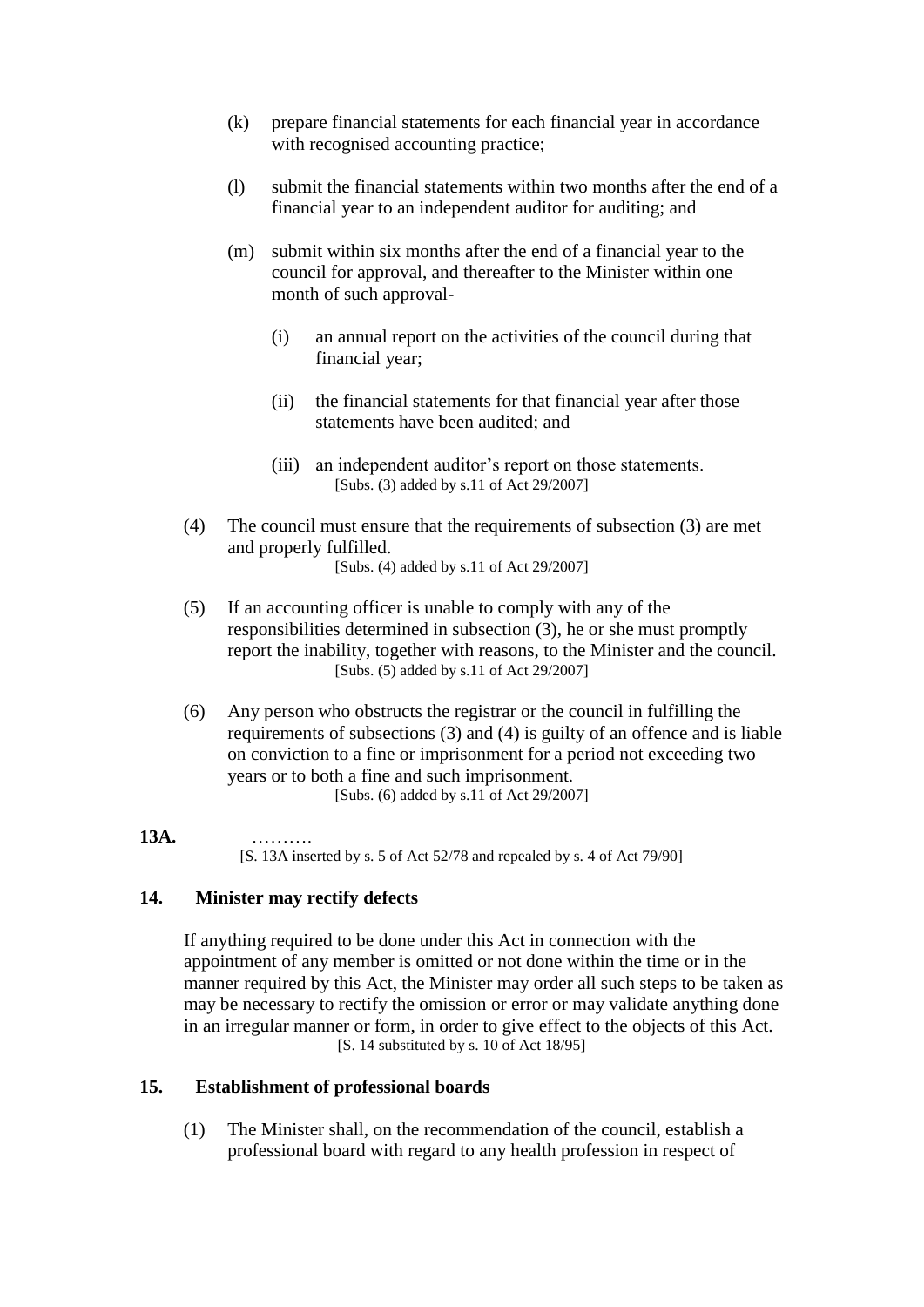which a register is kept in terms of this Act, or with regard to two or more such health professions.

[Subs.  $(1)$  substituted by s. 12 of Act 29/2007]

- (2) The Minister may, on the recommendation of the council, reconstitute the professional boards with regard to the health professions for which the boards have been established, and establish other boards. [Subs. (2) substituted by s. 12 of Act 29/2007]
- (3) Before making a recommendation as contemplated in subsection (2), the council shall consult with any body which is or persons who are in the opinion of the council representative of the majority of persons to be affected by such change or establishment.
- (4) The Minister may, on the recommendation of the council, make regulations relating to the constitution, functions and functioning of a professional board.
- (5) Regulations relating to the constitution, functions and functioning of a professional board shall at least provide for -
	- (a) the appointment of the members of a professional board by the Minister on the basis of nominations made by the members of the health profession or professions involved; [Para. (a) substituted by s. 12 of Act 29/2007]
	- (b) persons representing the community to comprise not less than 20 per cent of the membership of a professional board, with a minimum of one such representative for every professional board and such representatives must not be persons registered with that board; [Para. (b) substituted by s. 12 of Act 29/2007]
	- (c) relevant educational institutions to be represented;
	- (d) the health authorities to be represented;
	- (e) one or more persons versed in law to be appointed, where appropriate;
	- (f) the establishment by a professional board of such committees as it may deem necessary, each consisting of so many persons appointed by the board as the board may determine, but including at least one member of the board who shall be the chairperson of such committee, and the delegation to any person or any committee so established, such of its powers as it may from time to time determine, but shall not be divested of any power so delegated;
	- (fA) the establishment of professional conduct committees, each consisting of so many persons as may be prescribed, but including at least three board members or members of the relevant profession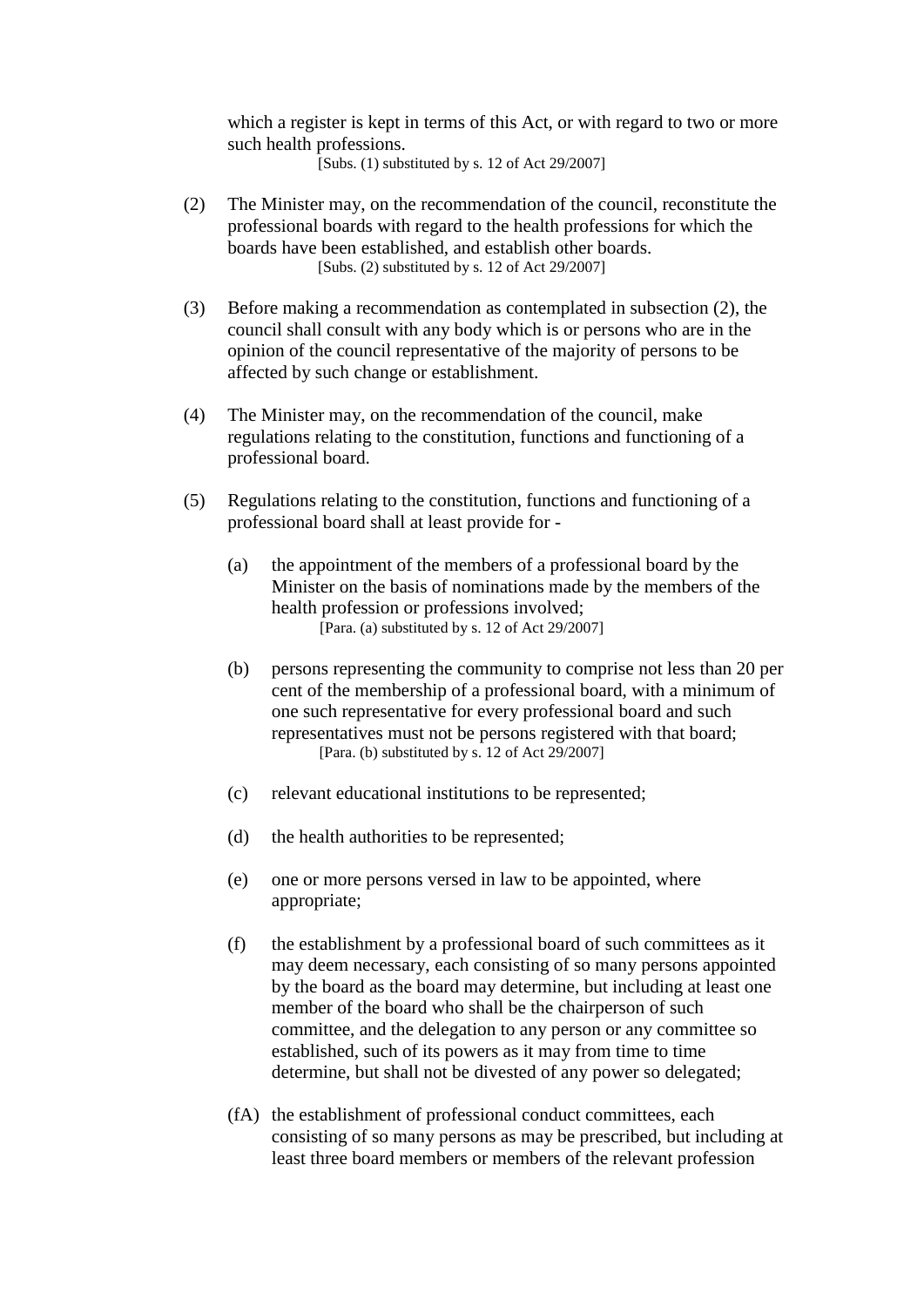and at least two public representatives one of whom shall be the chairperson of such committee;

[Para. (fA) inserted by s. 12 of Act 29/2007]

- (g) the procedure to be followed for the nomination and appointment, as the case may be, of the members of a professional board; [Para. (g) substituted by s. 12 of Act  $29/2007$ ]
- (h) the election of a chairperson and vice-chairperson by the members of a professional board and the powers and functions of such a chairperson and vice-chairperson; [Para. (h) substituted by s. 12 of Act 29/2007]
- (i) the term of office of the members of a professional board; and [Para. (i) substituted by s. 12 of Act 29/2007]
- (j) the vacation of office by a member of and the filling of vacancies in a professional board.

[Para. (j) added by s. 12 of Act 29/2007]

[S. 15 amended by s. 46 of Act 57/75 and s. 11 of Act 18/95 and substituted by s. 12 of Act 89/97]

### **15A. Objects of professional boards**

The objects of a professional board are -

- (a) to consult and liaise with other professional boards and relevant authorities on matters affecting the professional board;
- (b) to assist in the promotion of the health of the population of the Republic on a national basis;
- (c) subject to legislation regulating health care providers and consistency with national policy determined by the Minister, to control and to exercise authority in respect of all matters affecting the education and training of persons in, and the manner of the exercise of the practices pursued in connection with, any health profession falling within the ambit of the professional board;

[Para. (c) substituted by s. 13 of Act 29/2007]

- (d) to promote liaison in the field of the education and training contemplated in paragraph (c), both in the Republic and elsewhere, and to promote the standards of such education and training in the Republic; [Para. (d) substituted by s. 13 of Act 29/2007]
- (e) to make recommendations to the council to advise the Minister on any matter falling within the scope of this Act as it relates to any health profession falling within the ambit of the professional board in order to support the universal norms and values of such profession or professions, with greater emphasis on professional practice, democracy, transparency, equity, accessibility and community involvement:

[Para. (e) substituted by s. 13 of Act 29/2007]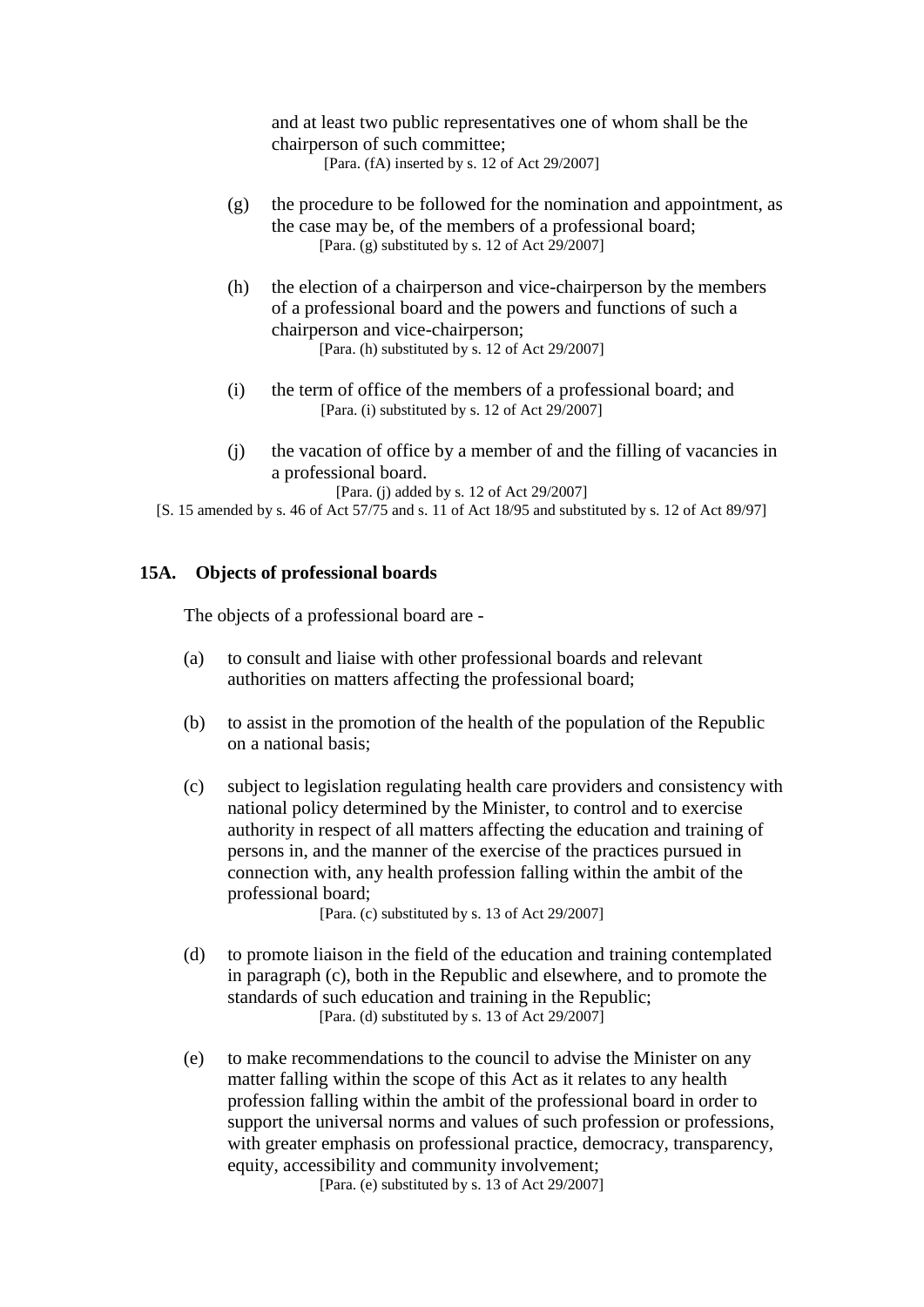- (f) to make recommendations to the council and the Minister on matters of public importance acquired by the professional board in the course of the performance of its functions under this Act; [Para. (f) substituted by s. 13 of Act 29/2007]
- (g) to maintain and enhance the dignity of the relevant health profession and the integrity of the persons practising such profession; and; [Para. (g) substituted by s. 13 of Act  $29/2007$ ]
- (h) to guide the relevant health profession or professions and to protect the public

[Para. (h) substituted by s. 13 of Act 29/2007] [S. 15A inserted by s. 13 of Act 89/97]

### **15B. General powers of professional boards**

- (1) A professional board may
	- (a) in such circumstances as may be prescribed, or where otherwise authorised by this Act, remove any name from a register or, upon payment of the prescribed fee, restore thereto, or suspend a registered person from practising his or her profession pending the institution of a formal inquiry in terms of  $section\ 41$ ;
	- (b) appoint examiners and moderators, conduct examinations and grant certificates, and charge such fees in respect of such examinations or certificates as may be prescribed;
	- (c) subject to prescribed conditions, approve training schools;
	- (d) consider any matter affecting any profession falling within the ambit of the professional board and make representations or take such action in connection therewith as the professional board deems advisable;
	- (e) upon application by any person, recognise any qualification held by him or her (whether such qualification has been obtained in the Republic or elsewhere) as being equal, either wholly or in part, to any prescribed qualification, whereupon such person shall, to the extent to which the qualification has so been recognised, be deemed to hold such prescribed qualification;
	- (f) after consultation with another professional board or boards, establish a joint standing committee or committees of the boards concerned; and
	- (g) perform such other functions as may be prescribed, and generally, do all such things as the professional board deems necessary or expedient to achieve the objects of this Act in relation to a profession falling within the ambit of the professional board.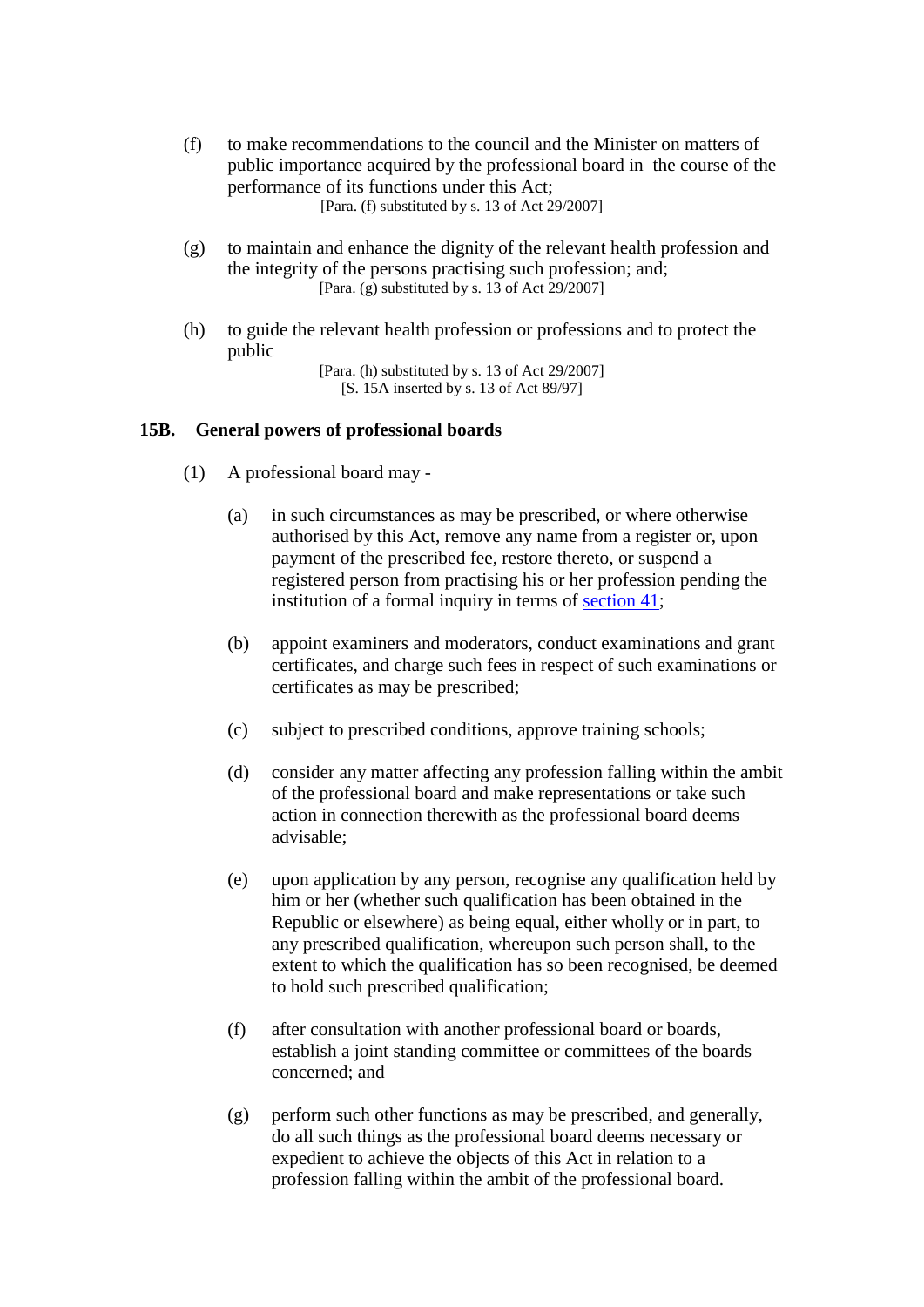(2) Any decision of a professional board relating to a matter falling entirely within its ambit shall not be subject to ratification by the council, and the council shall, for this purpose, determine whether a matter falls entirely within the ambit of a professional board.

[S. 15B inserted by s. 13 of Act 89/97]

## **CHAPTER II**

### **EDUCATION, TRAINING AND REGISTRATION**

[Heading substituted by s. 15 of Act 29/2007]

### **16. Control over training**

(1) Notwithstanding anything to the contrary in any other law contained but subject to the provisions of the Nursing Act, 1978 (Act No. 50 of 1978), no person or educational institution, excluding a university or a technikon, may offer or provide any training having as its object to qualify any person for the practising of any profession to which the provisions of this Act apply or for the carrying on of any other activity directed to the mental or physical examining of any person or to the diagnosis, treatment or prevention of any mental or physical defect, illness or deficiency in man, unless such training has been approved by the professional board concerned.

[Subs. (1) substituted by s. 7 of Act No. 8 of 1992 and amended by s. 14 of Act 89/97]

- (2) Any person or educational institution wishing to offer such training as is referred to in subsection (1) shall, before offering such training, apply to the professional board concerned in writing for its approval of such training and shall furnish such particulars regarding such training as the professional board concerned may require. [Subs.  $(2)$  amended by s. 4 of Act 89/97]
- (3) The professional board concerned may grant or refuse any application made in terms of subsection (2) and, having granted such application, may prescribe such conditions and requirements as it may deem fit subject to which the training in question may be provided. [Subs. (3) amended by s. 14 of Act 89/97]
- $(4)$  ………

[Subs. (4) deleted by s. 53 of Act 88/96]

(5) Any person who contravenes or fails to comply with any provision of this section shall be guilty of an offence and on conviction liable to a fine or to imprisonment for a period not exceeding six months or to both such fine and such imprisonment.

[Subs. (5) amended by s. 14 of Act 89/97]

### **17. Registration a prerequisite for practising**

(1) No person shall be entitled to practise within the Republic -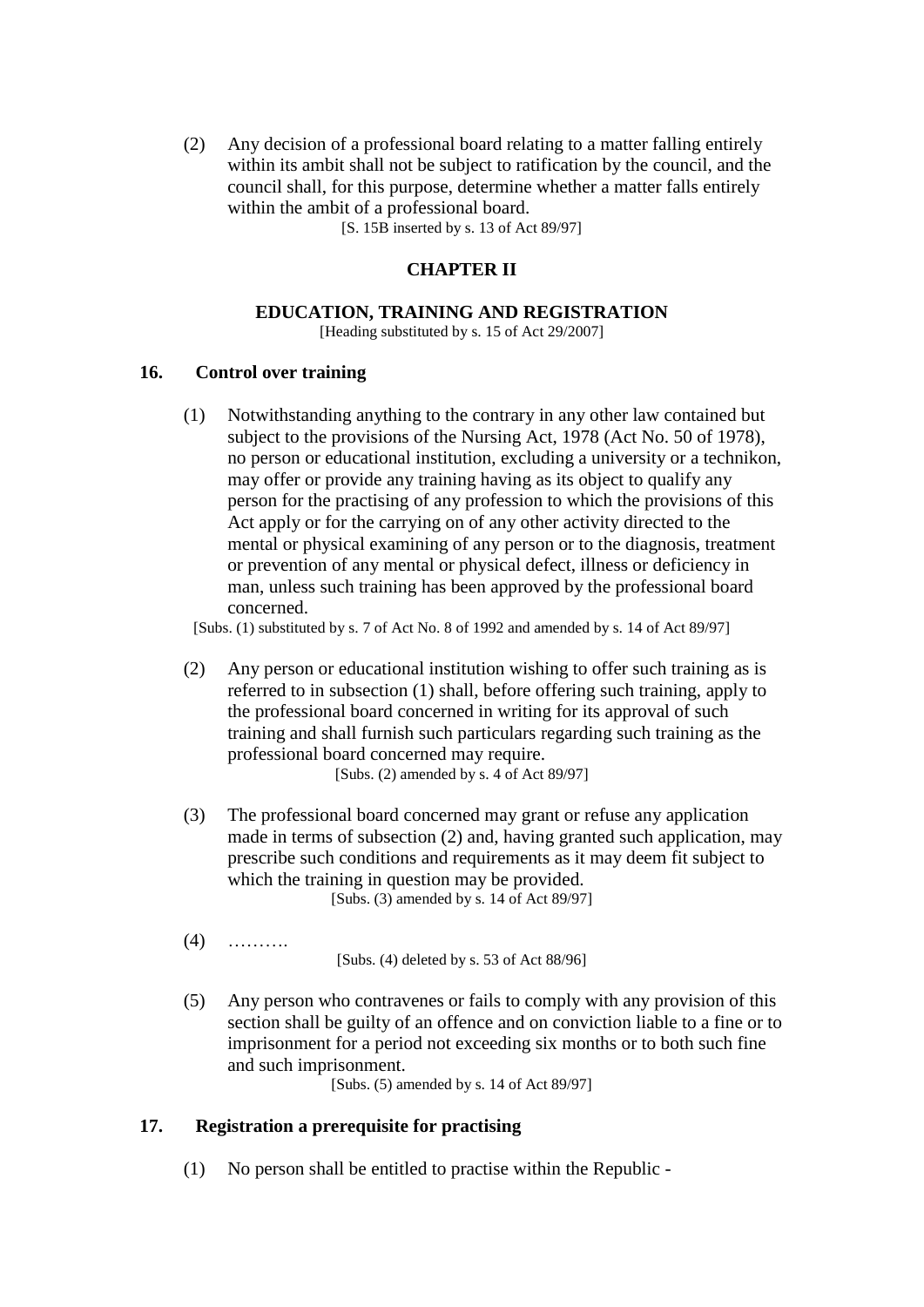- (a) any health profession registrable in terms of this Act; or
- (b) except in so far as it is authorised by legislation regulating health care providers and [sections 33,](http://search.sabinet.co.za/netlawpdf/netlaw/HEALTH%20PROFESSIONS%20ACT.htm#section33#section33) [34](http://search.sabinet.co.za/netlawpdf/netlaw/HEALTH%20PROFESSIONS%20ACT.htm#section34#section34) and [39](http://search.sabinet.co.za/netlawpdf/netlaw/HEALTH%20PROFESSIONS%20ACT.htm#section39#section39) of this Act, any health profession the practice of which mainly consists of-
	- (i) the physical or mental examination of persons;
	- (ii) the diagnosis, treatment or prevention of physical or mental defects, illnesses or deficiencies in man humankind;
	- (iii) the giving of advice in regard to such defects, illnesses or deficiencies; or
	- (iv) the prescribing or providing of medicine in connection with such defects, illnesses or deficiencies,

unless he or she is registered in terms of this Act.

[Subs. (1) amended by s. 2 of Act 33/76, s. 8 of Act 58/92 and s. 15 of Act 89/97 and substituted by s.17 of Act 29/2007]

- (1A) The provisions of subsection (1)(b) must not be construed as permitting the performance by a person registered under any of the laws contemplated in that subsection of any act which is not performed in the ordinary course of the practising of his or her profession. [Subs. (1A) inserted by s.17 of Act 29/2007]
- (2) Every person desiring to be registered in terms of this Act shall apply to the registrar and shall submit the qualification which, in his or her submission, may entitle him or her to registration, together with such proof of identity and good character and of the authenticity and validity of the qualifications submitted as may be required by the professional board concerned.

[Subs. (2) substituted by s. 15 of Act 89/97 and s. 17 of Act 29/2007]

(3) If the registrar is satisfied that the qualifications and the other documents submitted in support of the application satisfy the requirements of this Act, he or she shall, upon payment by the applicant of the prescribed registration fee, issue a registration certificate authorising the applicant, subject to the provisions of this Act or of any other law, to practise the health profession in respect whereof he or she has applied for registration, within the Republic.

[Subs. (3) substituted by s. 47 of Act 57/75 and s. 17 of Act 29/2007]

(4) If the registrar is not satisfied that the qualification or other documents submitted in support of the application satisfy the requirements of this Act, he or she shall refuse to issue a registration certificate to the applicant, but shall, if so required by the applicant, submit the application to the professional board concerned for decision.

[Subs. (4) substituted by s. 15 of Act 89/97]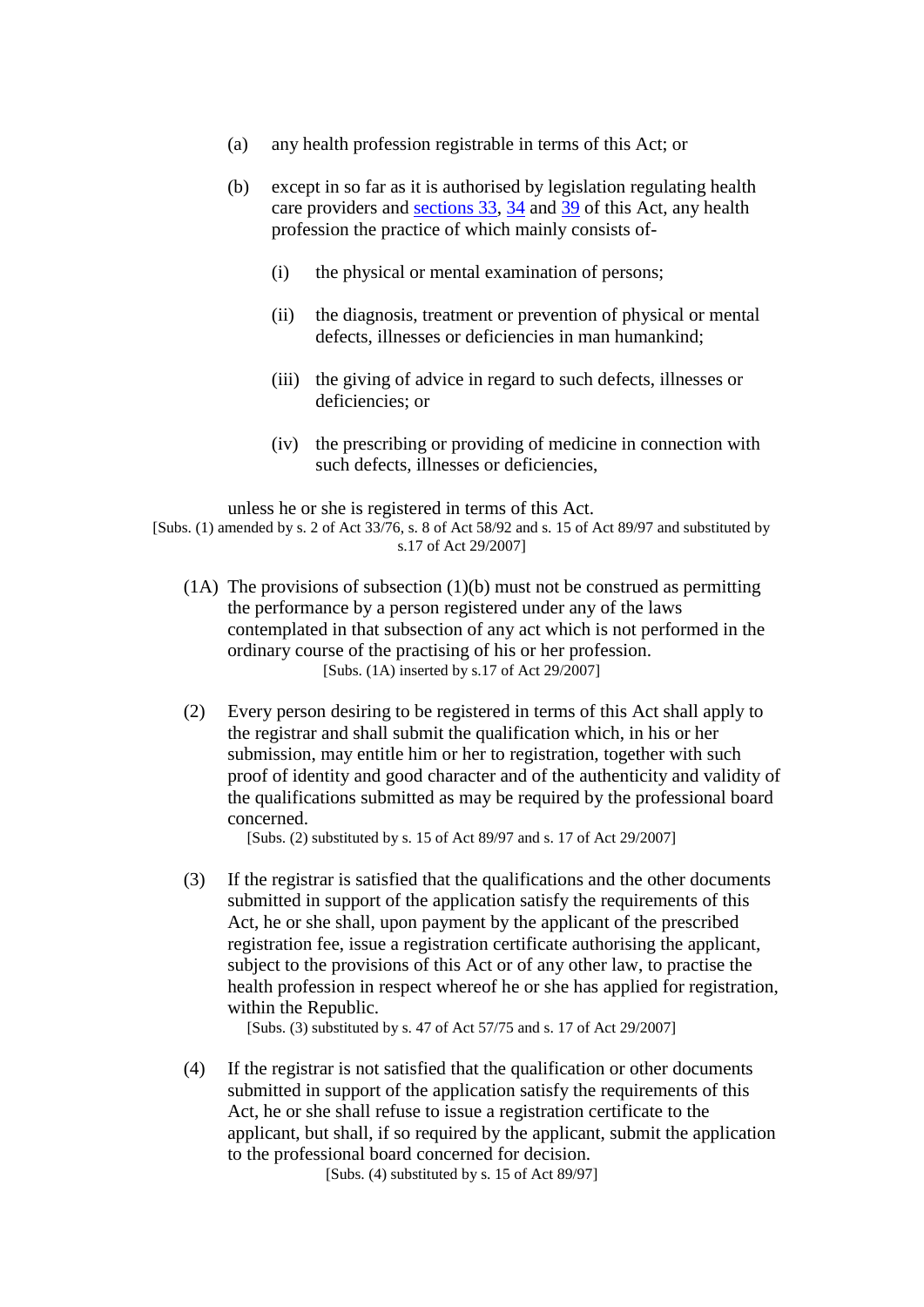(5) Any person who is not registered in terms of this Act and practises a health profession in contravention of this section or who pretends to hold such registration is guilty of an offence and on conviction is liable to a fine or to imprisonment for a period not exceeding 12 months or to both a fine and such imprisonment.

[Subs. (5) added by s. 17 of Act 29/2007]

### **18. Keeping of registers**

(1) The registrar shall keep registers in respect of persons registered in terms of this Act, and must enter in the appropriate register the name, relevant contact details, qualifications, date of initial registration and such other particulars (including the registration category in which they hold registration and the name of their speciality , subspeciality, professional category or categories, if any) as the relevant professional board may determine, of every person whose application for registration in terms of [section 17\(](http://search.sabinet.co.za/netlawpdf/netlaw/HEALTH%20PROFESSIONS%20ACT.htm#section17#section17)2) has been granted.

[Subs. (1) substituted by s. 48 of Act 57/75, s. 3 of Act 33/76, s. 13 of Act 36/77, s. 9 of Act 58/92, s. 16 of Act 89/97 and s. 18 of Act 29/2007]

(2) The registrar shall keep the registers correctly and in accordance with the provisions of this Act and shall remove therefrom the names of all registered persons who have died or whose names have to be removed in terms of this Act and shall from time to time make the necessary alterations to the entries contemplated in subsection (1) in respect of registered persons.

[Subs. (2) substituted by s. 16 of Act 89/97 and s.18 of Act 29/2007]

- (3) Every registered person who changes his or her contact details shall in writing notify the registrar thereof within thirty days after such change. [Subs.  $(3)$  substituted by s. 18 of Act 29/2007]
- $(4)$ [Subs. (4) substituted by s. 9 of Act 58/92 and deleted by s. 16 of Act 89/97]
- (5) No qualification shall be entered in the register unless the registrar is satisfied that the person claiming to possess such qualification is entitled thereto, or if the professional board is not so satisfied, and any entry which is proven to the satisfaction of the professional board to have been in error or through misrepresentation or in circumstances not authorised by this Act, may be removed from the register and a record of the reason for every such removal shall be made in the register, and the person in respect of whose entry such removal has been made, shall be notified thereof in the manner contemplated in [section 19\(](http://search.sabinet.co.za/netlawpdf/netlaw/HEALTH%20PROFESSIONS%20ACT.htm#section19#section19)2) and any certificate issued in respect of the registration in question shall be deemed to be cancelled as from the date on which notice has so been given. [Subs. (5) amended by s. 16 of Act 89/97 and substituted by s. 18 of Act 29/2007]

### **19. Removal of name from, and restoration to, register**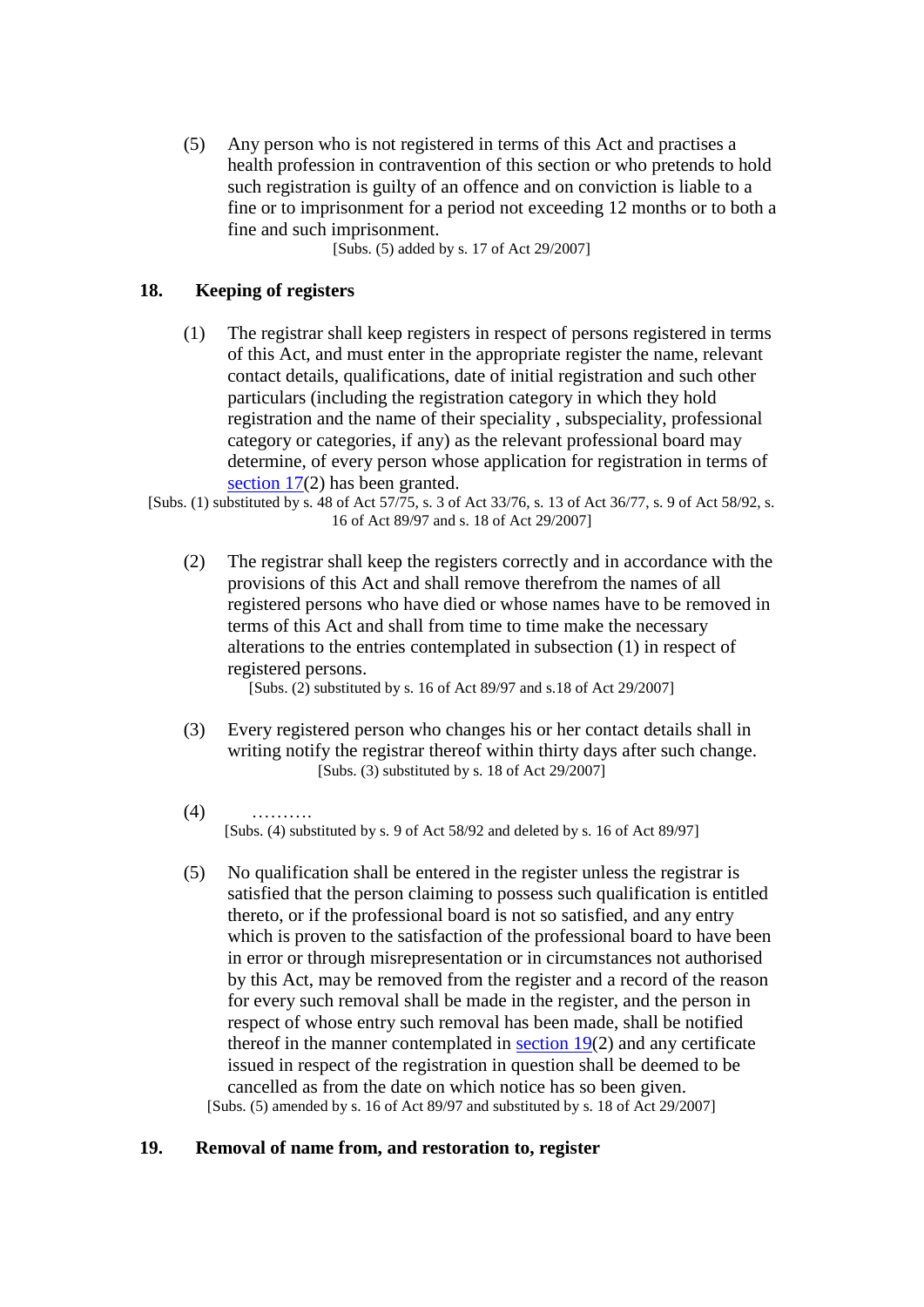(1) The professional board or a committee to whom the function has been delegated may direct the registrar to, or the registrar acting on the established policies of the professional board may, remove from the register the name of any person-

[Words preceding para.. (a) substituted by s. 17 of Act 89/97 and s. 19 of Act 29/2007]

- $(a)$  …… [Para. (a) deleted by s. 19 of Act 29/2007]
- (b) who has failed to notify the registrar, within a period of three months as from the date of an enquiry sent by the registrar by certified mail to the address appearing in the register in respect of such person, of his or her present address; [Para. (b) substituted by s. 17 of Act 89/97]
- (c) who has requested that his or her name be removed from the register, in which case such person may be required to lodge with the registrar an affidavit to the effect that no unprofessional conduct proceedings are pending against him or her, or criminal proceedings are being or are likely to be taken against him or her; [Para. (c) substituted by s. 19 of Act 29/2007]
- (d) who has failed to pay to the professional board, within three months as from the date on which it became due for payment, any annual fee prescribed by the professional board in terms of [section 62;](http://search.sabinet.co.za/netlawpdf/netlaw/HEALTH%20PROFESSIONS%20ACT.htm#section62#section62) [Para. (d) substituted by s. 17 of Act 89/97]
- (e) whose name has been removed from the register, record or roll of any university, hospital, college, society or other body from which that person received the qualification by virtue of the holding whereof he or she was registered; [Para. (e) substituted by s. 19 of Act 29/2007]

(f) who has been registered in error or through fraud;or [Para. (f) added by s. 10 of Act 58/92 and substituted by s. 19 of Act 29/2007]

- (g) who has been found guilty of unprofessional conduct and on whom a penalty specified in <u>section  $42(1)(c)$ </u> is imposed. [Para. (g) added by s. 19 of Act 29/2007]
- (2) Notice of the removal, in terms of subsection (1), of his or her name from the register, or of the removal, in terms of section  $18(5)$ , of an entry from the register, shall be given by the registrar to the person concerned by way of certified mail addressed to such person at the address appearing in respect of him or her in the register.

[Subs. (2) substituted by s. 17 of Act 89/97]

- (3) As from the date on which notice has been given in terms of subsection  $(2) -$ 
	- (a) any registration certificate issued in terms of this Act to the person concerned shall be deemed to be cancelled; and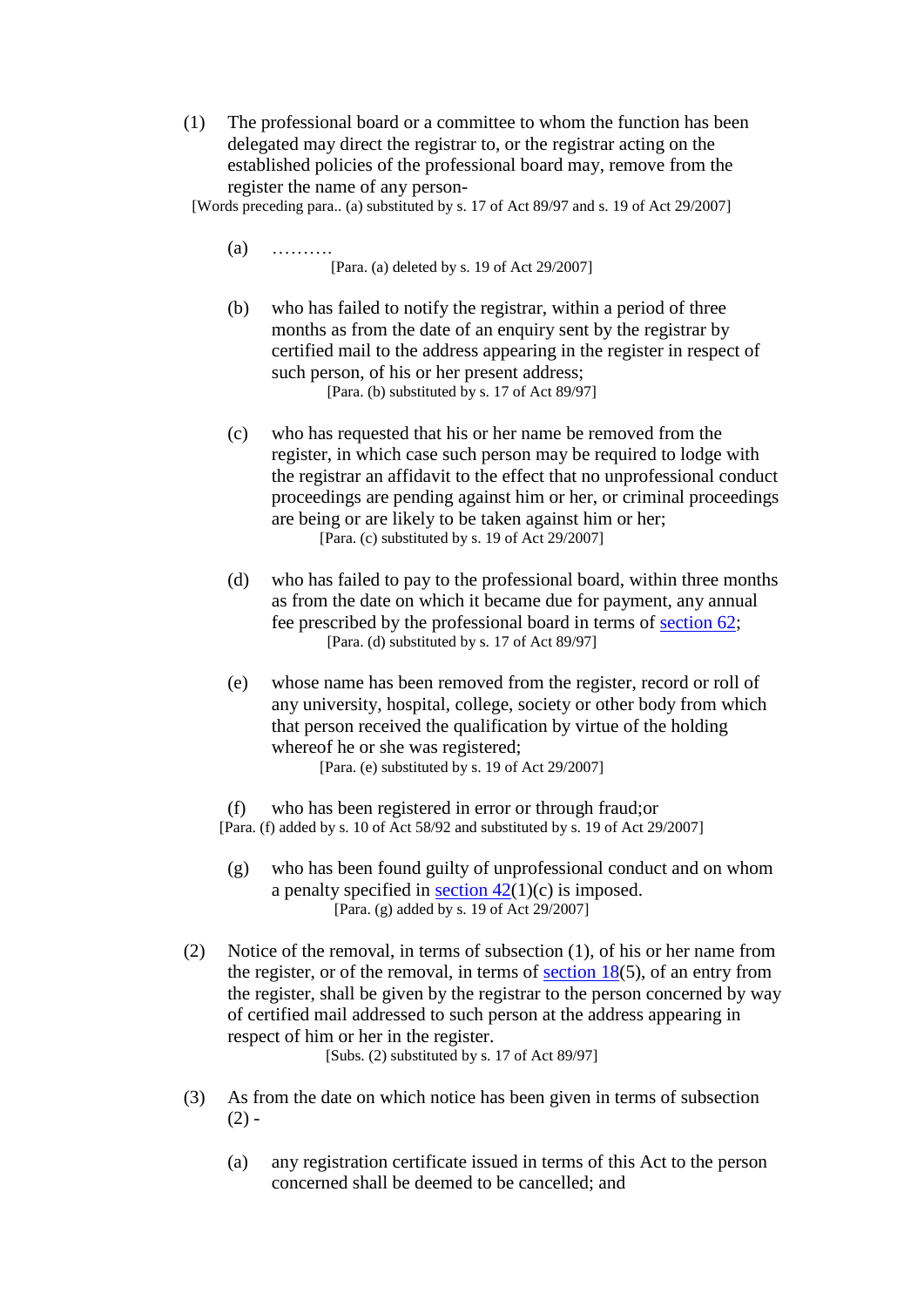(b) such person shall cease to practise the health profession in respect of which he or she was registered or to perform any act which he or she, in his or her capacity as a registered person, was entitled to perform,

[Para. (b) substituted by s. 19 of Act 29/2007

until such time as his or her name or the entry removed from the register in terms of [section 18\(](http://search.sabinet.co.za/netlawpdf/netlaw/HEALTH%20PROFESSIONS%20ACT.htm#section18#section18)5), as the case may be, is restored to the register.

(4) If it appears to the judge concerned from the documents submitted to him or her in terms of the Mental Health Care Act, 2002 (Act No. 17 of 2002), or it is brought to his or her notice in any other manner, that the person to whom the documents relate is a person registered under this Act, he or she shall, if the said person is declared a mentally ill person as contemplated by the said Mental Health Care Act, direct that a copy of the order declaring such a person a mentally ill person be transmitted to the registrar and the registrar shall, on receipt of the said copy, remove the name of the person concerned from the register.

[Subs. (4) substituted by s. 19 of Act 29/2007]

- (5) The name of a person whose name has in terms of this section been removed from the register or an entry removed from the register in terms of [section 18\(](http://search.sabinet.co.za/netlawpdf/netlaw/HEALTH%20PROFESSIONS%20ACT.htm#section18#section18)5), shall be restored to the register by the registrar upon the person concerned -
	- (a) applying on the prescribed form for such restoration;
	- (b) paying the fee prescribed in respect of such restoration (if any);
	- (c) in the case where his or her name has been removed from the register in terms of subsection (4), submitting proof to the satisfaction of the relevant professional board of his or her discharge in terms of the provisions of the Mental Health Care Act, from the institution at which he or she had been detained, but subject to any conditions of registration or practice which may be imposed on him or her in terms of [section 51;](http://search.sabinet.co.za/netlawpdf/netlaw/HEALTH%20PROFESSIONS%20ACT.htm#section51#section51) and

[Para. (c) substituted by s. 19 of Act 29/2007]

 $(cA)$  ………

[Para. (cA) inserted by s. 17 of Act 89/97 and deleted by s. 19 of Act 29/2007]

(d) complying with such other requirements as the relevant professional board may determine.

[Para. (d) substituted by s. 19 of Act 29/2007]

(6) ……….

[Subs. (6) deleted by s. 17 of Act 89/97]

### **19A. Suspension of health professionals and revocation of such suspension**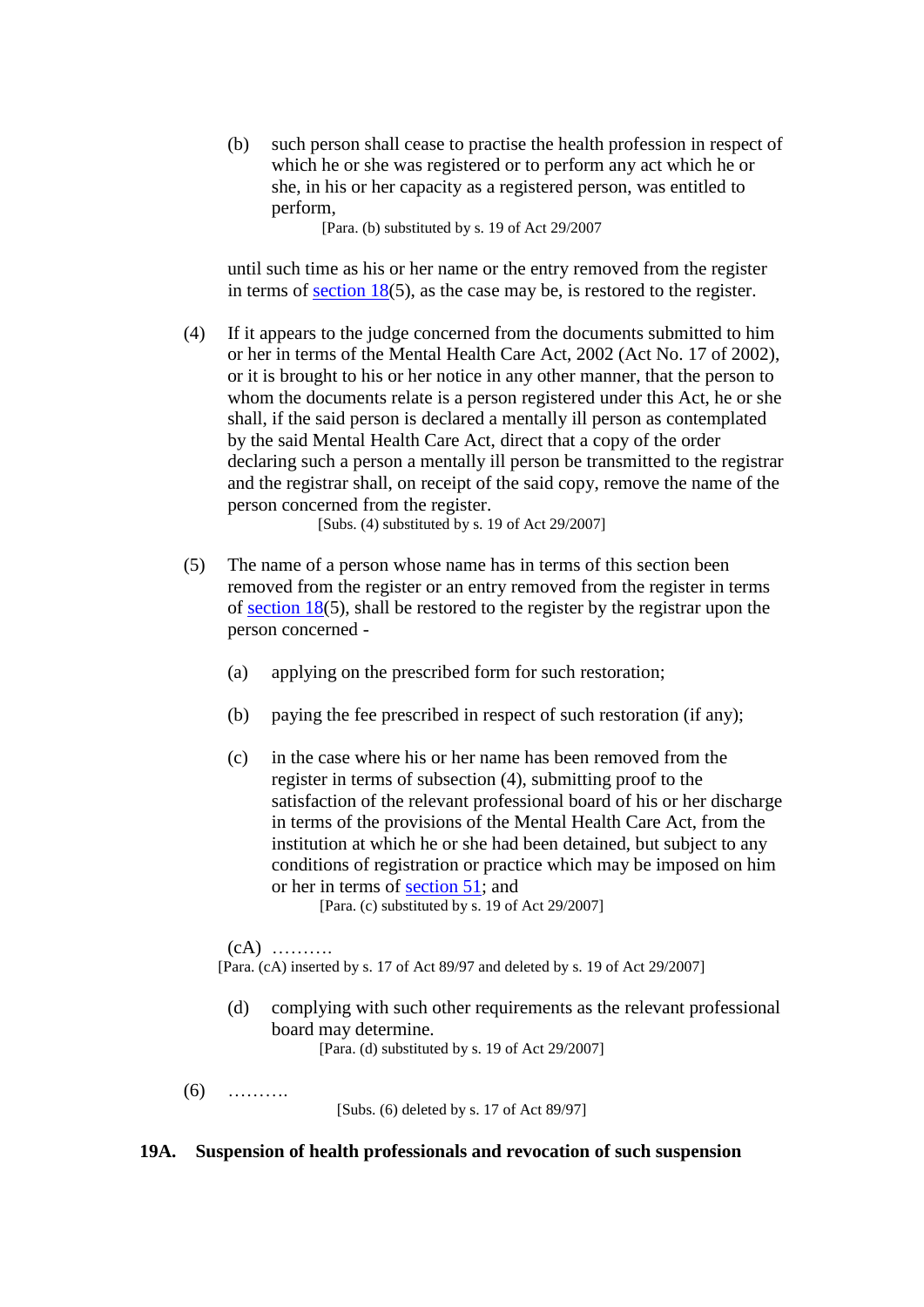- (1) A relevant professional board or a committee of a professional board to whom the function has been delegated may authorise the registrar to suspend the registration of any person-
	- (a) who has failed to notify the registrar of his or her present address, within a period of three months from the date of an inquiry sent by the registrar by certified mail, which is returned unclaimed, to the address appearing in the register in respect of such person;
	- (b) who has failed to pay his or her prescribed annual fee on a date when it became due in terms of [section 61 A;](http://search.sabinet.co.za/netlawpdf/netlaw/HEALTH%20PROFESSIONS%20ACT.htm#section61A#section61A)
	- (c) who has been found guilty of unprofessional conduct and on whom a penalty referred to in section  $42(1)(b)$  of the Act is imposed;
	- (d) who has failed to comply with the requirements in respect of continuing professional development as prescribed under [section 26;](http://search.sabinet.co.za/netlawpdf/netlaw/HEALTH%20PROFESSIONS%20ACT.htm#section26#section26) or
	- (e) who on the basis of a complaint lodged with the council or information available at the disposal of council is posing an imminent threat or danger to the public in terms of his or her professional practice.
- (2) The registrar must issue the notice of suspension and forward it to the person contemplated in subsection (1) by way of certified mail, fax or electronic transmission to the address appearing in respect of him or her in the register.
- (3) As from the date of issue of the notice referred to in subsection (2) and its receipt by the person concerned-
	- (a) any registration certificate issued in terms of this Act to the person concerned must be deemed to be suspended; and
	- (b) such person must immediately cease to practise the health profession in respect of which he or she is registered or to perform any act which he or she in his or her capacity as a registered person is entitled to perform, until such time as the suspension of his or her registration is lifted.
- (4) The suspension of any person in terms of subsection (1) must be revoked by the registrar upon-
	- (a) the payment of any annual fee which was not paid and payment of a restoration fee and other penalties as may be prescribed;
	- (b) the expiry of the suspension period;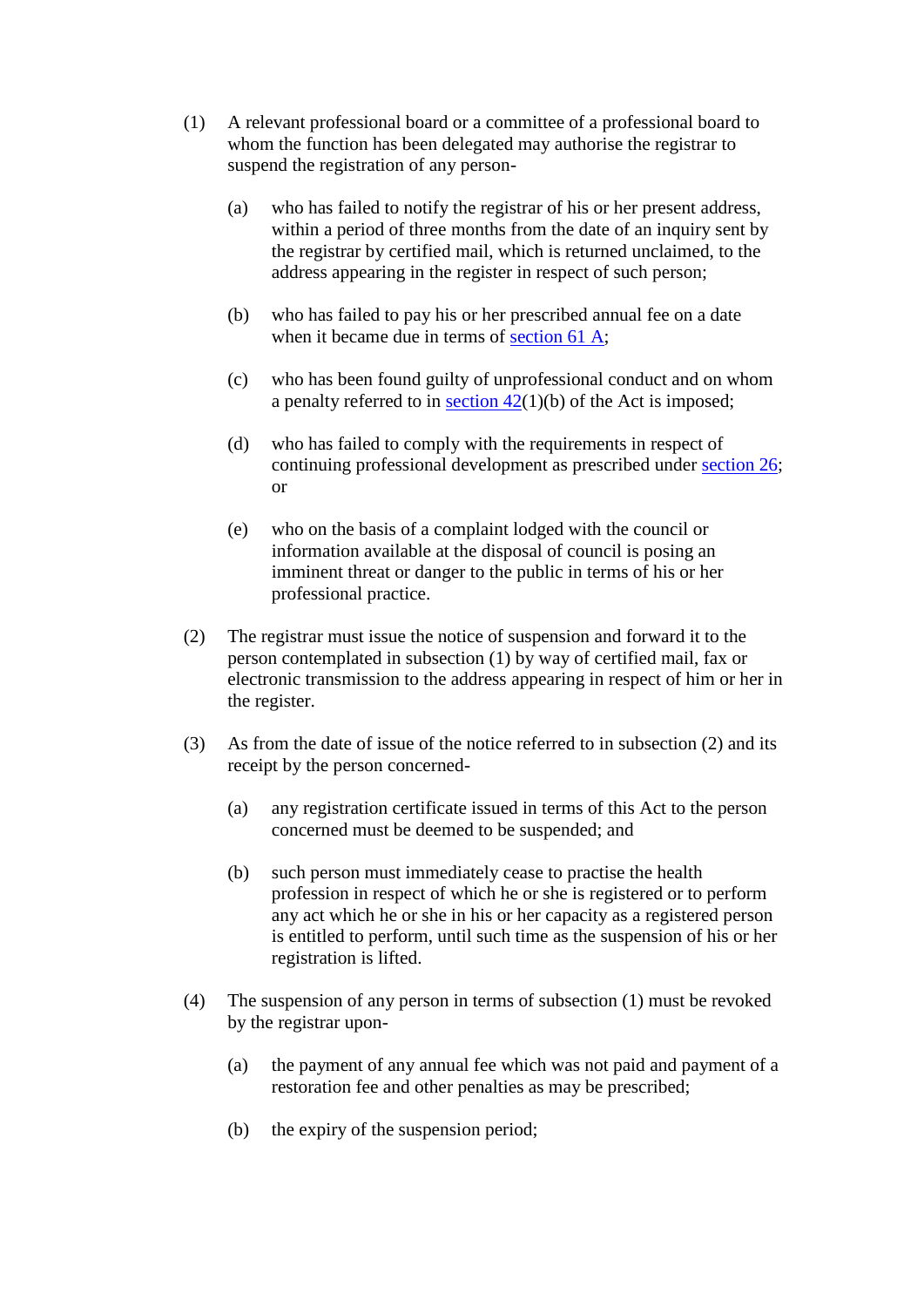- (c) such person complying with requirements in respect of continuing professional development as prescribed under [section 26;](http://search.sabinet.co.za/netlawpdf/netlaw/HEALTH%20PROFESSIONS%20ACT.htm#section26#section26) and
- (d) such person complying with such other requirements as the relevant professional board may determine. [S. 19A inserted by s. 20 of Act 29/2007]

## **20. Right to appeal**

- (1) Any person who is aggrieved by any decision of the council, a professional board or a disciplinary appeal committee, may appeal to the appropriate High Court against such decision.
- (2) Notice of appeal must be given within one month from the date on which such decision was given. [S. 20 repealed by s. 4 of Act 33/76 and inserted by s. 18 of Act 89/97]

## **21. Custody and publication of registers**

The registers shall be kept at the office of the council and the registrar shall, at intervals to be determined by the council and according to the instructions and on the authority of the council, cause copies of the registers, or of supplementary lists showing all alterations, additions, revisions and deletions made since the last publication of the complete registers, to be printed and published or to be made available in electronic or any other appropriate format approved by the council.

[S.21 substituted by s. 21 of Act 29/2007]

## **22. Register as proof**

(1) A copy of the last published issue of a register or any supplementary list purporting to be printed and published on the authority of the council shall be prima facie proof, in all legal proceedings, of the fact therein recorded, and the absence of the name of any person from such copy shall be proof, until the contrary is proven, that such person is not registered according to the provisions of this Act: Provided that in the case of any person whose name-

[Words preceding para. (a) substituted by s. 22 of Act 29/2007]

- (a) does not appear in such copy, or whose name has been added to the register after the date of the last published issue thereof, a certified copy under the hand of the registrar of the entry of the name of such person in the register, shall be proof that such person is registered under the provisions of this Act;
- (b) has been removed from the register since the date of the last published issue thereof and has not been restored thereto, a certificate under the hand of the registrar that the name of such person has been removed from the register shall be proof that such person is not registered according to the provisions of this Act.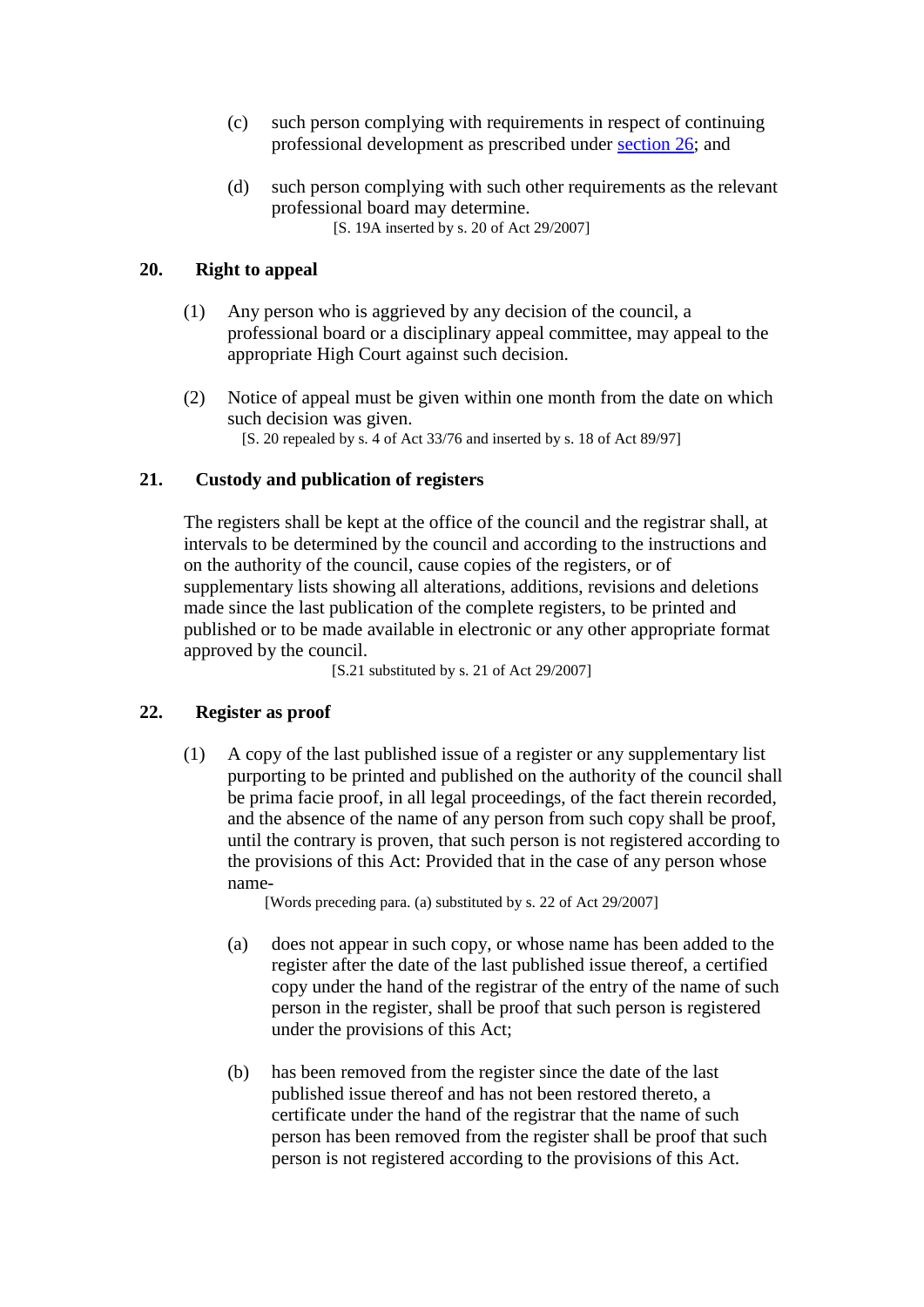(2) A certificate of registration shall be evidence of registration for a period of one year only and thereafter an annual practising certificate, which shall be issued upon payment of the required annual fee and the submission of such information as may be required by the council to enable it to keep accurate statistics on human resources in the health field, shall be regarded as proof of registration.

[Subs. (2) added by s. 19 of Act 89/97]

## **23. Issue of duplicate registration certificate, certificate of status, extract from register or certificate by registrar**

- (1) If the registrar is satisfied
	- (a) on proof submitted by the registered person concerned, that a registration certificate has been damaged or destroyed; or [Para. (a) substituted by s. 23 of Act 29/2007]
	- (b) by virtue of an affidavit submitted by the registered person concerned, that a registration certificate has been lost,

he may issue a duplicate registration certificate to that person upon payment of the prescribed fee.

- (2) The registrar may, upon payment of a fee, issue to any registered person, after submission of an affidavit that no criminal or unprofessional conduct proceedings are pending against him or her, a certificate of status containing particulars relating to -
	- (a) such person's registration under this Act;
	- (b) whether or not the person is disqualified in part or totally from practising his or her profession;
	- (c) whether or not any steps pertaining to unprofessional conduct are pending against the person concerned at the time of the issuing of the certificate;
	- (d) whether or not the person concerned was, in the past, found guilty of any unprofessional conduct, and if so-
		- (i) the date of such finding;
		- (ii) the nature of such unprofessional conduct; and
		- (iii) the penalty imposed; and
	- (e) whether or not the person concerned has been found to be impaired and, if so-
		- (i) the date of such finding; and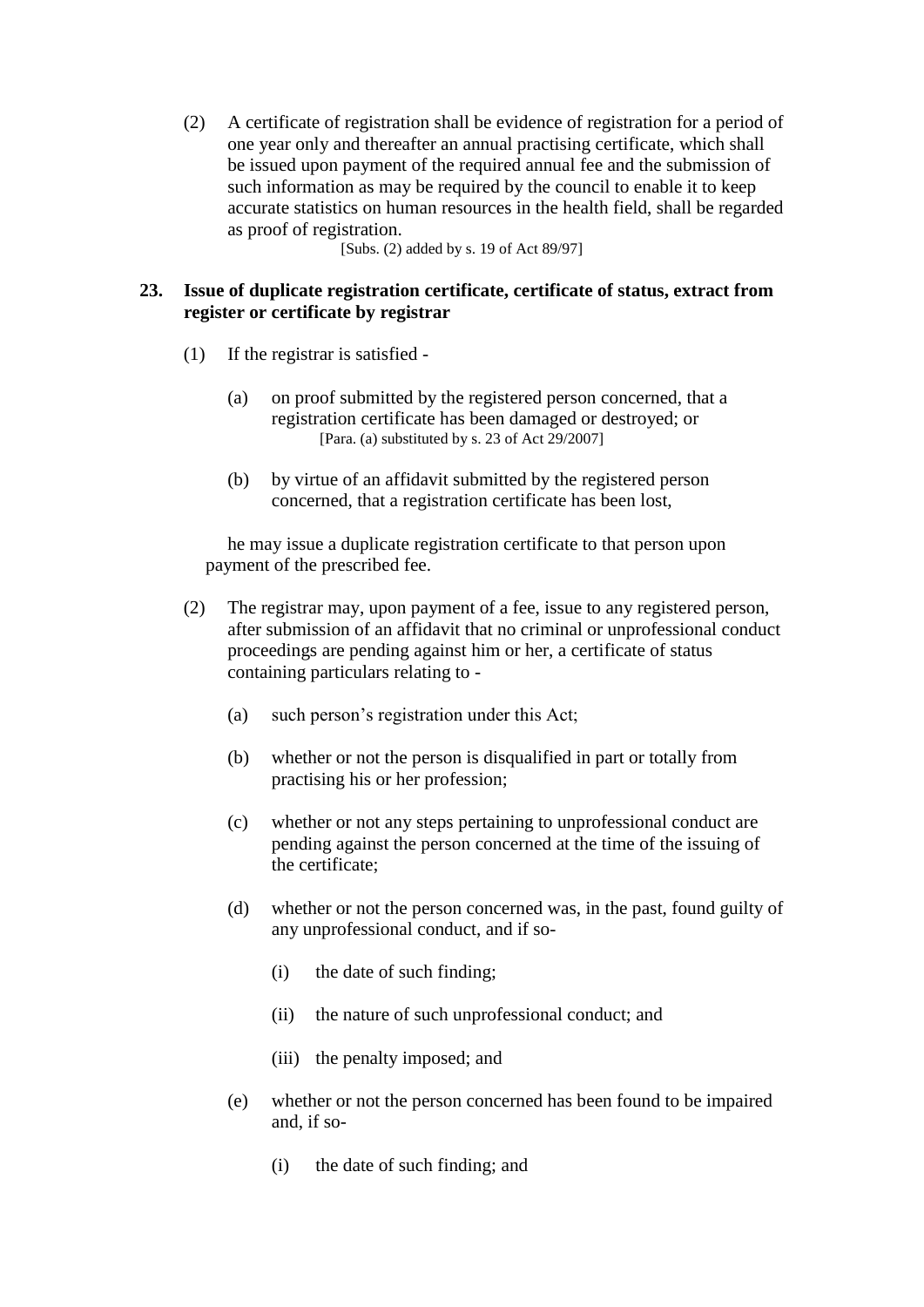- (ii) the nature of the conditions of registration and practice that may be in place at the time of the issuing of the certificate. [Subs. (2) substituted by s.23 of Act  $29/2007$ ]
- (3) The registrar may issue a certified extract from the register or a certificate under his or her hand as provided in [section 22](http://search.sabinet.co.za/netlawpdf/netlaw/HEALTH%20PROFESSIONS%20ACT.htm#section22#section22) to any person upon payment of the prescribed fee.
- (4) A certificate may be issued subject to certain conditions imposed by the professional board concerned and such conditions shall be indicated on the certificate.

[Subs. (4) added by s. 20 of Act 89/97]

## **24. Qualifications prescribed for registration**

The Minister may, on the recommendation of the council, prescribe the qualifications obtained by virtue of examinations conducted by an accredited university, or other educational institution or examining authority in the Republic, which, when held singly or conjointly with any other qualification, shall entitle any holder thereof to registration in a registration category in terms of this Act if he or she has, before or in connection with or after the acquisition of the qualification in question, complied with such conditions or requirements as may be prescribed.

[S. 24 amended by s. 1 of Act 43/80 and s. 2 of Act 38/82 and substituted by s. 21 of Act 89/97 and s.24 of Act 29/2007]

### **24A. Community service**

- (1) Notwithstanding [section 24,](http://search.sabinet.co.za/netlawpdf/netlaw/HEALTH%20PROFESSIONS%20ACT.htm#section24#section24) any person registering for the first time in a category of registration listed in the regulations made in terms of this Act shall perform remunerated community service in health care for a period of one year in terms of the regulations contemplated in subsection (2) and shall, on the completion of such service, be entitled to practise the profession.
- (2) The Minister may, after consultation with the council, make regulations concerning the performance of the service contemplated in subsection (1), including but not limited to-
	- (a) the place or places at which it is to be performed;
	- (b) the conditions of employment pertaining to persons who perform such service; and
	- (c) the registration categories excluded from such service. [S. 24A inserted by s. 22 of Act 89/97 and substituted by s. 25 of Act 29/2007]

## **25. Registration of persons who hold qualifications not prescribed for registration**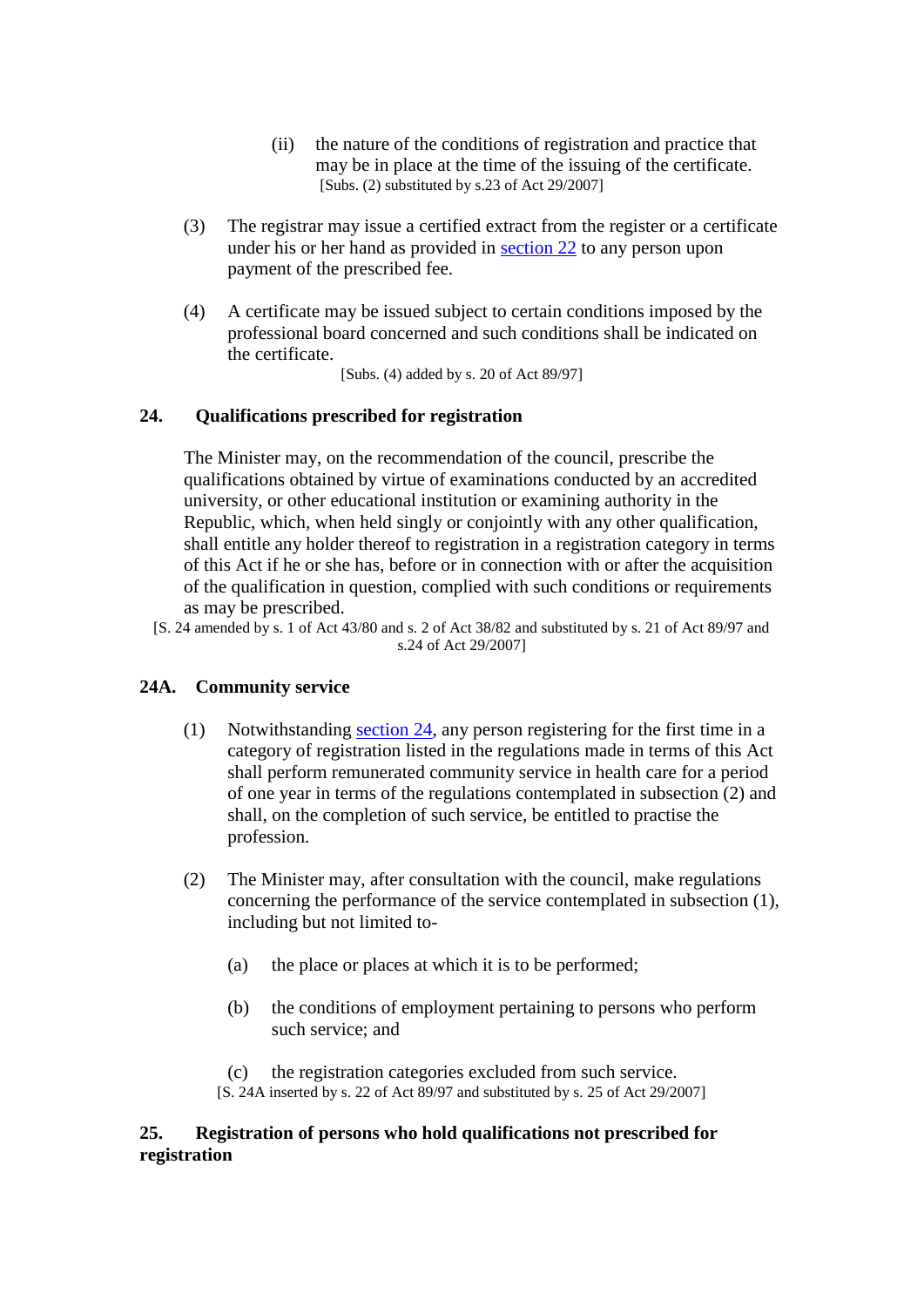- (1) The Minister may, after consultation with the council by regulation provide that any person who holds a qualification which the council may accept by virtue of the fact that such qualification, in the opinion of the council, indicates a satisfactory standard of professional education and training, may be registered in terms of this section in the applicable prescribed registration category, and thereupon the relevant professional board may in its discretion, but subject to any regulations and national health policy and international protocols which the Minister may make or be subject to, register such person.
- (2) A professional board may require a person who holds a qualification referred to in subsection (1) and who applies for registration in terms of this section, to pass to the satisfaction of the professional board, on a date and at a place determined by the professional board, an evaluation contemplated in subsection (3) before persons appointed by the professional board, for the purpose of determining whether such person possesses adequate professional knowledge, skill and competence and whether he or she is proficient in any of the official languages of the Republic.
- (3) The council may from time to time determine-
	- (a) the nature of the evaluation which shall be conducted the purpose of subsection (2), the requirements for admission and any other matter relating to such evaluation, including the number of attempts; and
	- (b) (b) the fees which shall be paid by persons who present themselves for such evaluation by persons who present themselves for such evaluation.
- (3A)
- (a) Despite [section 24A,](http://search.sabinet.co.za/netlawpdf/netlaw/HEALTH%20PROFESSIONS%20ACT.htm#section24A#section24A) no person with a foreign qualification may be registered in the category independent practice unless he or she is a South African citizen or has attained permanent residence status in terms of the Immigration Act 2002, (Act No. 13 of 2002).
- (b) The Council may exempt any person who has applied for exemption and is in the Republic for a temporary and particular purpose.
- (4) The Minister may, in consultation with the council and the relevant professional board, make regulations concerning the imposition of restrictions on any person registered in terms of subsection (1), subject to which he or she shall be entitled to practise the profession in question, and the lifting of such restrictions.

[S. 25 substituted by s. 23 of Act 89 of 1997 and s. 26 of Act 29/2007]

## **26. Compliance with certain conditions relating to continuing professional development as prerequisite for continued registration**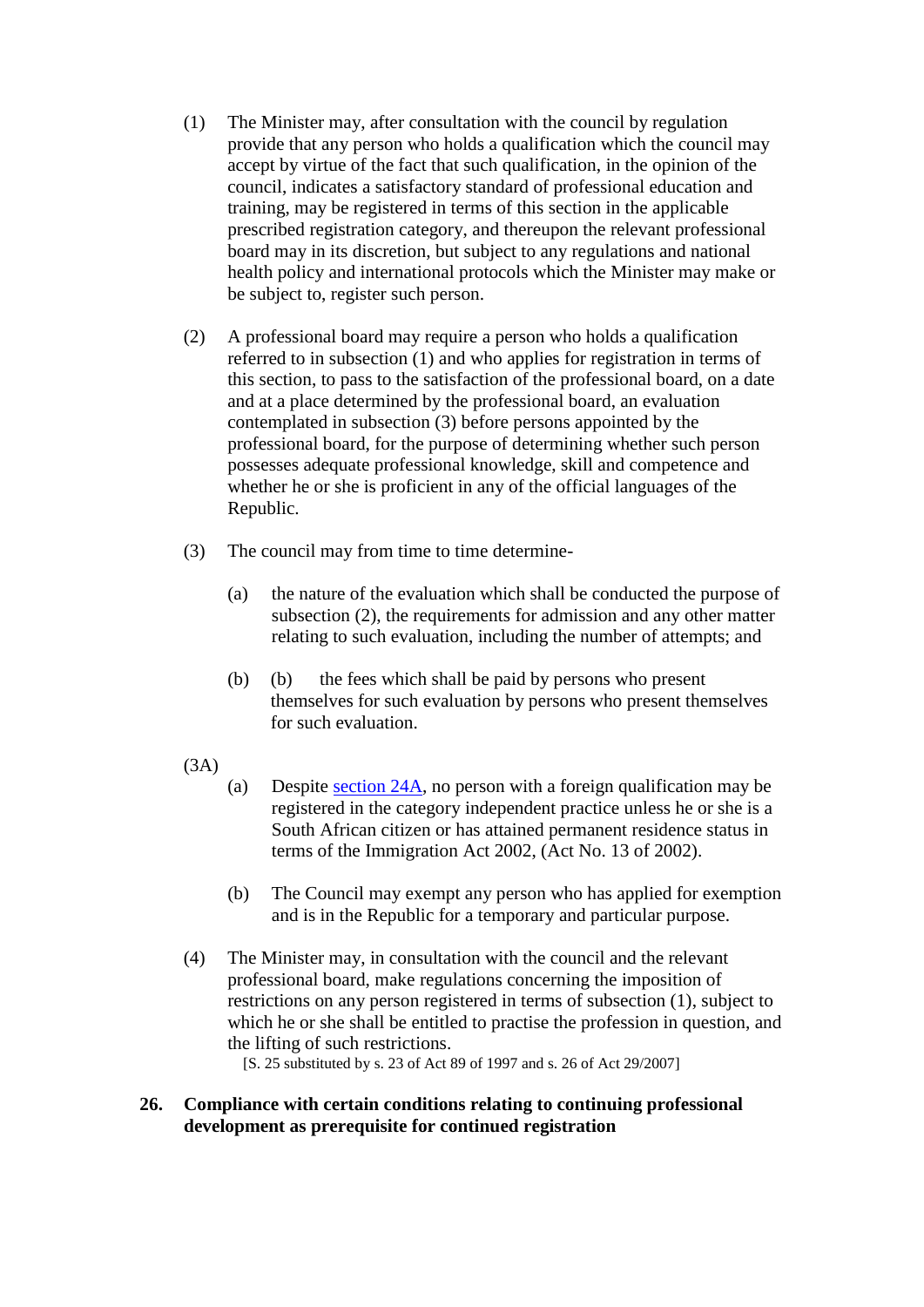- The council may, after consultation with a professional board, make rules which-
- (a) determine conditions relating to continuing professional development to be undertaken by persons registered in terms of this Act in order to retain such registration;
- (b) (b) determine the nature and extent of continuing professional development to be undertaken by persons registered in terms of this Act;
- (c) relate to the criteria for recognition by the professional board of continuing professional development activities and of providers offering such activities; and
- (d) relate to offences in respect of, and penalties for, non-compliance with this section.
- [S. 26 amended by s. 6 of Act 52/78 and s. 5 of Act 79/90 and substituted by s. 24 of Act 89/97 and s. 27 of Act 29/2007]

## **27. .**……….

[S. 27 repealed by s. 25 of Act 89/97]

## **28. .**……….

[S. 28 amended by s. 7 of Act 52/78, substituted by s. 6 of Act 79/90 and repealed by s. 25 of Act 89/97]

## **29. Registration of certain persons for education and training purposes**

- (1) For the purpose of promoting education or training for the practising of a health profession in respect of which registration in terms of this Act is a requirement, the relevant professional board may, notwithstanding the provisions of this Act, register any person not permanently resident within the Republic to teach and train in and practise such profession for such period as the professional board may determine.
- (2) Any person registered in terms of subsection (1) may provide education and training at institutions approved for that purpose by the professional board in respect of such health profession as part of such education and training.
	- [S. 29 substituted by s. 2 of Act 43/80, s. 26 of Act 89/97 and s. 28 of Act 29/2008]

## **30. Registration of certain persons so as to enable them to engage in postgraduate studies**

(1) Any person not permanently resident within the Republic and having such education, training and experience as the relevant professional board may, for the purposes of this section, deem satisfactory, may, notwithstanding the provisions of this Act, be registered by the professional board for the purposes of subsection (2) for such period, not exceeding two years, as the professional board may determine.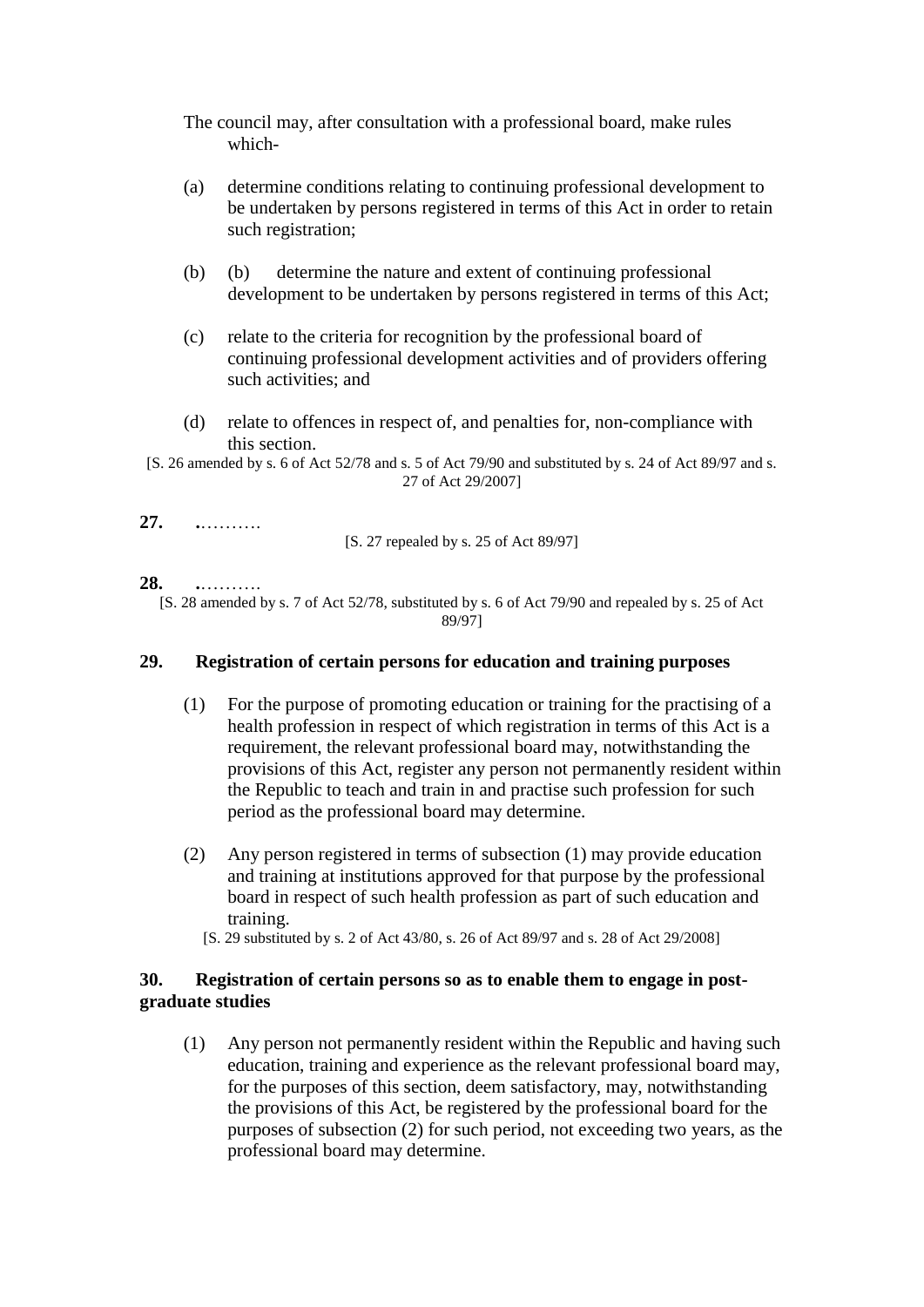(2) Any person registered in terms of subsection (1) shall only be entitled to engage in post-graduate or post-diploma studies at such university or other educational institution in the Republic as the professional board may determine.

[S. 30 substituted by s. 27 of Act 89/97 and s. 29 of Act 29/2008]

## **31. Universities, technikons and other training institutions to furnish council with certain particulars**

- (1) Every university, technikon or educational institution at which a qualification can be obtained which entitles any holder thereof to registration under this Act, shall furnish the council on its request with full particulars as to -
	- (a) the minimum age and standard of general education required of students;
	- (b) the course of study, training and examinations required of a student before such qualification is granted;
	- (c) the results of any examinations conducted by it,

and such other particulars relating to any of the matters specified in paragraph (a), (b) or (c) as the council may from time to time require. [Subs. (1) amended by s. 28 of Act 89/97]

- (2) If any university, technikon or educational institution referred to in subsection (1) fails or refuses to furnish any particulars requested by the council under that subsection, or if it appears to the council that any provision of this Act is not being properly complied with by any such university, technikon or educational institution and that such improper compliance is having or may have an adverse effect on the standards of education maintained at that university, technikon or educational institution, the Minister may, on the recommendation of the council, by notice in the *Gazette* declare that any specified qualification granted by such university, technikon or educational institution after a date specified in the notice shall not entitle any holder thereof to registration under this Act.
- [Subs. (2) amended by s. 46 and s. 47 of Act  $97/86$  and substituted by s. 28 of Act  $89/97$ ]
- (3) The Minister may, when it has been made to appear to him or her upon representations made by the council that satisfactory provision has been made for complying with the requirements of this Act by any university, technikon or educational institution in respect of any qualification which is the subject of a notice issued under subsection (2), repeal the said notice.

[Subs. (3) amended by s. 46 and s. 47 of Act 97/86 and substituted by s. 28 of Act 89/97]

(4) A qualification specified in a notice issued under subsection (2) which has been granted by the university or educational institution to which such notice relates between the date specified in that notice and the date of the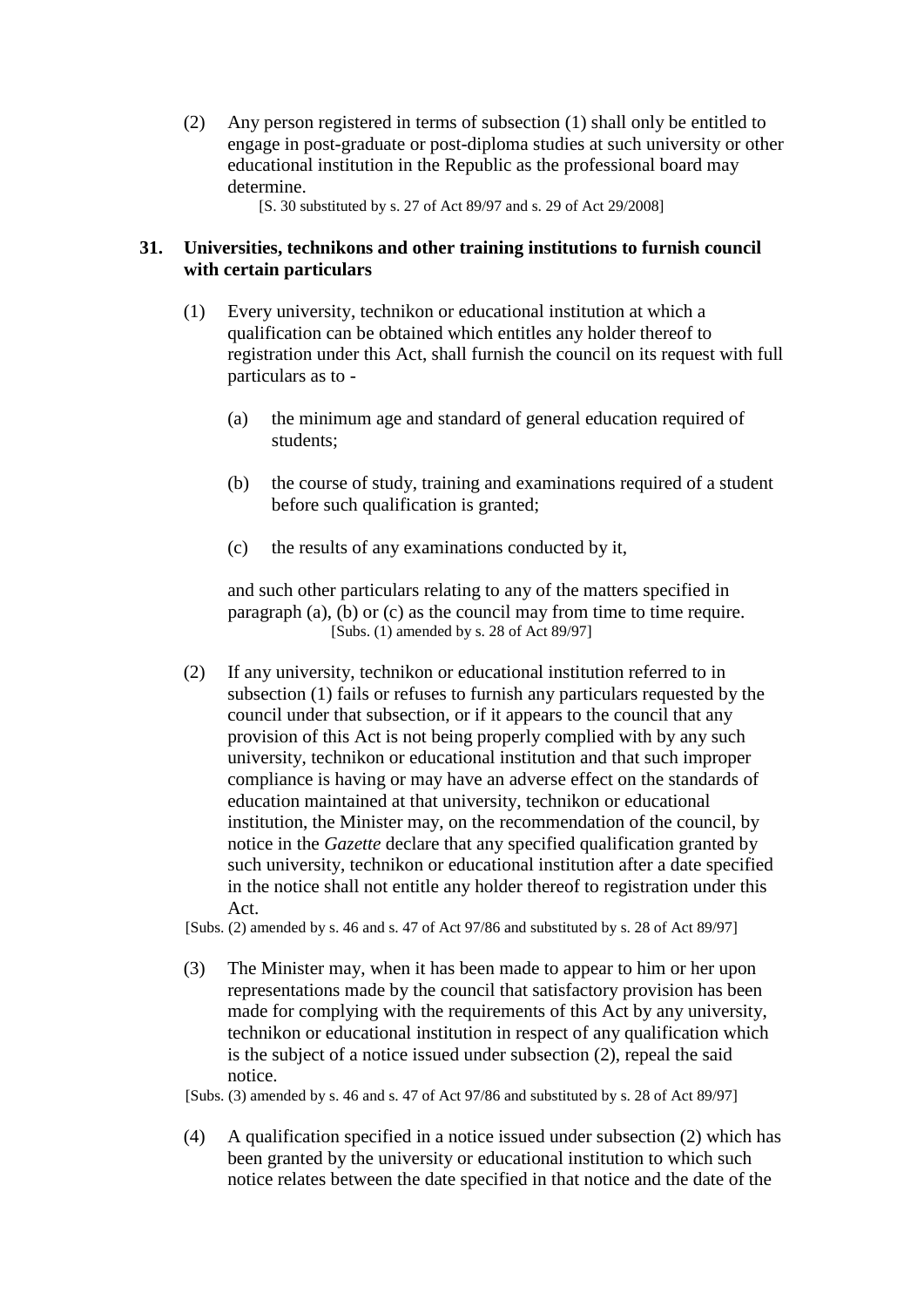repeal of that notice, shall not entitle the holder thereof to registration under this Act.

[Subs. (4) amended by s. 47 of Act 97/86, substituted by s. 28 of Act 89/97 and amended by s. 57 of Act 29/2007]

(5) The council may appoint a person to be present whenever tests are being conducted by any university, technikon or educational institution in respect of the academic progress made by students at such university, technikon or educational institution and to report to the council upon such tests.

> [Subs. (5) substituted by s. 28 of Act 89/97] [S. 31 amended by s. 28 of Act 89/97]

#### **32.** ……….

[S. 32 substituted by s. 5 of Act 33/76, amended by s. 14 of Act 36/77 and s. 11 of Act 58/92 and repealed by s. 29 of Act 89/97]

### **32A.** ……….

[S. 32A inserted by s. 15 of Act 36/77 and repealed by s. 29 of Act 89/97]

#### **32B.** ……….

[S. 32B inserted by s. 15 of Act 36/77 and repealed by s. 29 of Act 89/97]

### **33. Definition of scope of other health professions registrable in terms of this Act and registration of certain persons**

(1) The Minister may, on the recommendation of the council and the relevant professional board, by regulation define the scope of any health profession registrable in terms of this Act by specifying the acts which shall for the purposes of the application of this Act be deemed to be acts pertaining to that profession: Provided that such regulations shall not be made unless any professional board established in terms of [section 15](http://search.sabinet.co.za/netlawpdf/netlaw/HEALTH%20PROFESSIONS%20ACT.htm#section15#section15) in respect of any profession which may in the opinion of the Minister be affected by such regulation, has been given an opportunity of submitting, through the council, representations as to the definition of the scope of the profession in question: Provided further that if there is a difference of opinion between the council and such professional board as to the definition of the scope of the profession concerned, the council shall mention this fact in its recommendation.

[Subs. (1) substituted by s. 30 of Act 89/97 and s. 31 of Act 29/2007]

(2) When a professional board has been established under [section 15](http://search.sabinet.co.za/netlawpdf/netlaw/HEALTH%20PROFESSIONS%20ACT.htm#section15#section15) in respect of any health profession, the professional board shall, subject to such restrictions in respect of his or her professional activities as it may determine, register in respect of such profession, the name of any person who -

[Words preceding para. (a) substituted by s. 3 of Act 43/80, s. 30 of Act 89/97 and s. 31 of Act 29/2007]

- (a)
- (i) was engaged in the practice of such profession in the Republic or in a territory which formerly formed part of the Republic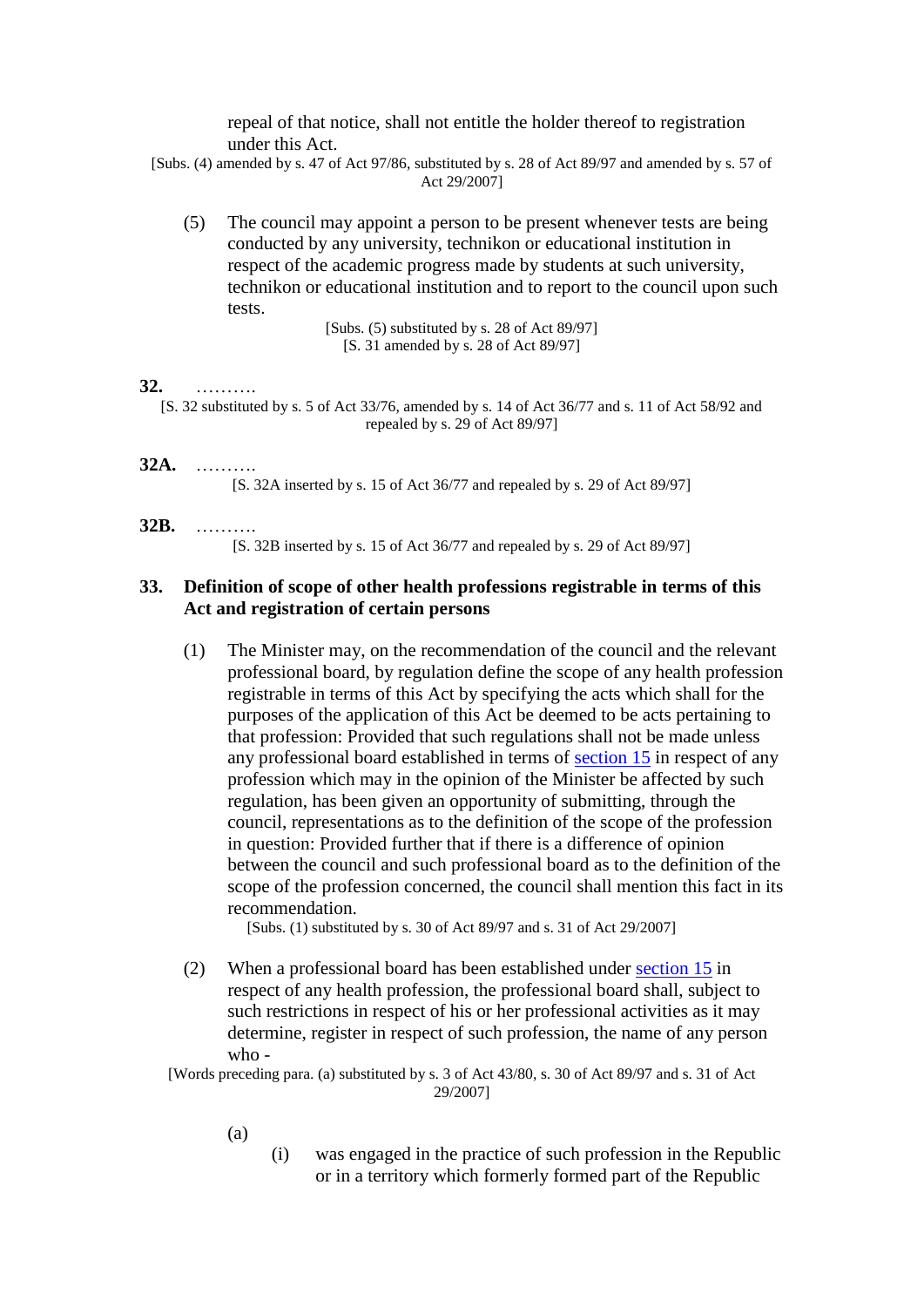for a continuous period of not less than five years immediately prior to the date referred to in paragraph (c); [Subpara. (i) substituted by s. 3 of Act 43/80]

- (ii) is dependent, wholly or mainly, for his or her livelihood on the practice of such profession; and
- (iii) submits a certificate to the professional board stating that he or she is of good character; and [Subpara. (iii) substituted by s. 31 of Act 29/2007]
- $(b)$  ……… [Para. (b) deleted by s. 3 of Act 43/80]
- (c) submits to the professional board an application in the prescribed form containing proof to the satisfaction of the professional board of the facts referred to in subparagraphs (i) and (ii) of paragraph (a), within six months (or such longer period as the professional board may allow) after the date on which the scope of such profession was defined by the Minister in regulations contemplated in subsection (1).

[Para. (c) substituted by s. 30 of Act 89/97 and s. 31 of Act 29/2007]

- (3) The professional board may conduct an oral or practical examination for a person referred to in subsection (2) in order to determine the restrictions referred to in that subsection in respect of his or her professional activities. [Subs. (3) added by s. 3 of Act 43/80 and substituted by s. 30 of Act 89/97]
- (4) Any person registered under subsection (2) in respect of any other health profession shall only be entitled to practise that profession subject to -
	- (a) such restrictions in respect of his or her professional activities; and
	- (b) the use of such name, title and description in respect of his or her profession,

as the professional board may determine. [Subs. (4) added by s. 3 of Act 43/80 and substituted by s. 30 of Act 89/97]

- (5) The professional board may allow a person referred to in subsection (2) to sit for an examination and if such person passes such examination to the satisfaction of the professional board, it shall exempt him or her from all restrictions imposed in respect of him or her under subsection (2). [Subs. (5) added by s. 3 of Act 43/80 and substituted by s. 30 of Act 89/97]
- **34. Registration a prerequisite for practising a profession in respect of which a professional board has been established**

[Heading substituted by s. 32 of Act 29/2007]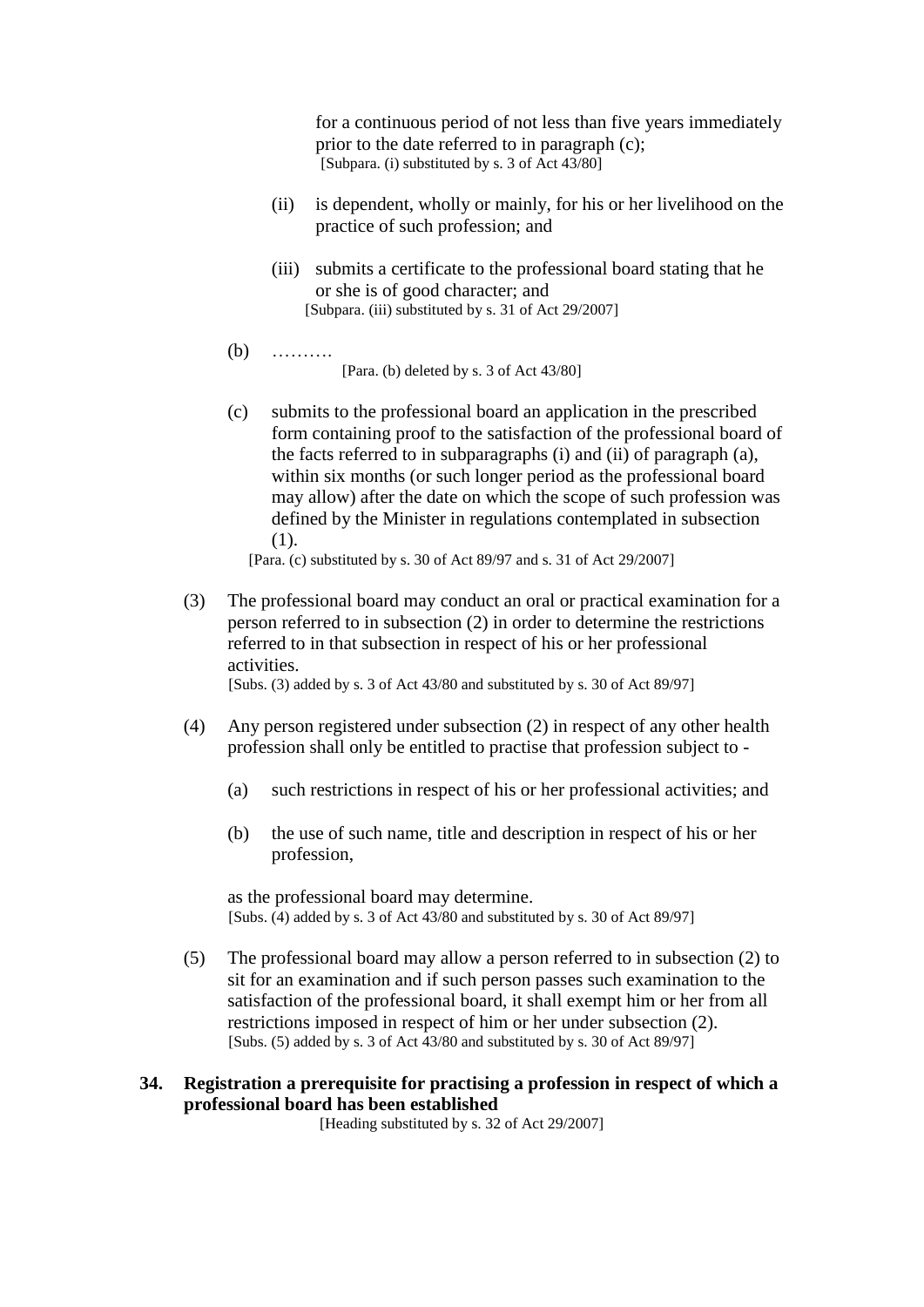- (1) Subject to the provisions of [sections 33\(](http://search.sabinet.co.za/netlawpdf/netlaw/HEALTH%20PROFESSIONS%20ACT.htm#section33#section33)2)(c) and [39,](http://search.sabinet.co.za/netlawpdf/netlaw/HEALTH%20PROFESSIONS%20ACT.htm#section39#section39) no person shall practise within the Republic any health profession the scope of which has been defined by the Minister in terms of [section 33](http://search.sabinet.co.za/netlawpdf/netlaw/HEALTH%20PROFESSIONS%20ACT.htm#section33#section33) (1), unless he or she is registered in terms of this Act in respect of such profession. [Subs. (1) substituted by s. 31 of Act 89/97 and s. 32 of Act 29/2007]
- (2) Any person who contravenes the provisions of subsection (1) shall be guilty of an offence and on conviction liable to the penalties mentioned in [section 39.](http://search.sabinet.co.za/netlawpdf/netlaw/HEALTH%20PROFESSIONS%20ACT.htm#section39#section39)

[S. 34 substituted by s. 4 of Act 43/80]

## **35. Registration and use of additional qualifications, registration of specialists, persons in subspecialities, professional categories and additional professional categories**

[Heading substituted by s. 33 of Act 29/2007]

(1) A person who desires to have a qualification registered, other than the qualification by virtue of which he or she has in the first instance been registered, or to be registered as a specialist or in a subspeciality, professional category or additional professional category recognised by a professional board shall, upon payment of a prescribed fee and subject to the provisions of subsection (2), be entitled to be registered as a specialist or in a professional category or additional professional category or to have such additional qualification entered in the register.

[Subs. (1) substituted by s. 33 of Act 29/2007]

- (1A) Where a person fails in respect of any provision of a regulation made under [section 61](http://search.sabinet.co.za/netlawpdf/netlaw/HEALTH%20PROFESSIONS%20ACT.htm#section61#section61) (1)(f) and applies to be registered as a specialist or in a professional category or an additional professional category in terms of this section, the relevant professional board may require him or her to pass to the satisfaction of the professional board, on a date and at a place determined by the professional board, an examination prescribed under subsection (1B) before examiners appointed by the professional board, for the purpose of determining whether his or her professional knowledge, skills and competence in the discipline of his or her speciality or field of his or her professional category is sufficiently adequate to enable him or her to practise as a specialist or to be registered in that professional category or additional professional category.
- [Subs. (1A) inserted by s. 8 of Act 52/78 and substituted by s. 32 of Act 89/97 and s. 33 of Act 29/2007]
	- (1B) The Minister may on the recommendation of the council, and in consultation with the relevant professional board, from time to time make regulations which prescribe the examination which shall be conducted for the purposes of subsection (1A), and the fees which shall be paid by persons who sit for such examination.

[Subs. (1B) inserted by s. 8 of Act 52/78 and substituted by s. 33 of Act 29/2007]

(2) Only such additional and specialist qualifications, specialities and subspecialities, professional categories or additional professional categories as may be prescribed, shall be registrable under this section.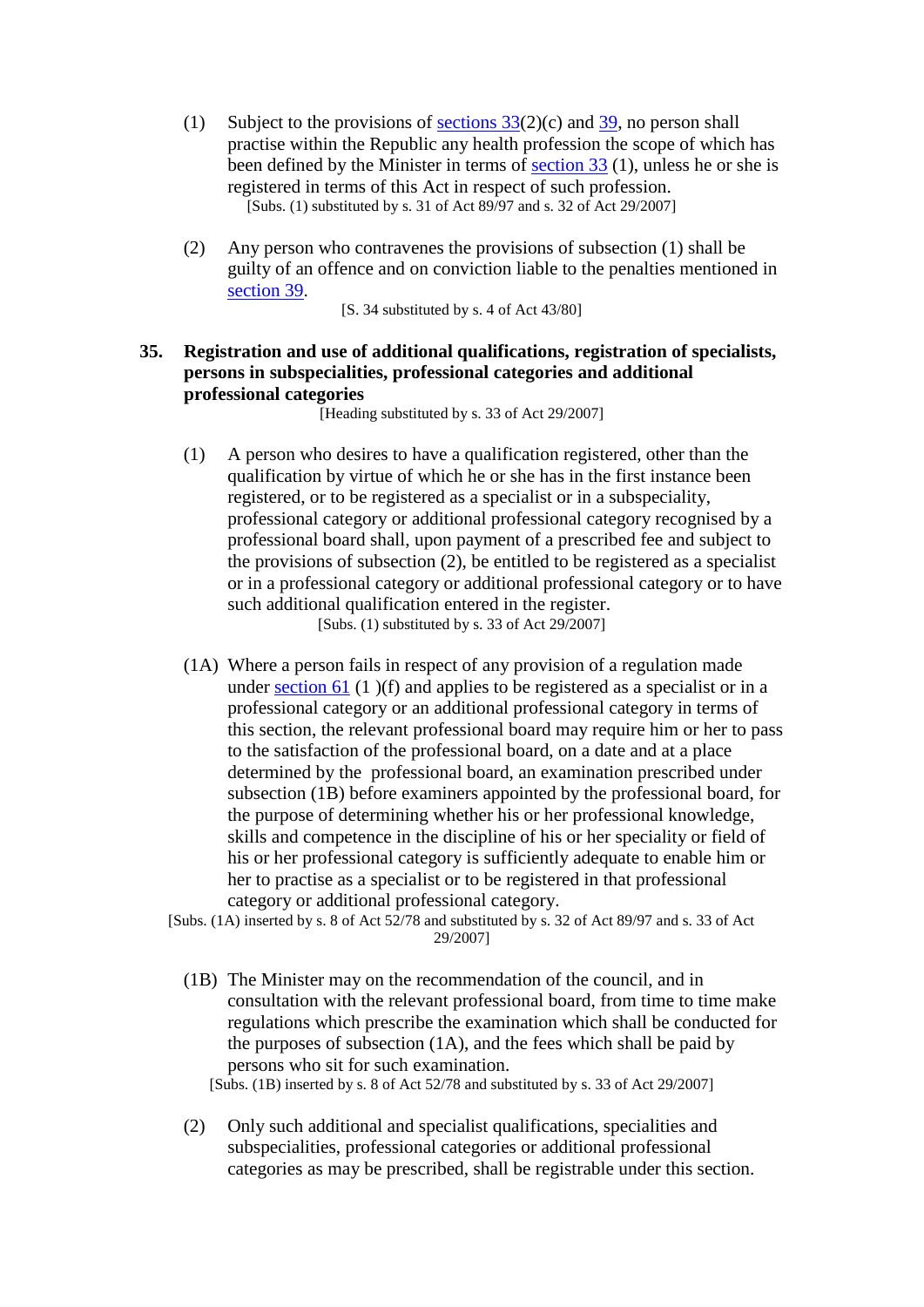(3) No registered person shall take, use or publish in any way whatsoever any name, title, description or symbol indicating or calculated to lead persons to infer that he or she holds any professional qualification which is not shown in the register as registered against his or her name, nor shall any registered person practise as a specialist or hold himself or herself out to be a specialist unless his or her speciality has been registered as prescribed.

[Subs. (3) substituted by s. 33 of Act 29/2007]

### (4)

- (a) The relevant professional board may remove from the register any qualification registered in terms of subsection (1), if in respect of such qualification the name of the holder thereof has been removed from the roll, register or record of the university, hospital, college, society or other body from which that person received such qualification.
- (b) The relevant professional board may remove from the register any speciality if it is satisfied that the person on whose application such speciality has been registered has not complied with the requirements prescribed in regard to the registration of specialities, and shall so remove any speciality on the written application of the person concerned.
- (c) A qualification removed in terms of paragraph (a) or a speciality removed in terms of paragraph (b), shall be restored to the register by the registrar upon the person concerned -
	- (i) applying on the prescribed form for such restoration;
	- (ii) paying the fee prescribed in respect of such restoration; and
	- (iii) complying with such other requirements, if any, as the relevant professional board may determine. [Subs. (4) substituted by s. 33 of Act 29/2007]

### **CHAPTER III**

### **OFFENCES BY UNREGISTERED PERSONS**

**36.** ……….

[S. 36 amended by s. 16 of Act 36/77, s. 12 of Act 58/92 and s. 33 of Act 89/97 and repealed by s. 34 of Act 29/2007]

**37.** ……….

[S. 37 amended by s. 6 of Act 33/76, s. 13 of Act 58/92 and s. 34 of Act 89/97 and repealed by s. 35 of Act 29/2007]

**38.** ……….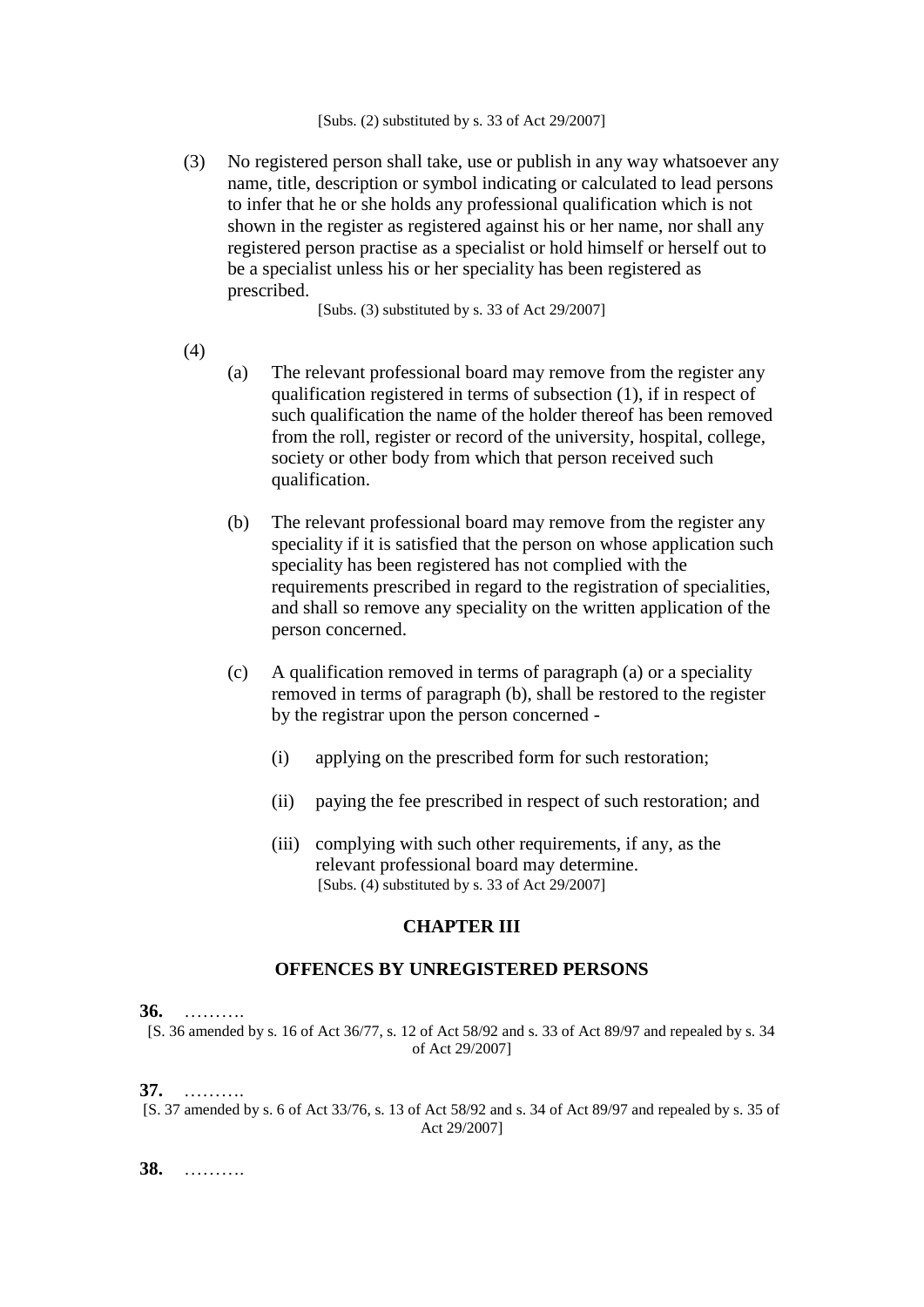[S. 38 amended by s. 14 of Act 58/92 and s. 35 of Act 89/97 and repealed by s. 36 of Act 29/2007]

### **39. Prohibition of performance of certain acts by unregistered persons deemed to pertain to health professions registrable in terms of this Act** [Heading substituted by s. 37 of Act 29/2007]

- (1) No person shall perform any act deemed to be an act pertaining to any health profession as may be prescribed under this Act unless he or she- [Words preceding para. (a) substituted by s. 36 of Act 89/97 and s. 37 of Act 29/2007]
	- (a) is registered in terms of this Act in respect of such profession; [Para. (a) substituted by s. 36 of Act 89/97]
	- (b)
- (i) is registered in terms of this Act in respect of any other profession referred to in [section 33](http://search.sabinet.co.za/netlawpdf/netlaw/HEALTH%20PROFESSIONS%20ACT.htm#section33#section33) to which such act is also deemed to pertain; or
- (ii) practises a health profession in respect of which the registrar in terms of this Act keeps a register and such act is deemed to be an act which also pertains to such profession;

[Para. (b) amended by s. 36 of Act 89/97 and substituted by s. 37 of Act 29/2007]

- $(c)$  ……… [Para. (c) deleted by s. 37 of Act 29/2007]
- (d) ……… [Para. (d) deleted by s. 37 of Act 29/2007]
- (e) is registered or enrolled as a nurse under the Nursing Act, 1978 (Act No. 50 of 1978), and such act is an act which also pertains to the profession of a nurse.
- (2) A person who contravenes subsection (1) shall be guilty of an offence and on conviction liable to a fine or to imprisonment for a period not exceeding 12 months, or to both a fine and such imprisonment. [Subs. (2) substituted by s. 37 of Act  $29/2007$ ] [S. 39 substituted by s. 5 of Act 43/80]

### **40. Penalty for professing to be a registered person or holder of certain qualifications**

Any person who is not registered in respect of any health profession, but-

- (a) pretends to be so registered in respect of such profession; or
- (b) uses any name, title, description or symbol indicating, or calculated to lead persons to infer that he or she is the holder of any qualification which by rule under this Act is recognized by the relevant professional board as acceptable for registration in respect of such profession, but of which qualification he or she is not the holder; or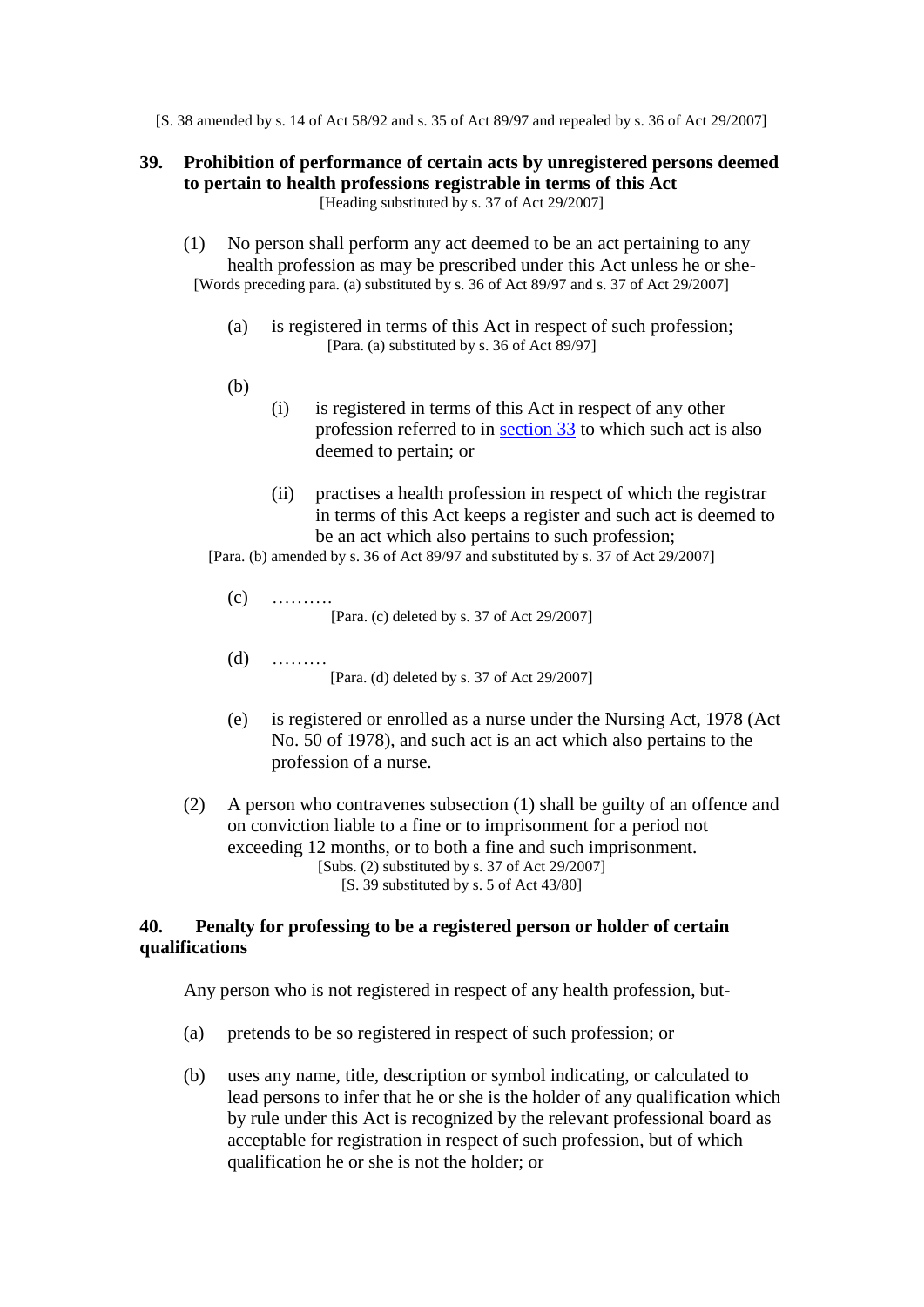(c) uses any name declared by regulation to be a name which may not be used,

shall be guilty of an offence and on conviction liable to a fine or to imprisonment for a period not exceeding five years, or to both a fine and such imprisonment.

[S. 40 amended by s. 7 of Act 33/76, s. 6 of Act 43/80 and s. 37 of Act 89/97 and substituted by s. 38 of Act 29/2007]

## **CHAPTER IV**

### **DISCIPLINARY POWERS OF PROFESSIONAL BOARDS**

[Heading substituted by s. 38 of Act 89/97]

**41. Inquiries by professional boards into charges of unprofessional conduct** [Heading substituted by s. 39 of Act 29/2007]

- (1) A professional board shall have power to institute an inquiry into any complaint, charge or allegation of unprofessional conduct against any person registered under this Act, and, on finding such person guilty of such conduct, to impose any of the penalties prescribed in [section 42\(](http://search.sabinet.co.za/netlawpdf/netlaw/HEALTH%20PROFESSIONS%20ACT.htm#section42#section42)1). [Proviso deleted by s. 39 of Act 29/2007]
- (2) A professional board may, whenever it is in doubt as to whether an inquiry should be held, in connection with the complaint, charge or allegation in question consult with or seek information from any person, including the person against whom the complaint, charge or allegation has been lodged.

[S. 41 substituted by s. 39 of Act 89/97]

### **41A. Manner in which certain investigations may be instituted**

- (1) The registrar may, where necessary in order to establish more facts, appoint an officer of the professional board as an investigating officer for the purposes of this section. [Subs. (1) substituted by s. 40 of Act 89/97 and s. 40 of Act 29/2007]
- (2) If the registrar deems it necessary, he or she may appoint any person other than a member of the professional board, who is not in the full-time employment of the professional board, as investigating officer for a particular investigation, or to assist the investigating officer contemplated in subsection (1) with a particular investigation. [Subs. (2) substituted by s. 40 of Act 89/97 and s. 40 of Act 29/2007]
- (3) A person appointed in terms of subsection (2) shall, for the purpose of the investigation in question, have the same powers and duties as the investigating officer contemplated in subsection (1).
- (4) The registrar shall issue to every person appointed under subsection (1) or (2) a certificate to the effect that he or she has so been appointed, and, in the case of a person appointed for, or to assist with, a particular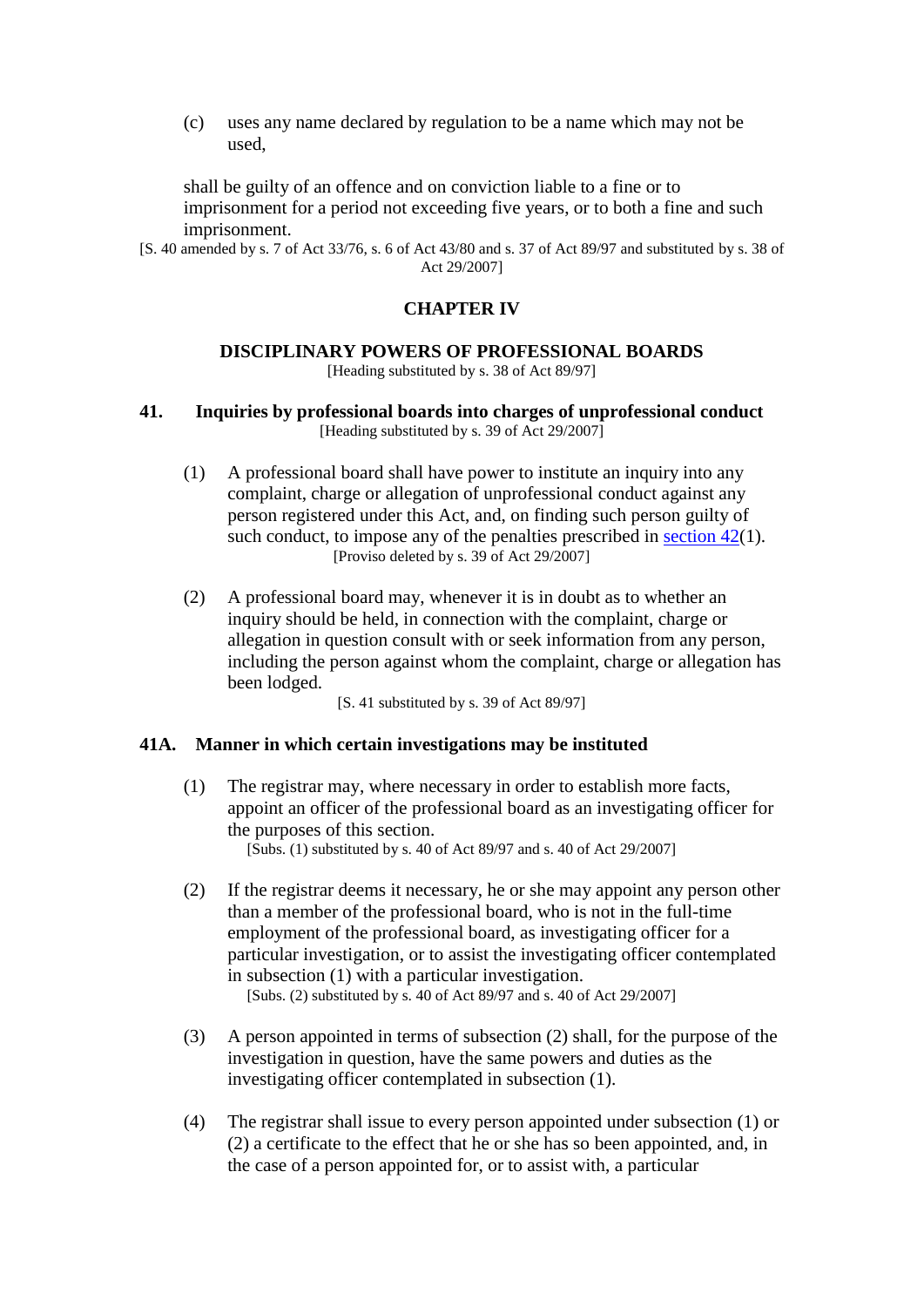investigation, that he or she has been appointed for such investigation, and in the exercise of his or her powers and the carrying out of his or her duties that person shall on demand produce such certificate.

- (5) If the registrar deems it necessary for the achievement of the objects of this Act, he or she may institute or cause to be instituted an investigation-
	- (a) into an alleged contravention of, or failure to comply with, any provision of this Act;
	- (b) in order to determine if any provision of this Act applies to or has been contravened by a registered person; and
	- (c) into a charge, complaint or allegation of unprofessional conduct by a registered person. [Subs. (5) substituted by s.40 of Act 29/2007]
- (6)
- (a) An investigating officer carrying out an investigation in terms of this section may request any person to-
	- (i) produce to him or her any book, document, electronic data or thing which such investigating officer on reasonable grounds believes to relate to the matter which he or she is investigating, and which such investigating officer on reasonable ground believes to be-
		- (aa) on any premises which are owned by or in the possession of or controlled by such person; or
		- (bb) (bb) in the possession of or under the control of or upon such person; and
	- (ii) furnish such explanations to him or her as he or she may reasonably require in relation to any such book, document, electronic data or thing.
- (b) Subject to paragraph (h), an investigating officer carrying out an investigation in terms of this section must apply to a magistrate or a judge for a search warrant for-
	- (i) any premises on which the investigating officer on reasonable ground believes one or more articles referred to in paragraph (a) may be found; or
	- (ii) any person whom the investigating officer on reasonable grounds believes to have in his or her possession or upon his or her person or under his or her control one or more articles referred to in paragraph (a).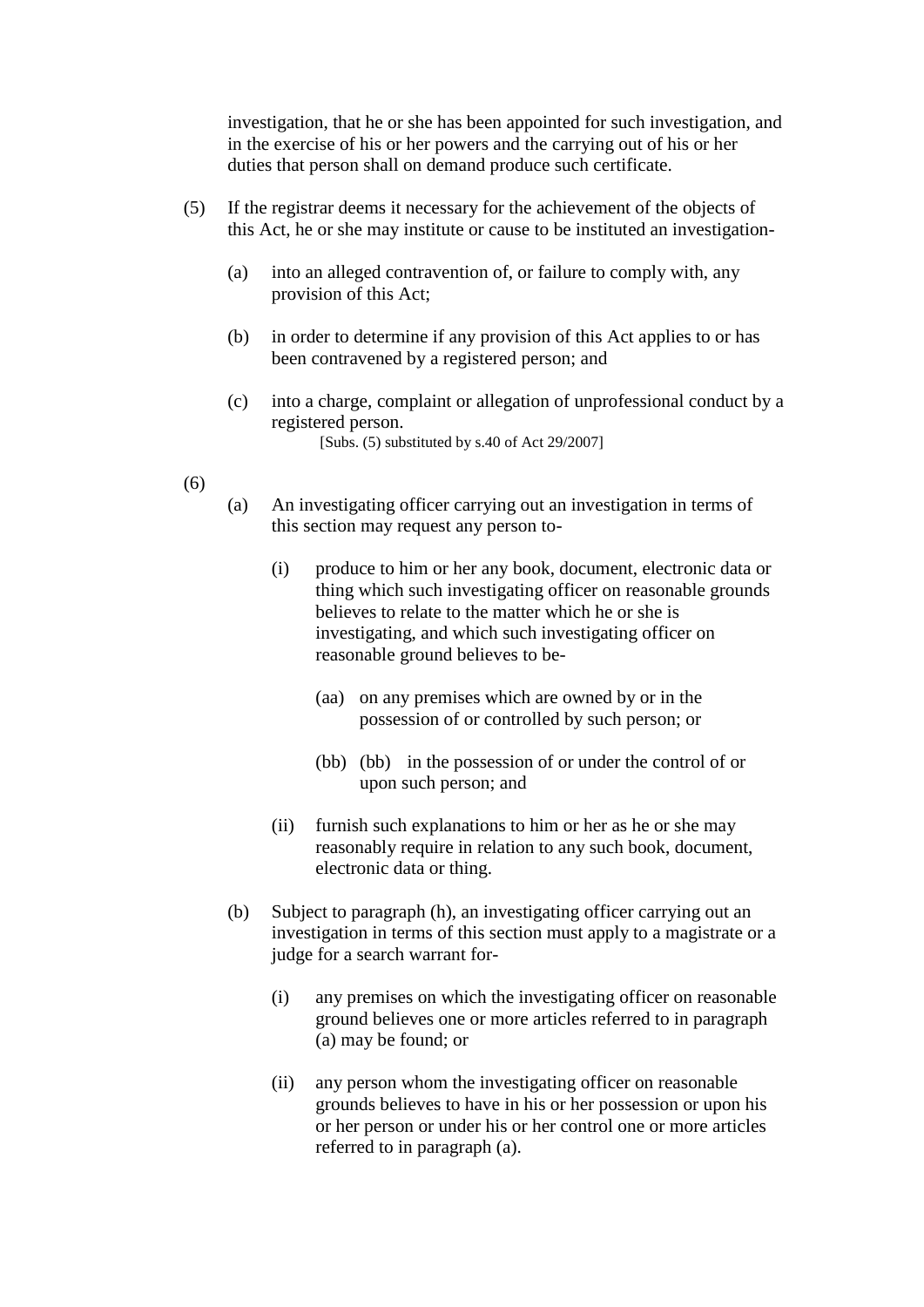- (c) The magistrate or judge to whom an application in terms of paragraph (b) is made may issue the search warrant if it appears to him or her from information on oath that there are reasonable grounds for believing that any such article is-
	- (i) upon or at any such premises within his or her area of jurisdiction; or
	- (ii) in the possession or under the control of or upon any such person within his or her area of jurisdiction.
- (d) A search warrant issued under paragraph (c) must require the investigating officer and, if so requested by the investigating officer, any named police official or police officials who have agreed to assist in executing the search warrant, to seize the article or articles in question, and must to that end authorise such investigating officer and police official or police officials to search any person identified in the warrant or to enter and search any premises identified in the warrant and to search any person found on or at such premises.
- (e) A search warrant issued under paragraph (c) must be executed by day, unless the magistrate or judge issuing the warrant in the warrant authorises the execution thereof by night.
- (f) A search warrant may be issued under paragraph (c) on any day and must be of force until it is executed or cancelled by the magistrate or judge who issued it or, if such person is not available, by a person with like authority.
- (g) An investigating officer executing a warrant under this section must after such execution, upon demand of any person searched or who owns or is in possession of or controls any premise searched or whose rights in respect of any search or article seized under the warrant may have been affected, hand to such person a copy of the warrant so executed.
- (h) An investigating officer carrying out an investigation in terms of this section may without a search warrant issued under paragraph (c) search any person or premises for the purpose of seizing any article referred to in paragraph (a) if-
	- (i) the person concerned consent to such search for and the seizure of the article in question;
	- (ii) the person who may consent to the search of the premises consents to such search for and the seizure of the article in question; or
	- (iii) the investigating officer on reasonable grounds believes that a search warrant will be issued to him or her under paragraph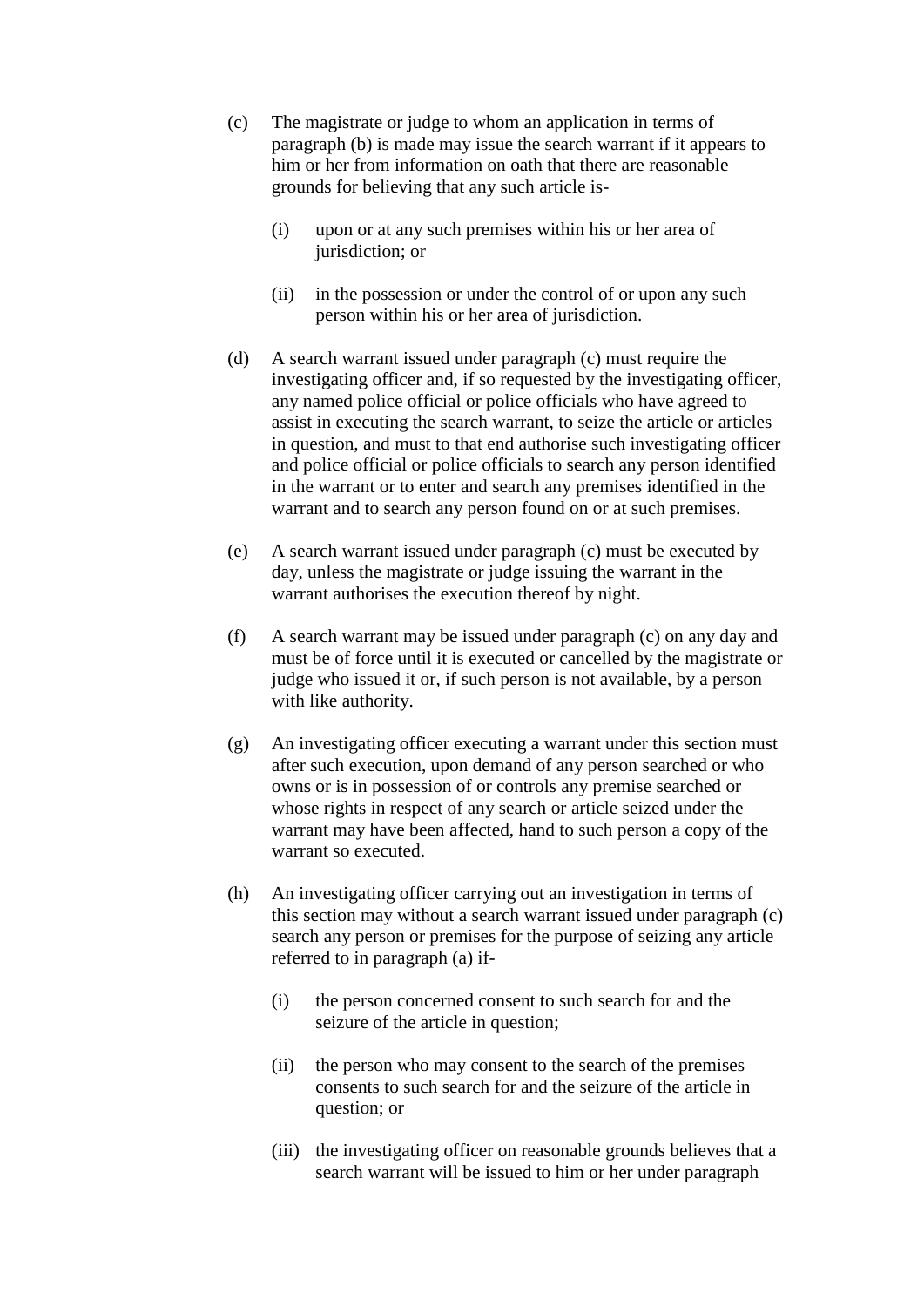(c) if he or she applies for such warrant and that the delay in obtaining such warrant would defeat the object of the search. [Subs. (6) amended by s. 40 of Act 89/97 and substituted by s.40 of Act 29/2007]

(7) ……….

[Subs. (7) deleted by s. 40 of Act 89/97]

- (8)
- (a) The registrar or an investigating officer who carries out an investigation under this section, shall compile a report of the investigation, and a report compiled by an investigating officer shall be submitted to the registrar.
- (b)
- (i) If such a report reveals *prima facie* evidence of unprofessional conduct contemplated in this Act and no complaint or charge has been lodged or laid or allegation regarding the conduct in question has been made for the purpose of an inquiry in terms of [section 41,](http://search.sabinet.co.za/netlawpdf/netlaw/HEALTH%20PROFESSIONS%20ACT.htm#section41#section41) such report shall be deemed to be a complaint made for that purpose, and the registrar shall serve a copy thereof on the registered person concerned.
- (ii) If such a report reveals prima facie evidence which makes it desirable that an investigation in terms of [section 51](http://search.sabinet.co.za/netlawpdf/netlaw/HEALTH%20PROFESSIONS%20ACT.htm#section51#section51) be instituted, the registrar shall serve a copy thereof on the health committee to further investigate and deal with the matter in terms of this Act.
- (iii) If such a report does not reveal prima facie evidence of unprofessional conduct contemplated in this Act, the registrar shall serve a copy thereof on the registered person concerned.

[Para (b) amended by s. 40 of Act 89/97 and substituted by s. 40 of Act 29/2007]

(c) To the extent that such a report contains statements of witnesses which would have been admissible as oral evidence at an inquiry in terms of [section 41](http://search.sabinet.co.za/netlawpdf/netlaw/HEALTH%20PROFESSIONS%20ACT.htm#section41#section41) or an investigation in terms of [section 51,](http://search.sabinet.co.za/netlawpdf/netlaw/HEALTH%20PROFESSIONS%20ACT.htm#section51#section51) the provisions of [section 213](http://search.sabinet.co.za/netlawpdf/netlaw/CRIMINAL%20PROCEDURE%20ACT.htm#section213) of the Criminal Procedure Act, 1977 (Act No. 51 of 1977), shall apply *mutatis mutandis* in respect of those statements at such an inquiry.

[Para (c) amended by s. 40 of Act 89/97 and substituted by s. 40 of Act 29/2007]

(9)

(a) A person who carries out or assists with the carrying out of an investigation in terms of this section, shall keep or assist in preserving confidentiality in respect of all facts which come to his or her notice in the performance of his or her functions, and shall not disclose any such fact to any person except the registrar, the president, chairperson of a relevant professional board or the public prosecutor concerned in the case of an offence in terms of this Act, or by order of a court.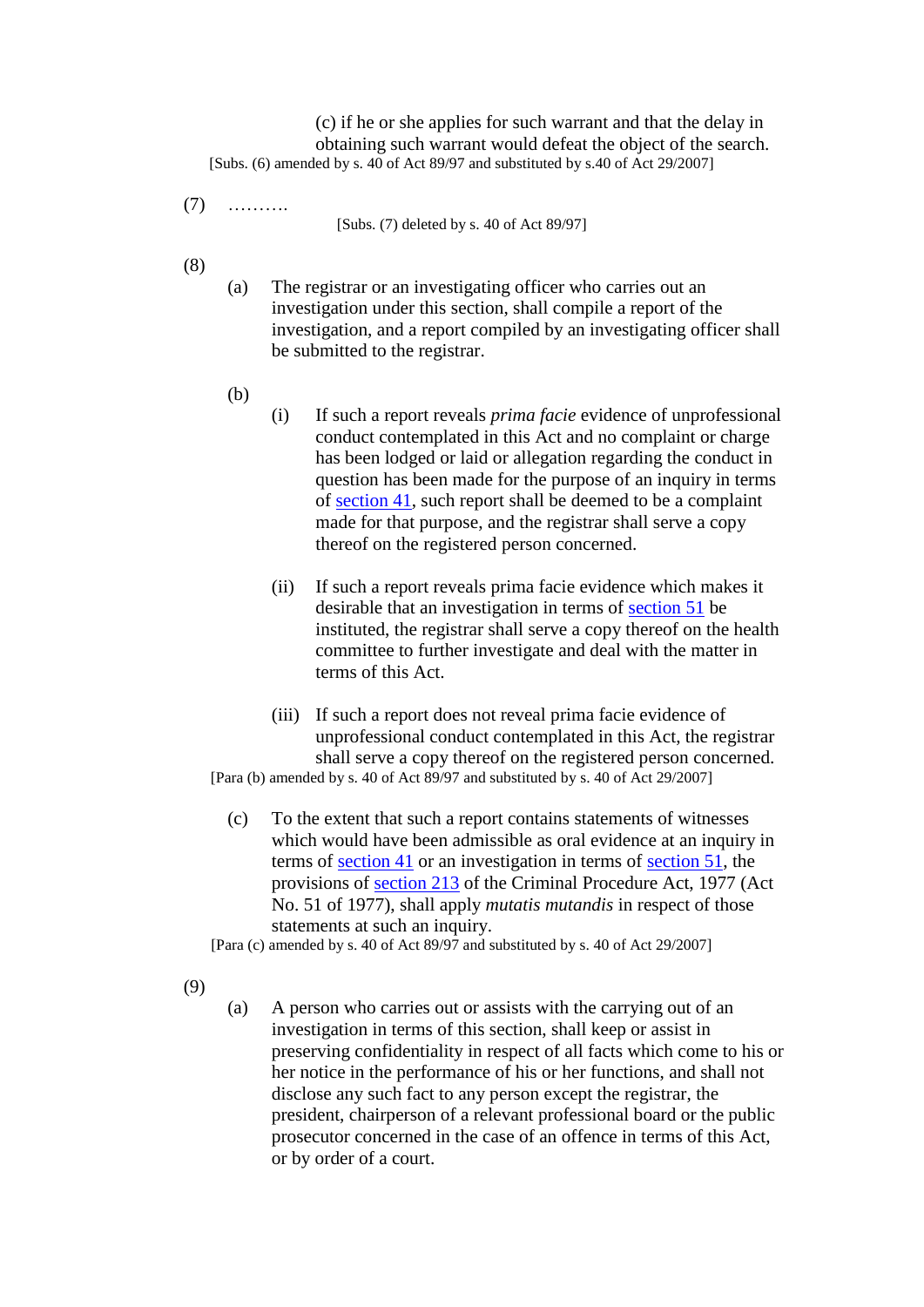(b) Notwithstanding the provisions of paragraph (a), no personal particulars regarding a patient shall be disclosed to any person except by order of a court or with the consent of the presiding officer at an inquiry contemplated in [section 41](http://search.sabinet.co.za/netlawpdf/netlaw/HEALTH%20PROFESSIONS%20ACT.htm#section41#section41) or an investigation contemplated in [section 51.](http://search.sabinet.co.za/netlawpdf/netlaw/HEALTH%20PROFESSIONS%20ACT.htm#section51#section51)

[Subs. (9) amended by s. 40 of Act 89/97 and substituted by s. 40 of Act 29/2007]

(10)

 $(a)$  ………

[Para. (a) deleted by s. 40 of Act 89/97]

- (b) Such an order shall be executed as if it were a judgment in a civil case in a magistrate's court.
- (11) Any person who-
	- (a) refuses or neglects to produce any book, document, electronic data or thing to any person who is in terms of this section authorized to ask for it;
	- (b) hinders or obstructs the registrar or an investigating officer in the exercise of his or her powers or the carrying out of his or her duties;
	- (c) pretends that he or she is the registrar or an investigating officer;
	- (d) contravenes a provision of subsection (9),

shall be guilty of an offence and liable on conviction-

- (i) in the case of a contravention contemplated in paragraph (a), (b) or (c), to a fine or to imprisonment for a period not exceeding twelve months or to both a fine and such imprisonment;
- (ii) in the case of a contravention contemplated in paragraph (d), to a fine or to imprisonment for a period not exceeding two years or to both a fine and such imprisonment. [Subs. (11) substituted by s. 40 of Act 89/97 and s. 40 of Act 29/2007]
- (12) The provisions of this section shall be without prejudice to the power of any authority to institute an investigation into any alleged contravention of, or failure to comply with, any provision of this Act. [S. 41A inserted by s. 5 of Act 58/84]

## **42. Matters for and procedure at inquiry by professional boards**

(1) Any person registered under this Act who, after a determination made by a preliminary committee of inquiry on minor transgressions or an inquiry held a professional conduct committee, is found guilty of improper or disgraceful conduct, or conduct which, when regard is had to such person's profession, is improper or disgraceful, shall be liable to one or more of the following penalties-: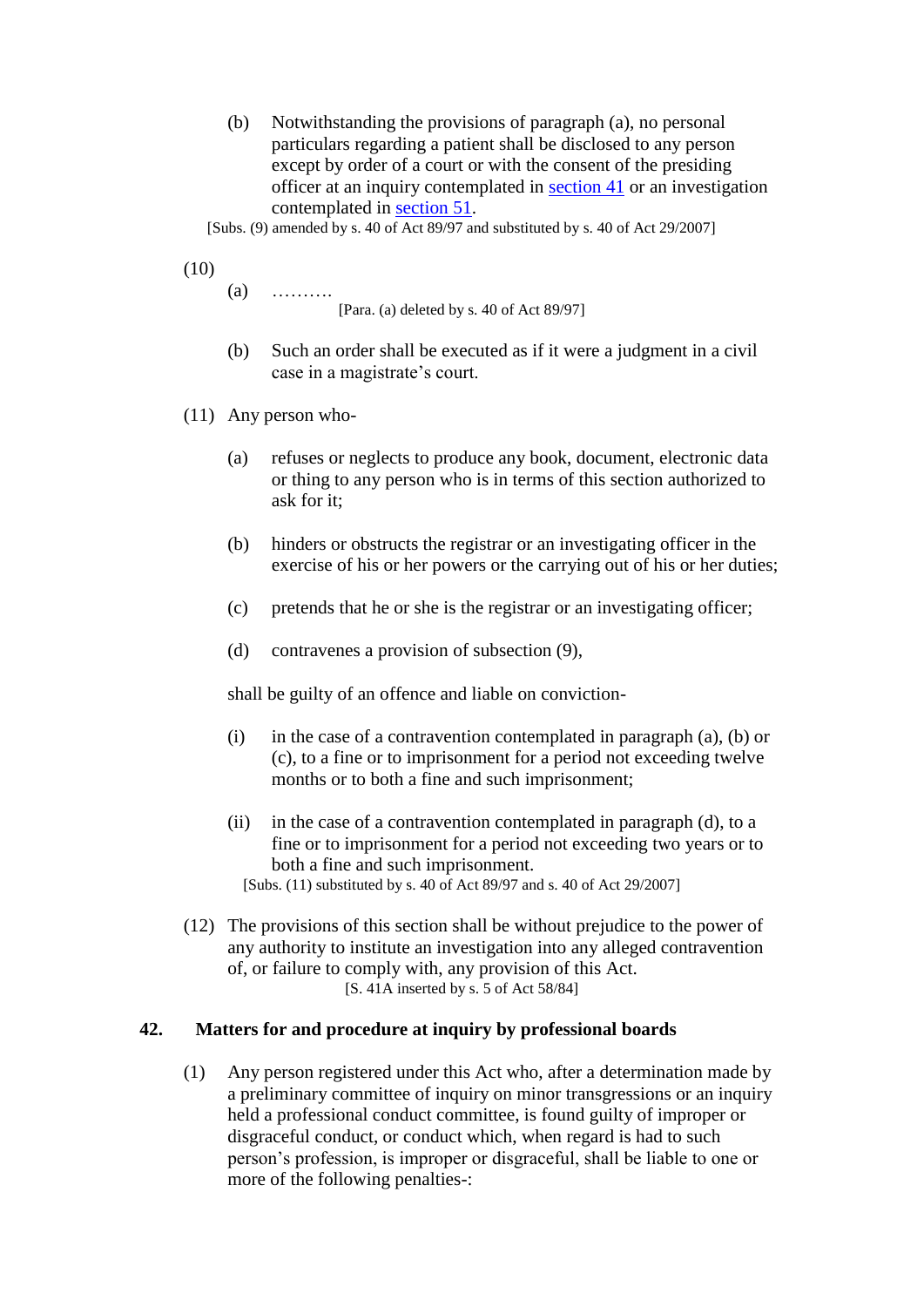- (a) A caution or a reprimand or a reprimand and a caution;
- (b) suspension for a specified period from practising or performing acts specially pertaining to his or her profession;
- (c) removal of his or her name from the register;
- (d) a prescribed fine;
- (e) a compulsory period of professional service as may be determined by the professional board; or

(f) the payment of the costs of the proceedings or a restitution or both. [Subs. (1) amended by s. 7 of Act 79/90 and s. 41 of Act 89/97 and substituted by s. 41 of Act 29/2007]

- (1A) If an appeal is lodged against a penalty of erasure or suspension from practice, such penalty shall remain effective until the appeal is finalised. [Subs. (1A) inserted by s. 41 of Act 89/97 and substituted by s.41 of Act 29/2007]
- (2) Every person whose conduct is the subject of an inquiry under [section 41,](http://search.sabinet.co.za/netlawpdf/netlaw/HEALTH%20PROFESSIONS%20ACT.htm#section41#section41) shall be afforded an opportunity, by himself or herself or through his or her legal representative, of answering the charge and of being heard in his or her defence.
- (3) ……….

[Subs. (3) deleted by s. 41 of Act 89/97]

- (4)
- (a) For the purposes of any inquiry held in terms of [section 41,](http://search.sabinet.co.za/netlawpdf/netlaw/HEALTH%20PROFESSIONS%20ACT.htm#section41#section41) a professional board may take evidence and may, under the hand of the chairperson of the professional board or the registrar, summon witnesses and require the production of any book, record, document or thing, and may, through the chairperson of the professional board or the person presiding at the inquiry, administer an oath to any witness or accept an affirmation from him or her, and may examine any book, record, document or thing which any witness had been required to produce.

[Para. (a) substituted by s. 15 of Act 58/92 and s. 41 of Act 89/97]

(b) A summons to appear before a professional board as a witness or to produce to it any book, record, document or thing shall be, as nearly as practicable, in the prescribed form, shall be signed by the chairperson of the professional board or the registrar and shall be served either by registered letter sent through the post or in the same manner as it would have been served if it were a subpoena issued by a magistrate's court.

[Para. (b) substituted by s. 41 of Act 89/97]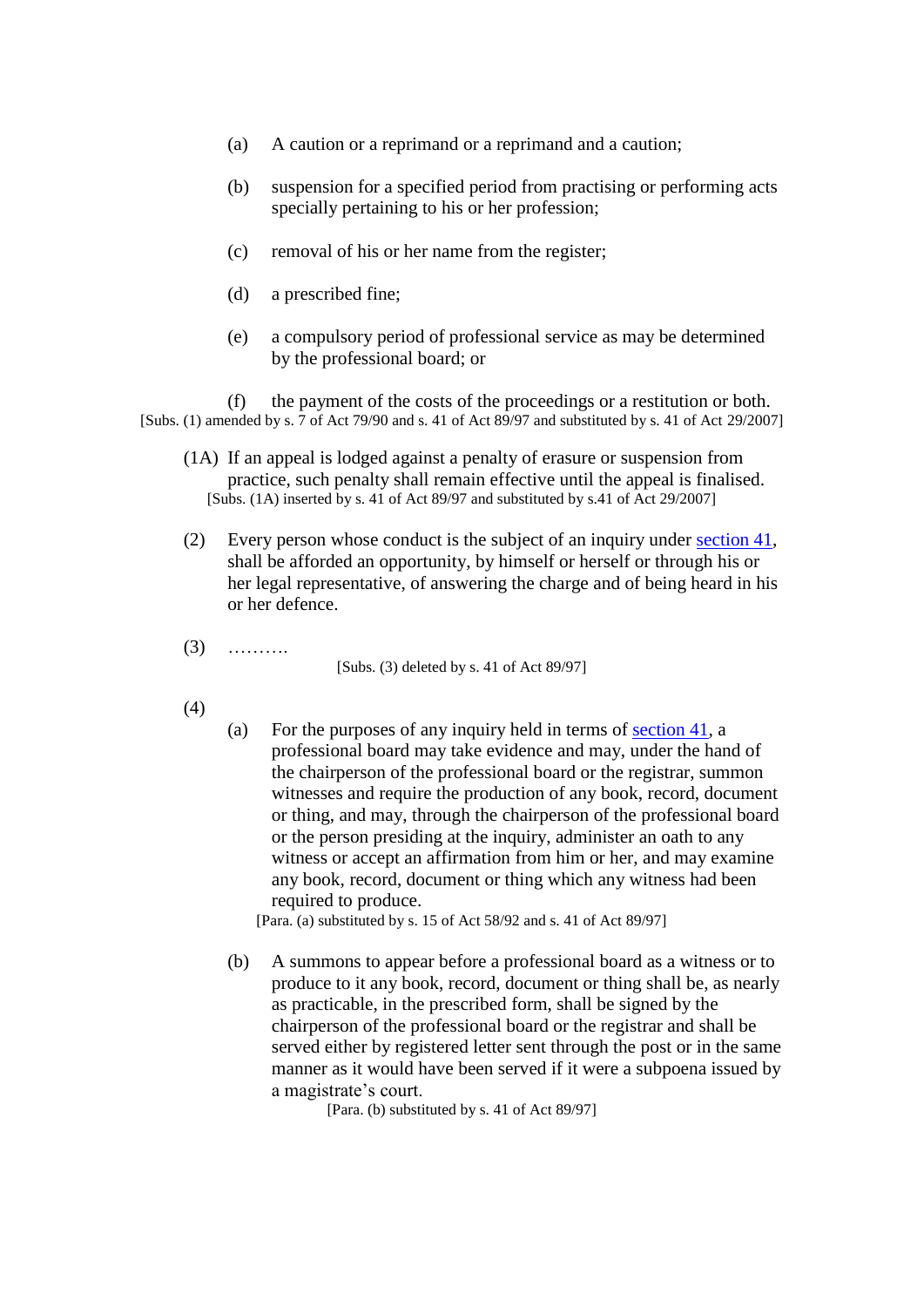- (c) Every person summoned in terms of this subsection shall be bound to obey the summons and any person who, having duly been summoned -
	- (i) refuses, or without sufficient cause fails, to attend and give evidence relevant to the inquiry at the time and place specified in the summons;
	- (ii) refuses to take the oath or to make an affirmation when required by the chairperson of a professional board or the person presiding at the inquiry to do so;

[Subpara. (ii) substituted by s. 15 of Act 58/92 and s. 41 of Act 89/97]

- (iii) refuses to produce any book, record, document or thing which he or she has in terms of the summons been required to produce,
- (iv) ………. [Subpara. (iv) deleted by s. 41 of Act 89/97]

shall be guilty of an offence and on conviction liable to a fine determined by the Minister in consultation with the Minister of Justice by notice in the *Gazette*: Provided that every person so summoned shall be entitled to all the privileges to which a witness subpoenaed to give evidence before a provincial division of the High Court is entitled.

[Words following para. (c)(iii) amended by s. 41 of Act 89/97 and substituted by s. 41 of Act 29/2007]

(5) The chairperson of a professional board, where the professional board itself holds an inquiry in terms of [section 41,](http://search.sabinet.co.za/netlawpdf/netlaw/HEALTH%20PROFESSIONS%20ACT.htm#section41#section41) or the chairperson of a professional conduct committee of a professional board, where such a committee holds an inquiry under powers delegated to it by the professional board, may appoint a person with adequate experience in the administration of justice to be present as an assessor at such an inquiry and to advise the professional board or such committee, as the case may be, on matters of law, procedure or evidence.

[Subs. (5) substituted by s. 41 of Act 89/97 and s. 41 of Act 29/2007]

(6) ……….

[Subs. (6) deleted by s. 8 of Act 33/76]

- (7) The professional board may, if it deems fit, and subject to such conditions as it may determine -
	- (a) terminate any suspension under subsection (1) before the expiry of the specified period; or
	- (b) on payment of the prescribed fee, restore to the register any name which has been removed therefrom. [Subs. (7) amended by s. 41 of Act 89/97]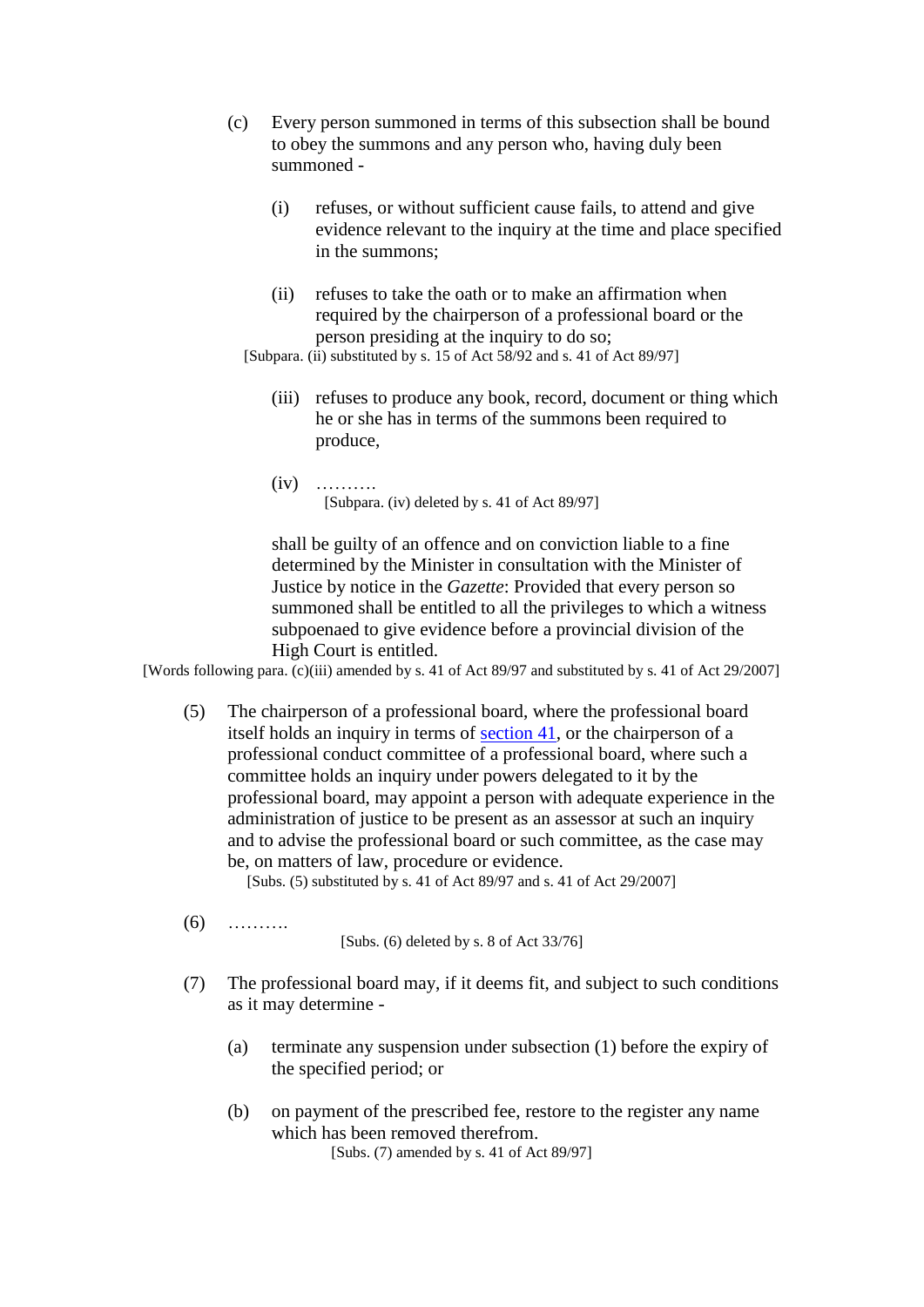(8) If a person registered in terms of this Act (in this section referred to as the respondent) is alleged to be guilty of unprofessional conduct and the professional board on reasonable grounds is of the opinion that it shall impose a fine as determined by the Minister in consultation with the Minister of Justice by notice in the *Gazette* on conviction after an inquiry under [section 41,](http://search.sabinet.co.za/netlawpdf/netlaw/HEALTH%20PROFESSIONS%20ACT.htm#section41#section41) the professional board may issue a summons as prescribed on which an endorsement is made by the professional board or the registrar that the respondent may admit that he or she is guilty of the said conduct and that he or she may pay the fine stipulated without appearing at the said inquiry.

[Subs. (8) added by s. 7 of Act 79/90, amended by GN R1140/94 and GN R19/97 and substituted by s. 41 of Act 89/97 and s. 41 of Act 29/2007]

(9) Where a summons in terms of subsection (8) is issued against a respondent, he or she may, without appearing at an inquiry in terms of [section 41,](http://search.sabinet.co.za/netlawpdf/netlaw/HEALTH%20PROFESSIONS%20ACT.htm#section41#section41) admit his or her guilt in respect of the conduct referred to in subsection (1) by paying the stipulated fine (in this section referred to as the admission of guilt fine) to the relevant professional board before a date specified in the summons.

[Subs. (9) added by s. 7 of Act 79/90 and substituted by s. 41 of Act 89/97 and s. 41 of Act 29/2007]

- (10)
- (a) Any penalty imposed under this section, excluding an admission of guilt fine, shall be paid to the professional board within 14 days after such imposition.
- (b) The imposition of a penalty shall have the effect of a civil judgment of the magistrate's court of the district in which the inquiry under [section 41](http://search.sabinet.co.za/netlawpdf/netlaw/HEALTH%20PROFESSIONS%20ACT.htm#section41#section41) took place.

[Subs. (10) added by s. 7 of Act 79/90 and substituted by s. 41 of Act 89/97]

(11) The Minister may on the recommendation of the professional board amend the amount mentioned in subsection (8) by notice in the *Gazette*. [Subs. (11) added by s. 7 of Act 79/90 and substituted by s. 41 of Act 89/97]

## **43. Postponement of imposition of penalty and suspension of operation of penalty**

- (1) Where a professional board finds a person referred to in section  $42(1)$ guilty of conduct referred to therein, it may -
	- (a) postpone for such period and on such conditions as may be determined by it, the imposition of the penalty; or
	- (b) impose any penalty mentioned in paragraph (b), (c) or (d) of [section](http://search.sabinet.co.za/netlawpdf/netlaw/HEALTH%20PROFESSIONS%20ACT.htm#section42#section42)   $\frac{42(1)}{2}$  $\frac{42(1)}{2}$  $\frac{42(1)}{2}$ , but order the execution of such penalty or any part of the penalty to be suspended for such period and on such conditions as may be determined by it.

[Para. (b) substituted by s. 8 of Act 79/90] [Subs. (1) amended by s. 42 of Act 89/97]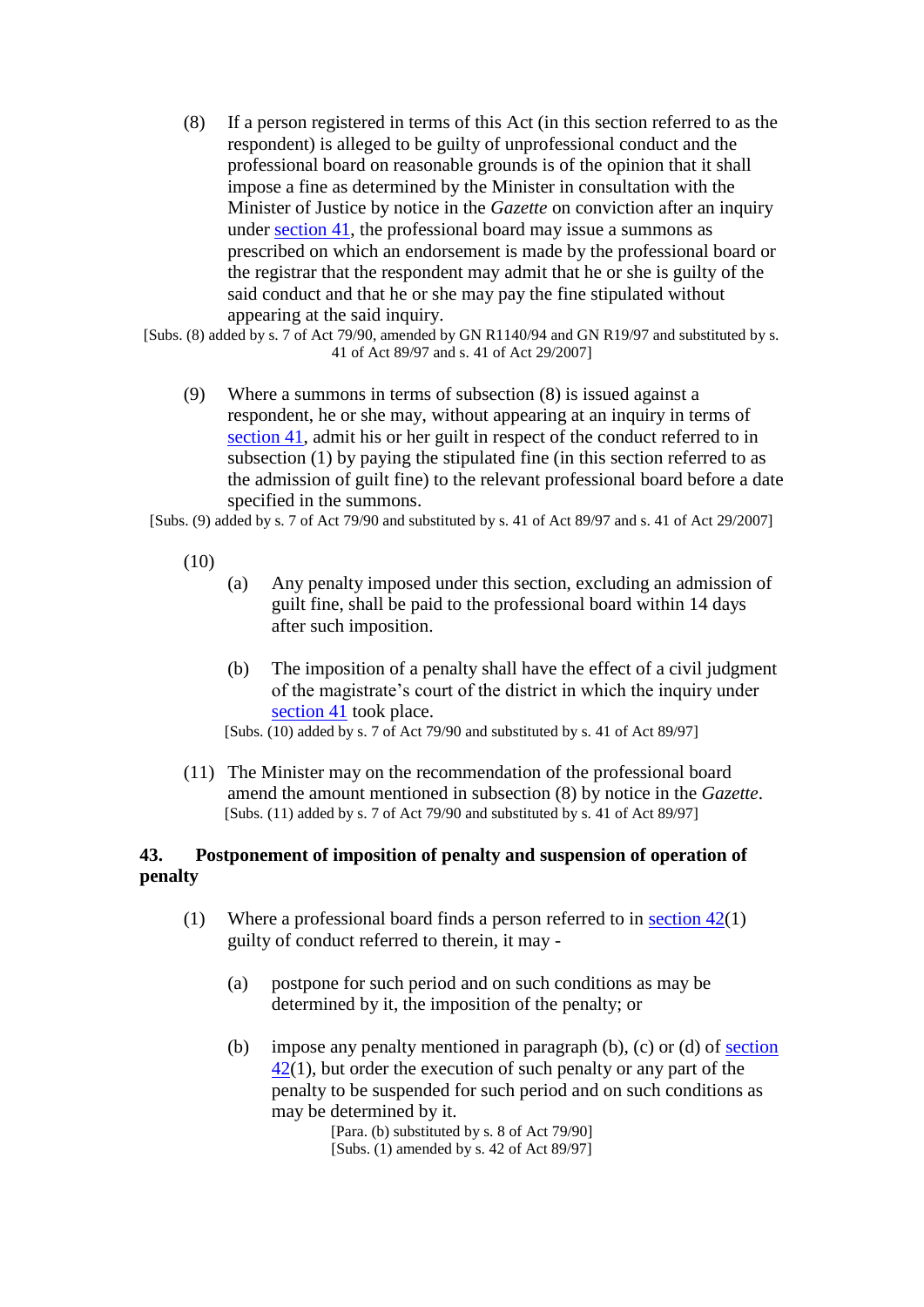- (a) If at the end of the period for which the imposition of a penalty has been postponed in terms of subsection  $(1)(a)$ , the professional board is satisfied that the person concerned has observed all the relevant conditions, the professional board shall inform the person concerned that no penalty will be imposed upon him or her.
- (b) If the execution of a penalty or any part of a penalty has been suspended in terms of subsection  $(1)(b)$ , and the professional board is satisfied that the person concerned has observed all the relevant conditions, the professional board shall inform such person that such penalty or part thereof will not be executed.
- (c) If the execution of a penalty or any part of a penalty has been suspended in terms of subsection (1)(b) and the person concerned fails to observe any of the conditions of suspension, the professional board shall put such penalty or part thereof into operation, unless such person satisfies the professional board that the non-observance of the condition concerned was due to circumstances beyond his or her control.

[Subs. (2) amended by s. 8 of Act 79/90 and substituted by s. 42 of Act 89/97]

### **44. Effect of suspension or removal from register**

Every person who has been suspended or whose name has been removed from the register in terms of [section 42](http://search.sabinet.co.za/netlawpdf/netlaw/HEALTH%20PROFESSIONS%20ACT.htm#section42#section42) shall, if his or her profession is one which, under this Act, cannot be lawfully practised by an unregistered person, be disqualified from practising his or her profession and his or her registration certificate shall be deemed to be cancelled until the period of suspension has expired or until his or her name has been restored to the register by the professional board.

[S. 44 amended by s. 43 of Act 89/97 and substituted by s. 42 of Act 29/2007]

### **45. Cognizance by professional boards of conduct of registered persons under certain circumstances**

(1) Every registered person who, either before or after registration, has been convicted of any offence by a court of law may be dealt with by the professional board in terms of the provisions of this Chapter if the professional board is of the opinion that such offence constitutes unprofessional conduct, and shall be liable on proof of the conviction to one or other of the penalties referred to in [section 42:](http://search.sabinet.co.za/netlawpdf/netlaw/HEALTH%20PROFESSIONS%20ACT.htm#section42#section42) Provided that, before imposition of any penalty, such person shall be afforded an opportunity of tendering an explanation to the professional board in extenuation of the conduct in question.

[Subs. (1) substituted by s. 44 of Act 89/97]

(2) Whenever in the course of any proceedings before any court of law it appears to the court that there is *prima facie* proof of unprofessional conduct on the part of a registered person, or of conduct which, when regard is had to such person's profession, is unprofessional, the court shall

(2)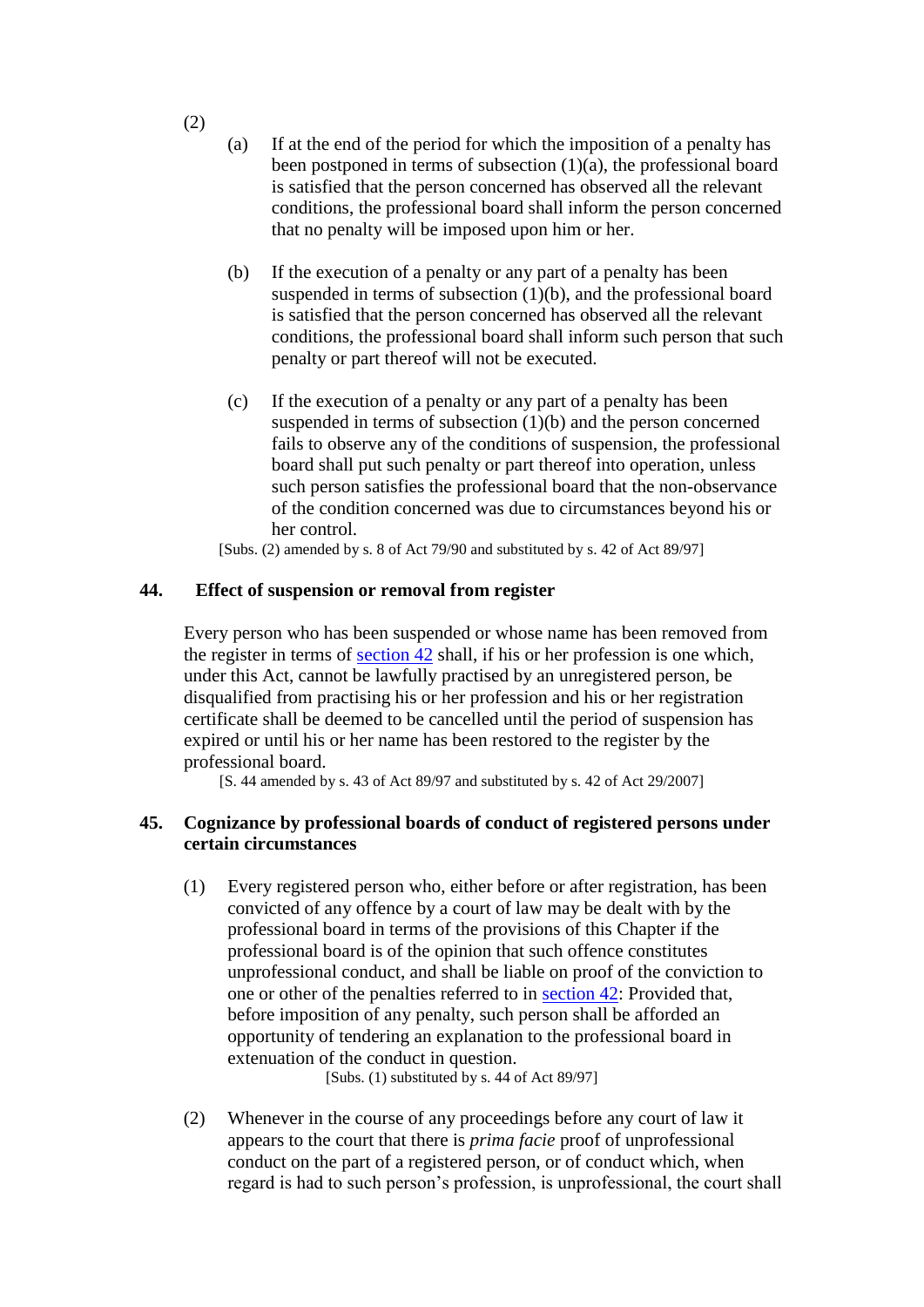direct that a copy of the record of such proceedings, or such portion thereof as is material to the issue, shall be transmitted to the relevant professional board.

[Subs. (2) substituted by s. 44 of Act 89/97 and s. 43 of Act 29/2007]

 $(3)$  ……… [Subs. (3) deleted by s. 44 of Act 89/97] (4) ………. [Subs. (4) deleted by s. 44 of Act 89/97]

### **46. Penalty for false evidence**

Any person who gives false evidence on oath at any inquiry held under this Chapter, knowing such evidence to be false, shall be guilty of an offence and liable on conviction to the penalties prescribed by law for the crime of perjury.

## **47. Limitation of liability**

Save as is provided in this Act, the council or a professional board or any member or officer thereof shall not be liable in respect of any act done in good faith or duty performed in accordance with this Chapter.

[S. 47 substituted by s. 54 of Act 88/96 and s. 45 of Act 89/97]

### **48.** ……….

[S. 48 amended by s. 7 of Act 43/80 and repealed by s. 46 of Act 89/97]

### **49. Council to make rules relating to offences under this Chapter**

(1) The council shall, in consultation with a professional board, from time to time make rules specifying the acts or omissions in respect of which the professional board may take disciplinary steps under this Chapter: Provided that the powers of a professional board to inquire into and deal with any complaint, charge or allegation relating to a health profession under this Chapter, shall not be limited to the acts or omissions so specified.

[Subs. (1) substituted by s. 47 of Act 89/97]

(2) ……….

[Subs. (2) deleted by s. 44 of Act 29/2007]

### **50.** ………..

[S. 50 amended by s. 9 of Act 33/76 and repealed by s. 48 of Act 89/97]

## **51. Regulations relating to investigations in respect of impaired persons registered in terms of this Act**

The Minister may, after consultation with the council and the professional boards, make regulations relating to investigations in respect of students or persons registered in terms of this Act who appear to be impaired, on the assessment of their condition, the conditions to be imposed on their registration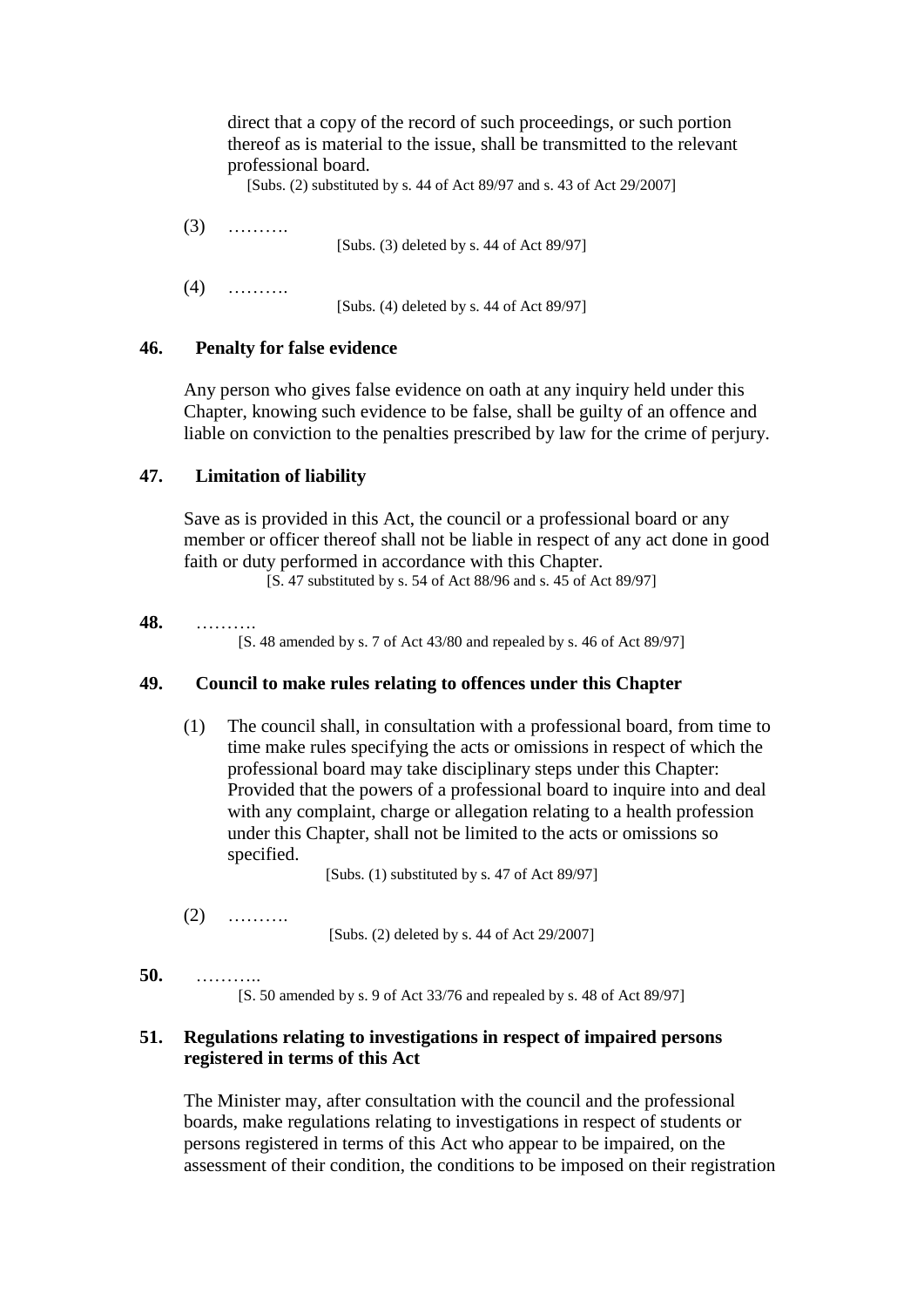or practice, their suspension or removal from practising, revocation of conditions, suspension or removal and on acts of unprofessional conduct committed before or during assessment or investigation.

[S. 51 substituted by s. 49 of Act 89/97 and s. 45 of Act 29/2007]

## **CHAPTER V**

### **GENERAL AND SUPPLEMENTARY PROVISIONS**

### **52. Medical practitioners and dentists may dispense medicines**

- (1)
- (a) Every medical practitioner or dentist whose name has been entered in the register contemplated in subsection (2) shall, on such conditions as the council may determine in general or in a particular case, be entitled to personally compound or dispense medicines prescribed by himself or herself or by any other medical practitioner or dentist with whom he or she is in partnership or with whom he or she is associated as principal or assistant or locum tenens, for use by a patient under treatment of such medical practitioner or dentist or of such other medical practitioner or dentist: Provided that he or she shall not be entitled to keep an open shop or pharmacy.
- (b) The council may, on such conditions as it may determine, exempt any medical practitioner or dentist from the requirement of registration contemplated in paragraph (a), and may, after an investigation, withdraw such exemption.
- (2) The registrar shall keep a register in which he or she shall enter, at the direction of the council, the name and such other particulars as the council may determine of a medical practitioner or dentist -
	- (a) who within three months after the commencement of the Medical, Dental and Supplementary Health Service Professions Amendment Act, 1984, submits proof to the satisfaction of the registrar that at such commencement he or she compounded or dispensed medicine as contemplated in subsection  $(1)(a)$  in the practice of his or her profession; or
	- (b) who informs the registrar in the prescribed manner of his or her intention to compound or dispense medicine in the practice of his or her profession as contemplated in subsection (1)(a).
- (3) The council may, after an investigation, direct that the name of any person be removed from the register contemplated in subsection (2), or prohibit him or her for a specified period from making use of the right contemplated in subsection (1).
- (4) The council may determine fees to be paid for the entering of a name in the register contemplated in subsection (2).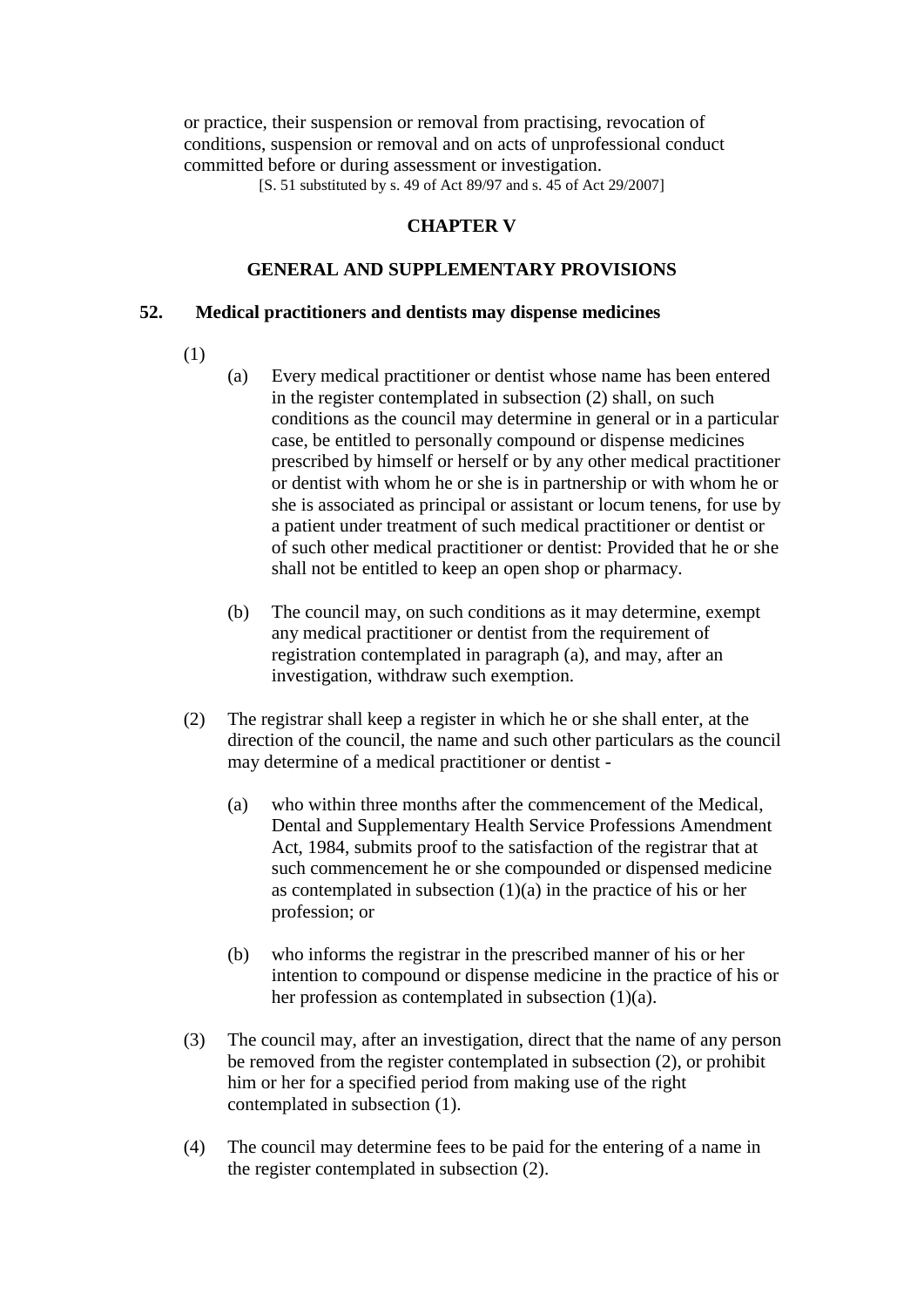[S. 52 substituted by s. 6 of Act 58/84]

### **52A.** ……….

[S. 52A inserted by s. 17 of Act 36/77, substituted by s. 7 of Act 58/84 and s. 25 of Act 94/91 and repealed by s. 51 of Act 89/97]

### **53. Fees charged by registered persons**

[Heading substituted by s. 46 of Act 29/2007]

- (1) Every person registered under this Act (in this section referred to as the practitioner) shall, unless the circumstances render it impossible for him or her to do so, before rendering any professional services inform the person to whom the services are to be rendered or any person responsible for the maintenance of such person, of the fee which he or she intends to charge for such services -
	- (a) when so requested by the person concerned; or
	- (b) when such fee exceeds that usually charged for such services,

and shall in a case to which paragraph (b) relates, also inform the person concerned of the usual fee.

(2) Any practitioner who in respect of any professional services rendered by him or her claims payment from any person (in this section referred to as the patient) shall, subject to the provisions of [section 32](http://search.sabinet.co.za/netlawpdf/netlaw/HEALTH%20PROFESSIONS%20ACT.htm#section32#section32) of the Medical Schemes Act, 1998 (Act No. 131 of 1998), furnish the patient with a detailed account within a reasonable period.

[Subs. (2) substituted by s. 43 of Act 23/93 and s. 46 of Act 29/2007]

- (3)
- (a) The patient may, within three months after receipt of the account referred to in subsection (2), apply in writing to the professional board to determine the amount which in the opinion of the professional board should have been charged in respect of the services to which the account relates, and the professional board shall, as soon as possible after receipt of the application, determine the said amount and notify the practitioner and the patient in writing of the amount so determined: Provided that before the professional board determines the said amount, it shall afford the practitioner concerned an opportunity to submit to it in writing his or her case in support of the amount charged.
- (b) ………
- (c) The Minister may, after consultation with the council, make such regulations as he or she may deem necessary in relation to the procedure which a professional board shall follow in disposing of an application under this subsection.

[Para. (c) substituted by s. 46 of Act 29/2007]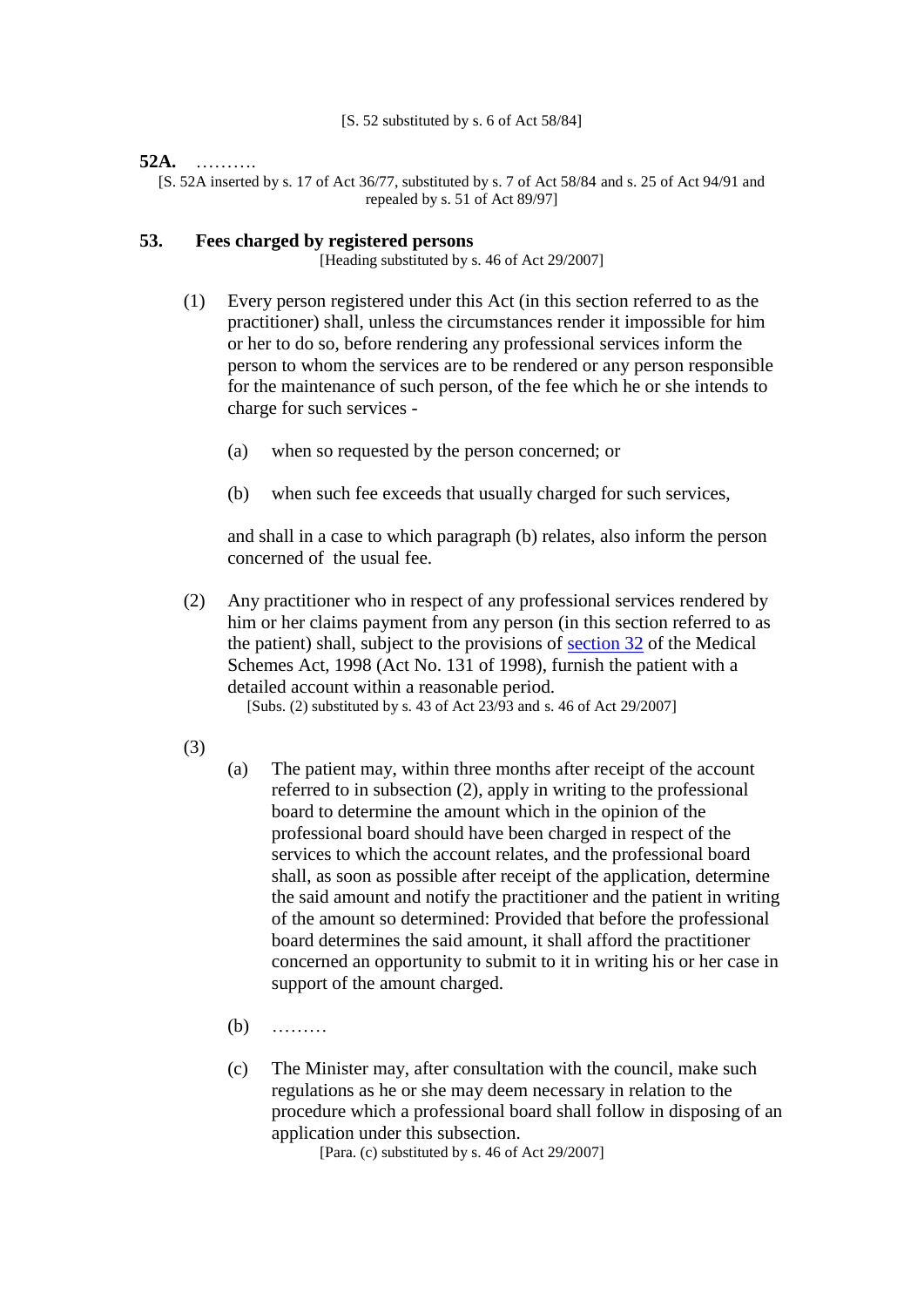(d) A professional board may from time to time determine and publish the fees used by the professional board as norm for the determination of amounts contemplated in paragraph (a).

[Subs. (3) amended by s. 9 of Act 52/78 and s. 55 of Act 88/96 and substituted by s. 52 of Act 89/97]

- (4) A claim which is the subject of an application referred to in subsection (3) of which notice has been given by the professional board or the patient to the practitioner, shall not be recoverable until a determination has been made in terms of that subsection, and when such a determination has been made no amount which exceeds the amount so determined, shall be payable: Provided that if the patient has paid to the practitioner an amount in settlement or part settlement of such claim and such amount exceeds the amount so determined, the practitioner shall pay the amount by which that payment exceeds the amount so determined back to the patient. [Subs. (4) amended by s. 3 of Act 38/82 and s. 52 of Act 89/97]
- (5) This section shall not be deemed to divest a professional board of any of its powers or functions under Chapter IV with regard to acts or omissions in respect of which it may take disciplinary steps. [Subs. (5) substituted by s. 52 of Act 89/97]
- (6) For the purposes of this section "professional services" shall include the supply of any artificial part for the human body and the fitting of such part to the human body.

## **53A.** ……….

[S. 53A inserted by s. 10 of Act 52/78, amended by s. 8 of Act 43/80 and s. 1 of Act 66/81 and repealed by s. 8 of Act 58/84]

**54.** ……….

[S. 54 repealed by s. 53 of Act 89/97]

## **54A. Exemption from operation of provisions of Act**

(1) The Minister may in consultation with the council by notice in the *Gazette* exempt any juristic person or class of juristic persons specified in the notice, either generally or subject to such conditions as may be specified in the notice, from the operation of any of the provisions of this Act, so as to enable such juristic person to practise a profession, likewise specified, in respect of which registration in terms of this Act is a prerequisite for practising.

[Subs.  $(1)$  amended by s. 54 of Act 89/97]

(2) Any reference in this Act or any other law to a person registered in terms of this Act to practise a profession referred to in subsection (1) or to a partner of or a partnership in relation to such registered person, shall be deemed to include a reference to a juristic person referred to in subsection (1) or to a member of such a juristic person, as the case may be, unless the context otherwise indicates.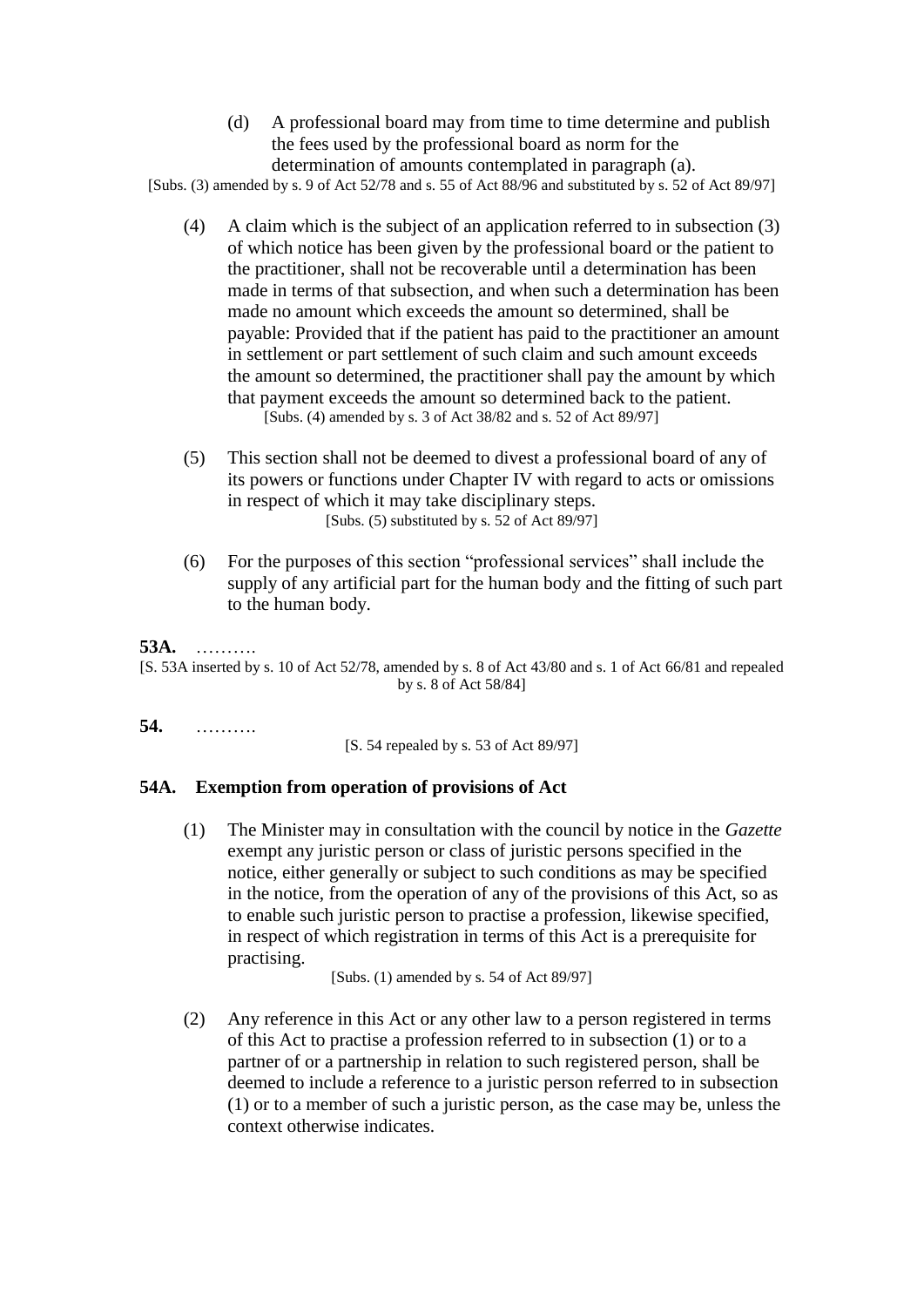(3) The Minister may in consultation with the council at any time by notice in the *Gazette* amend or repeal any notice issued under subsection (1). [Subs. (3) substituted by s. 54 of Act 89/97] [S. 54A inserted by s. 16 of Act 58/92]

### **55. Penalty for false representation inducing registration, for false entries in register and for impersonation**

Any person who -

- (a) procures or attempts to procure for himself or herself or any other person registration under this Act or any certificate, order or prescription referred to in this Act by means of a false representation, whether verbally or in writing, or aids or abets any person in so doing;
- (b) makes or causes to be made any unauthorized entry or alteration in or removal from a register or certified copy thereof or extract therefrom or on any certificate issued under this Act;
- $(c)$  ……… [Para. (c) deleted by s. 55 of Act 89/97]
- (d) wilfully destroys or damages or renders illegible or causes to be destroyed, damaged, or rendered illegible any entry in the register, or, without the permission of the holder thereof, any certificate issued under this Act;
- (e) forges or, knowing it to be forged, utters any document purporting to be a certificate issued under this Act;
- (f) impersonates any person registered in terms of this Act; or
- (g) supplies or offers to supply to any person not registered under this Act or the Nursing Act, 2005, any instrument or appliance which can be used, or is claimed to be effective, for the purpose of diagnosing, treating or preventing physical or mental defects, illnesses or deficiencies in humankind, knowing that such instrument or appliance will be used by such unregistered person for the purpose of performing an act which such unregistered person is in terms of the provisions of this Act or the said Nursing Act prohibited from performing,

[Para. (g) substituted by s. 17 of Act 58/92 and s. 47 of Act 29 /2007]

shall be guilty of an offence and on conviction liable to a fine or to imprisonment for a period not exceeding 12 months or to both a fine and such imprisonment.

[Words following para. (g) substituted by s.47 of Act 29/2007]

### **55A.** ……….

[S. 55A inserted by s. 11 of Act 52/78 and repealed by s. 18 of Act 58/92]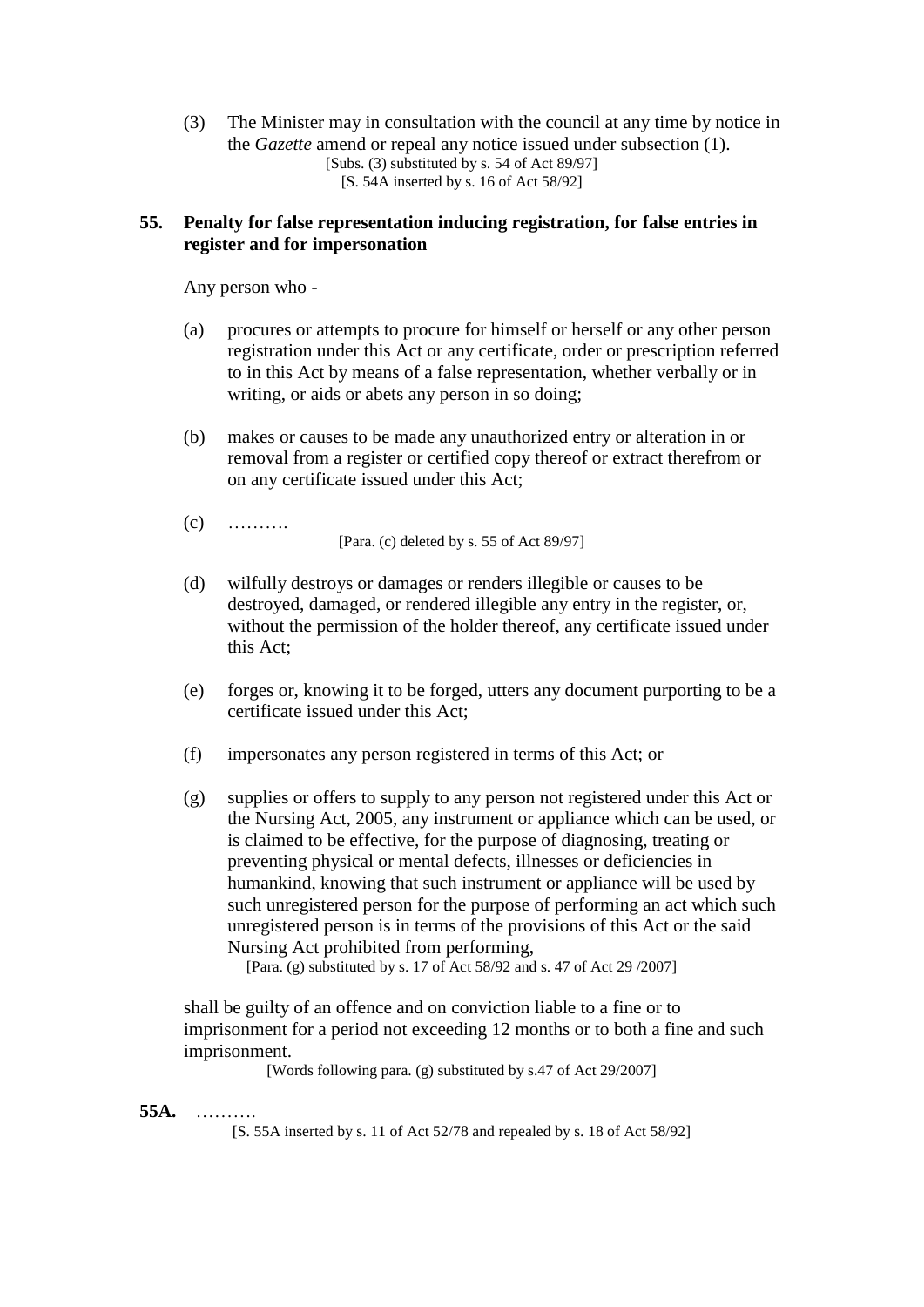## **56. Death of person undergoing procedure of therapeutic, diagnostic or palliative nature**

The death of a person undergoing, or as a result of, a procedure of a therapeutic, diagnostic or palliative nature, or of which any aspect of such a procedure has been a contributory cause, shall not be deemed to be a death from natural causes as contemplated in the Inquest Act, 1959 (Act No. 58 of 1959), or the Births, Marriages and Deaths Registration Act, 1992 (Act No. 51 of 1992). [S. 56 substituted by s. 48 of Act 29/2007]

## **57. Commission on prescriptions**

- (1) No medical practitioner or dentist or any other person registered in terms of this Act shall accept or obtain from a pharmacy any commission or other reward in connection with any prescription given by such medical practitioner or dentist or person.
- (2) Any medical practitioner or dentist or any other person registered in terms of this Act who contravenes the provisions of subsection (1) shall be guilty of an offence and on conviction liable to a fine as determined by the Minister in consultation with the Minister of Justice by notice in the *Gazette*, and in addition may be dealt with by the professional board in terms of the provisions of Chapter IV.

[S. 57 substituted by s. 56 of Act 89/97]

**58.** ……….

[S. 58 repealed by s. 57 of Act 89/97]

### **59. Limitations in respect of unregistered persons**

- (1) No remuneration shall be recoverable in respect of any act specially pertaining to the profession of a registered person when performed by a person who is not registered under this Act to perform such act.
- (2) No person other than a registered person holding the necessary qualifications shall be eligible for or entitled to hold any appointment to any establishment, institution, body, organization or association, whether public or private, if such appointment involves the performance of any act which an unregistered person, in terms of the provisions of this Act, may not perform: Provided that nothing in this subsection shall be construed as prohibiting the education and training of health professionals under the supervision of a health professional, or the employment in any hospital or similar institution of any person undergoing education and training with a view to registration in terms of this Act in respect of any health profession, under the supervision of a health professional. [S. 59 amended by s. 58 of Act 89/97 and substituted by s. 49 of Act 29/2007]

## **60. Investigation of matters relating to the education or training of certain persons**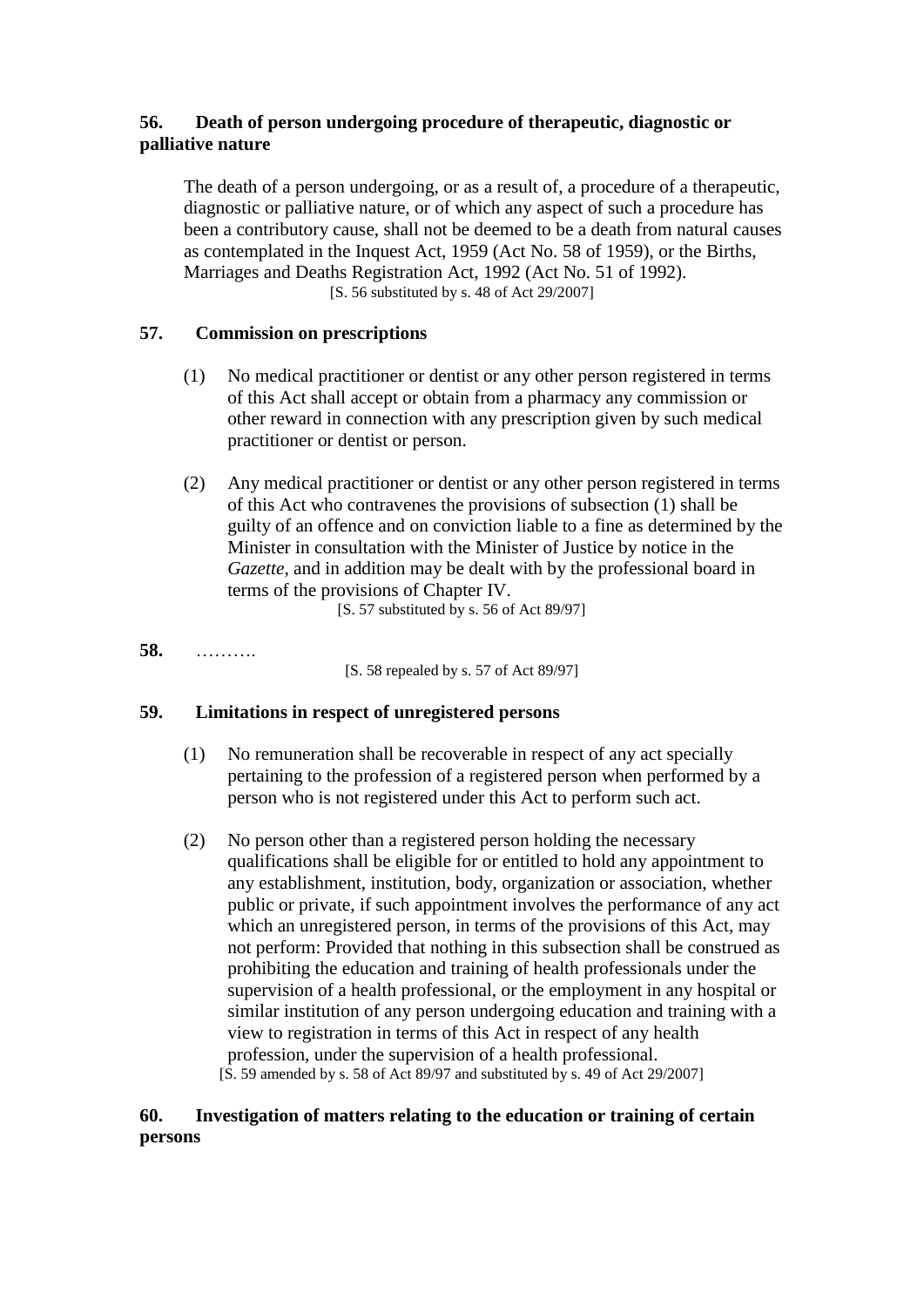- (1) Notwithstanding anything to the contrary contained in any law, any person who has been authorized by a professional board in writing to investigate any matter relating to the education or training of any person who is undergoing such education or training for the purpose of qualifying for the practising of any profession to which the provisions of this Act apply, may, for the purpose of making such investigation, enter any institution or premises utilized in the education or training of any such person.
- (2) Any person who prevents any person authorized in terms of subsection (1) from entering any institution or premises referred to in that subsection, or who hinders him or her in the making therein or thereon of any investigation contemplated in that subsection, shall be guilty of an offence and on conviction liable to a fine or to imprisonment for a period not exceeding 12 months or to both a fine and such imprisonment. [S. 60 amended by s. 59 of Act 89/97 and substituted by s. 50 of Act 29/2007]

## **61. Regulations**

(1) The Minister may, after consultation with the council, make regulations relating to -

[Words preceding para. (a) substituted by s. 51 of Act 29/2007]

- (a)
	- (i) the registration by the council of students in registrable professions studying at any accredited educational institution or training facility, the fees payable in respect of such registration and the removal by the council from the register in question of the names of such students so registered;
	- (ii) the standards of general education required of such students as a condition precedent to such registration;
	- (iii) the duration of the curricula to be followed by such students at such educational institution or training facility;
	- (iv) the minimum requirements of the curricula and the standards of education, training and examinations to qualify for registration in terms of this Act, which must be maintained at every educational institution or training facility offering education and training in any such profession, in order to secure recognition under this Act of the qualifications in question at such educational institution or training facility; [Para. (a) substituted by s. 51 of Act  $29/2007$ ]
- (b)
	- (i) the minimum age and the standard of general education required of a candidate for examination for a certificate entitling the holder thereof to registration in terms of this Act;
	- (ii) the persons who may be admitted to such examinations;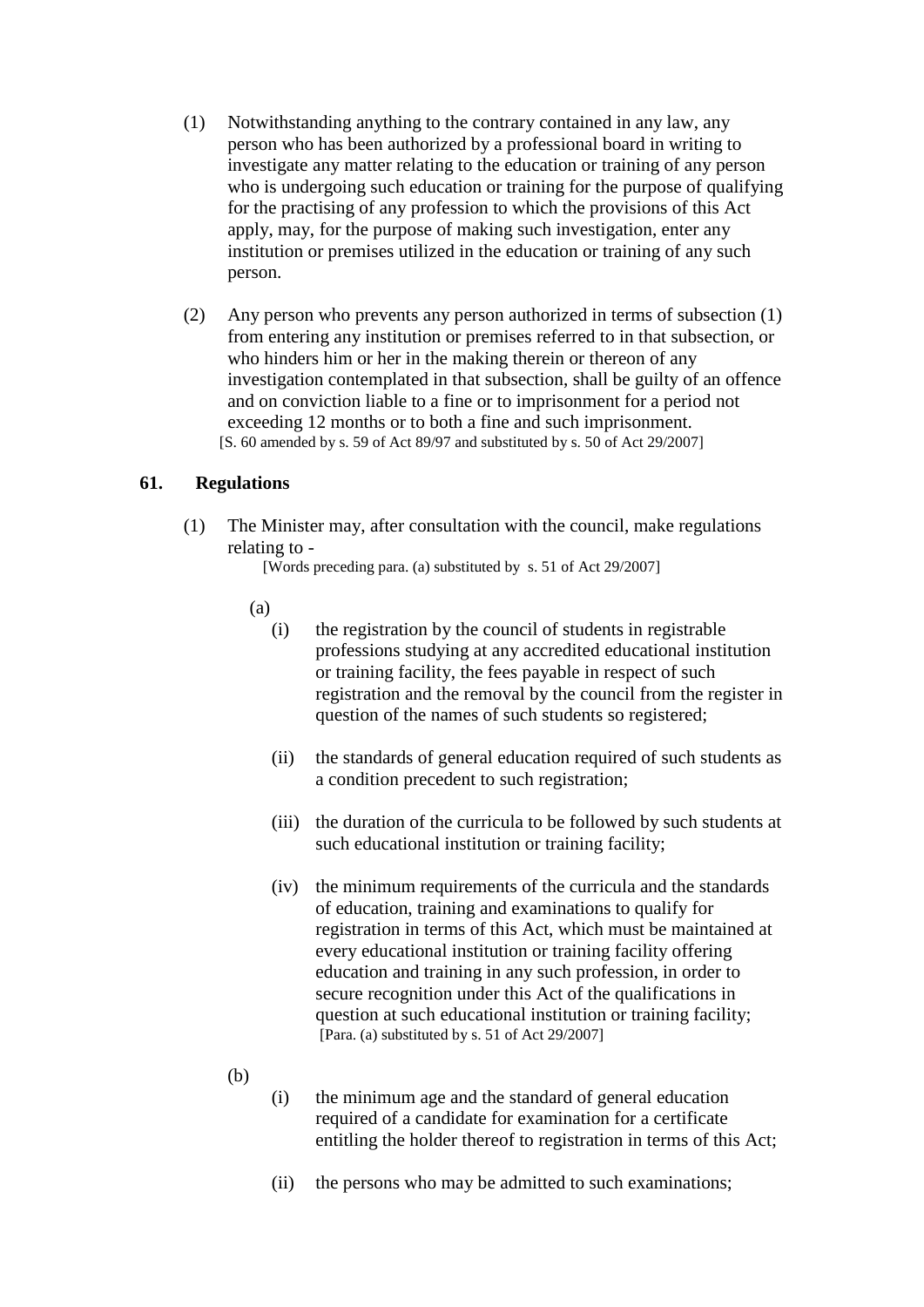- (iii) the courses of study and the training required for such examinations;
- (iv) the institutions and facilities at which such education or training may be taken or undergone and any other requirements in connection with such education or training;
- (v) the registration by the council of persons taking or undergoing such education or training provided for in section  $61A(1)(l)$ ;
- $(vi)$  ………
- (vii) the appointment and remuneration of moderators and examiners, as well as any other person required to assist in such examinations;
- (viii) the issue of certificates by the council and any other matter incidental to such examinations or the issue of such certificates;
- (ix) the nature and duration of the training to be undergone by persons who have obtained such certificates but who have not yet been registered, before they may be so registered;
- (x) the nature and duration of the training to be undergone by any person who has obtained a qualification in a profession prescribed in terms of [section 24](http://search.sabinet.co.za/netlawpdf/netlaw/HEALTH%20PROFESSIONS%20ACT.htm#section24#section24) or [25,](http://search.sabinet.co.za/netlawpdf/netlaw/HEALTH%20PROFESSIONS%20ACT.htm#section25#section25) but who is not yet registered as such, before he or she may be registered as such; [Para. (b) substituted by s. 51 of Act 29/2007]
- (c) the conditions under which any registered person may practise his or her profession;
- (d) the names which in terms of section  $40$  (c) may not be used; [Para. (d) substituted by s. 51 of Act 29/2007]
- (e)
- (i) the registration of interns, where applicable, to a registrable profession, including the recording of particulars of their training and proof of the performance thereof;
- (ii) the hospitals or other facilities at which or the persons with whom such training may be undertaken and the accreditation of such facilities or persons;
- (iii) any other matter incidental to the registration or training of interns; [Para. (e) substituted by s. 51 of Act 29/2007]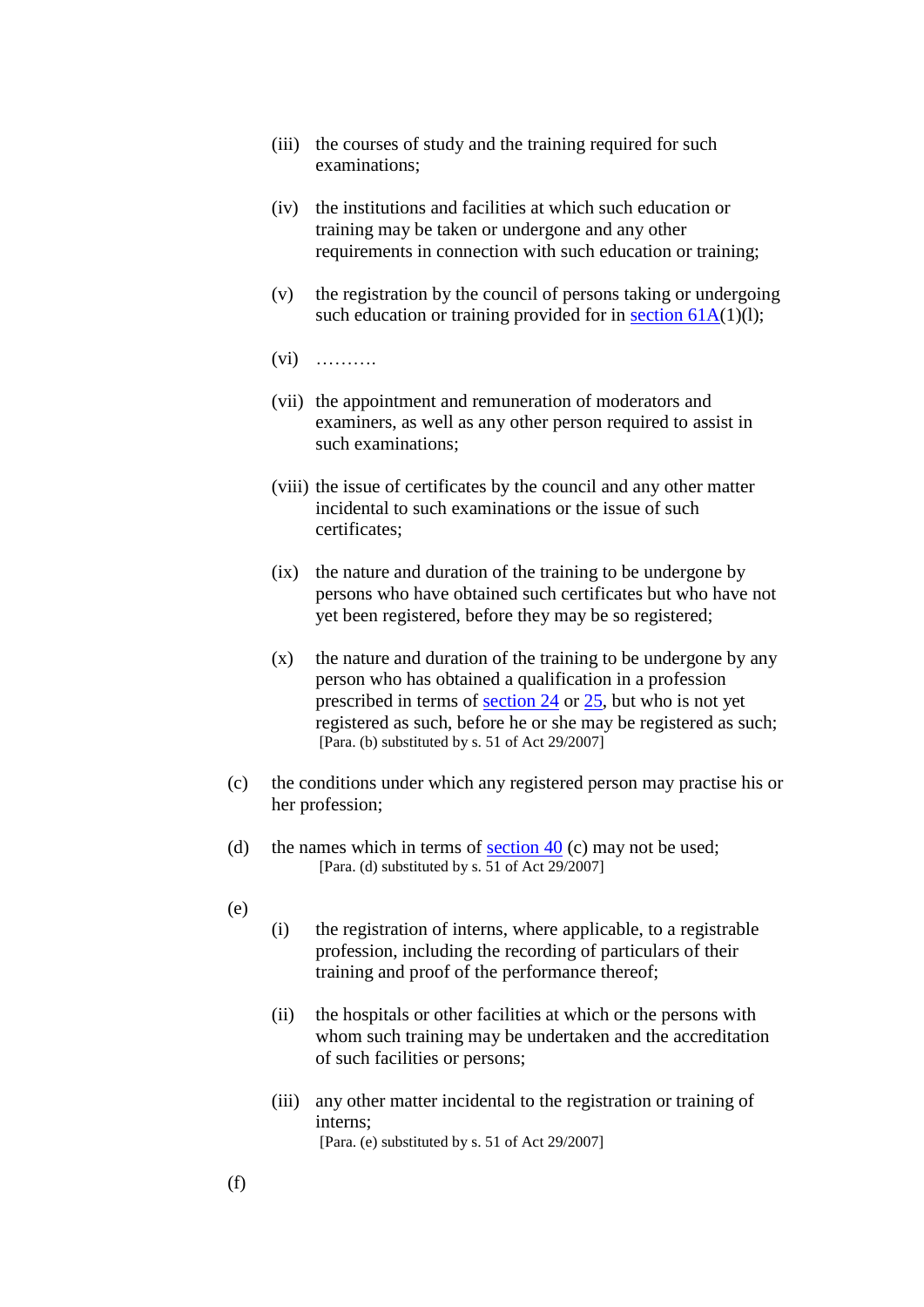- (i) the registration in terms of [section 35](http://search.sabinet.co.za/netlawpdf/netlaw/HEALTH%20PROFESSIONS%20ACT.htm#section35#section35) of the specialities or subspecialities or professional categories or additional professional categories of the health professions;
- (ii) the requirements to be satisfied, including the education and training to be obtained, the nature and duration of the education and training to be undergone and the qualifications to be held by persons before any person may be registered as a specialist or in any subspeciality, professional category or additional professional category;
- (iii) the circumstances under which any applicant for registration as a specialist shall be exempted from any of such requirements:
- (iv) conditions in respect of the practising of a specialist or a person whose subspeciality, professional category or additional professional category has been registered, including conditions restricting the practice of such a specialist or any such person to the speciality, subspeciality or professional category or additional professional category in which he or she holds registration; [Para. (f) substituted by s. 51 of Act 29/2007]

(g)

 $(i)$  ………

- (ii) the requirements for a valid nomination of a candidate for appointment by the Minister as a member of a professional board; [Para. (g) substituted by s. 51 of Act 29/2007]
- (h)
- (i) the manner in which complaints, charges or allegations brought against a registered person shall be lodged;
- (ii) the method of summonsing a respondent and the penalties for failure or refusal on the part of any such respondent to respond to or attend or for obstructing or interrupting any part of the professional conduct inquiry;
- (iii) the continuation of a professional conduct inquiry, after a plea has been lodged, by the committee conducting the inquiry. should one or more members of the committee be unable to continue to serve: Provided that not less than four of the original members of the committee are available to continue with the inquiry;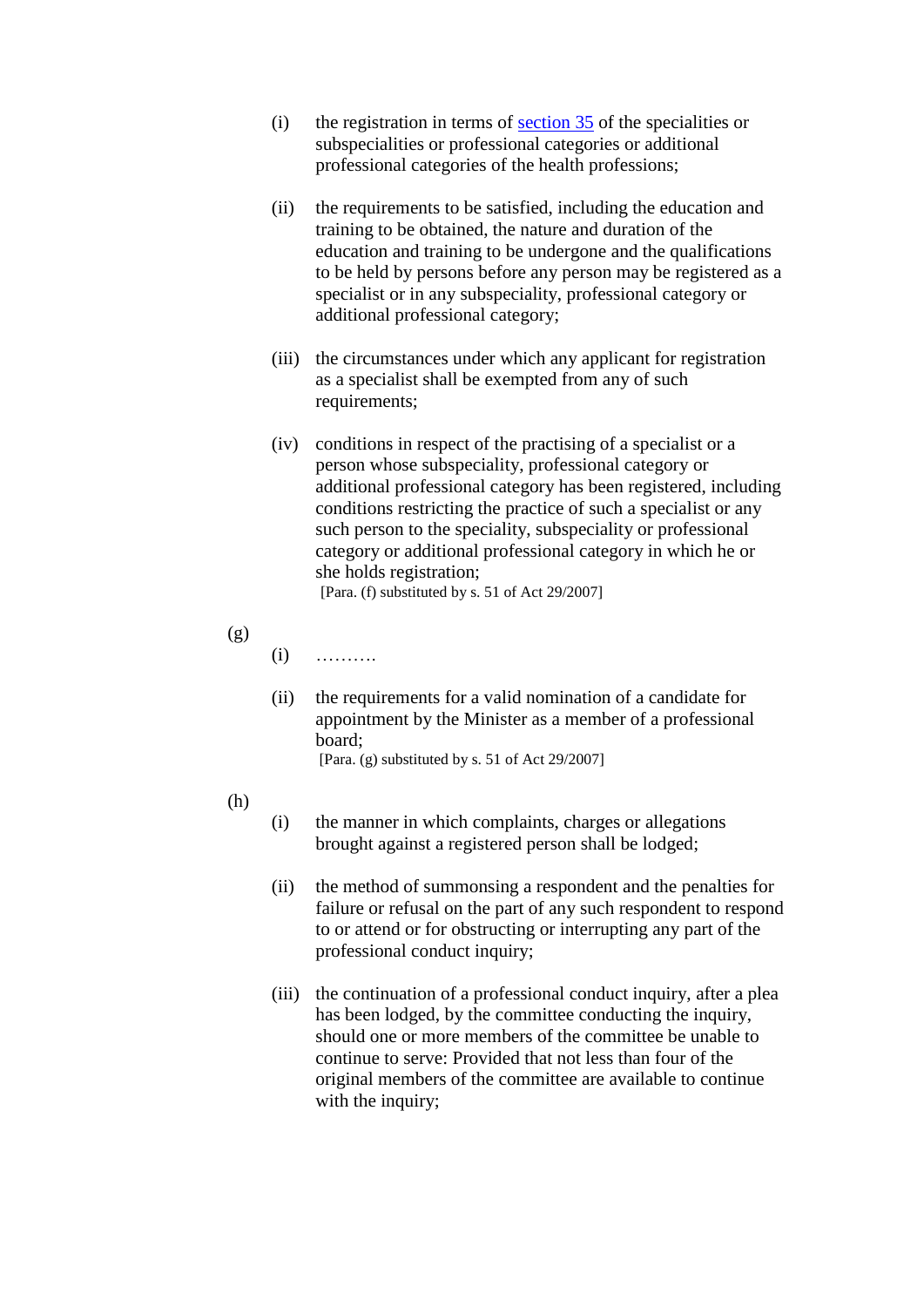- (iv) the procedure to be followed to lodge an appeal with an appeal committee and the time within which an appeal may be lodged;
- (v) any other matter relating to the conduct of such an inquiry; [Para. (h) substituted by s. 51 of Act 29/2007]
- (i) the accreditation by a professional board of pathology laboratories providing services which fall within the ambit of this Act, the laying down of conditions with which such laboratories must comply to obtain accreditation; [Para. (i) substituted by s. 51 of Act 29/2007]
- (j) any matter which in terms of this Act is required to be prescribed by regulation; and
- (k) generally, all matters which the Minister considers necessary or expedient to prescribe in order that the purposes of this Act may be achieved, and the generality of this provision shall not be limited by the preceding paragraphs of this subsection.
- (2) The Minister may, after consultation with the council, if he or she deems it to be in the public interest, amend or repeal any regulation or rule made in terms of this Act.
- (3) ……….

[Subs. (3) deleted by s. 51 of Act 29/2007]

- (4) Any regulation made under this section may prescribe penalties for any contravention thereof or failure to comply therewith.
- (5) Any proclamation or notice issued or regulation, rule or order made under this Act may from time to time be amended or repealed by the authority by which it was issued or made.
- (6) The Minister shall, not less than three months before any regulation is made under subsection (1), cause the text of such regulation to be published in the *Gazette* together with a notice declaring his or her intention to make such regulation and inviting interested persons to furnish him or her with any comments thereon or any representations they may wish to make in regard thereto.
- (7) The provisions of subsection (6) shall not apply in respect of
	- (a) any regulation which, after the provisions of subsection (6) have been complied with, has been amended by the Minister in consequence of representations received by him or her in pursuance of the notice issued thereunder; and
	- (b) any regulation in respect of which the Minister is advised by the council that the public interest requires it to be made without delay.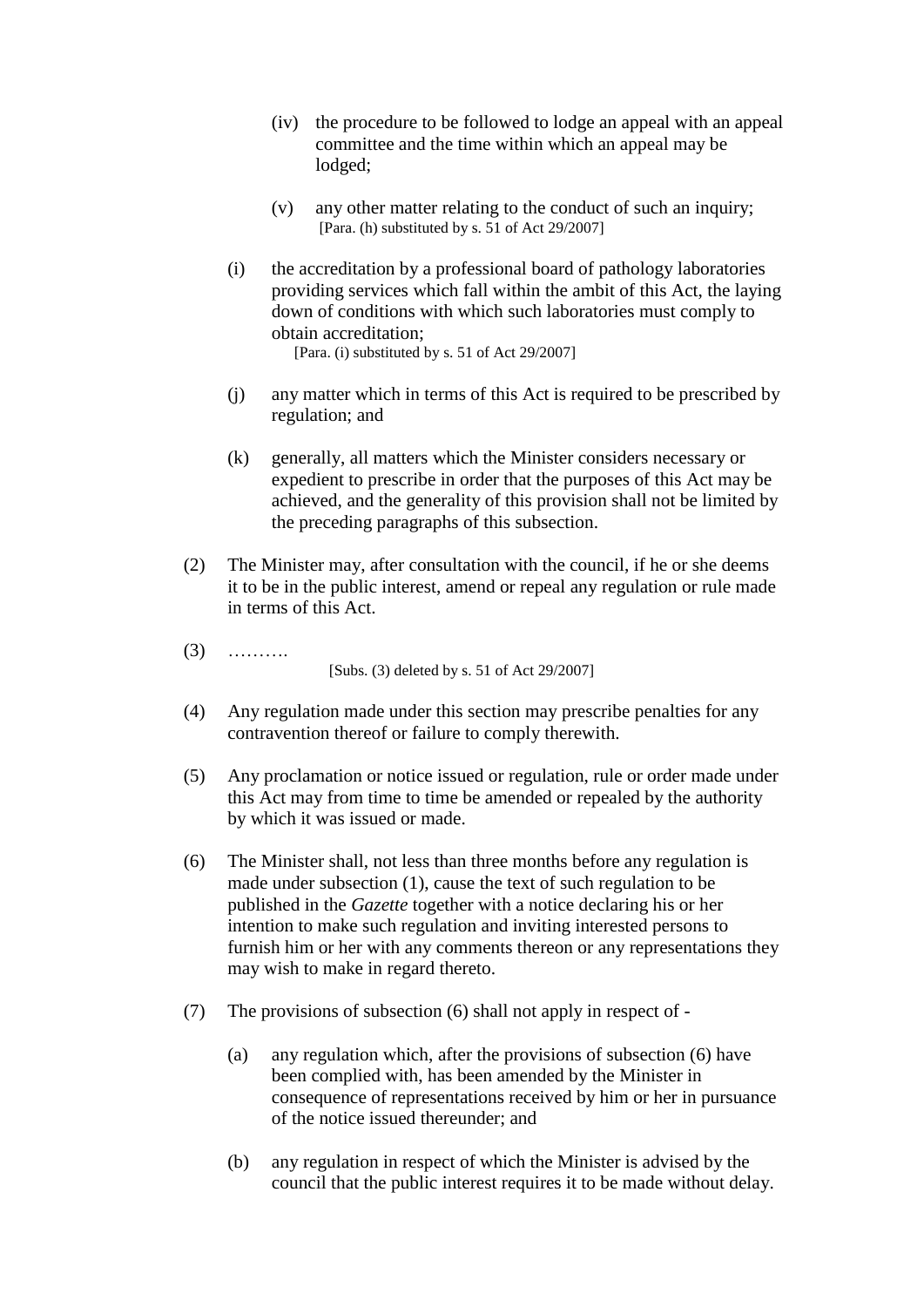[S. 61 amended by s. 10 of Act 33/76, s. 18 of Act 36/77, s. 9 of Act 43/80, s. 4 of Act 38/82, s. 9 of Act 58/84 and s. 9 of Act 79/90 and substituted by s. 60 of Act 89/97]

### **61A. Rules**

- (1) The council may make rules or adopt policies relating to [Words preceding para. (a) substituted by s. 52 of Act 29/2007]
	- (a) the conduct of the business and the procedure at meetings of the council and committees of the council and the manner in which minutes of such meetings shall be kept; [Para. (a) substituted by s. 52 of Act 29/2007]
	- (b) the manner in which contracts shall be entered into on behalf of the council, the accounts of the council shall be kept and the manner in which money accruing to the council shall be disposed of;
	- (c) the professional fees and allowances which may be paid to members of the council or to members of professional boards established in terms of [section 15](http://search.sabinet.co.za/netlawpdf/netlaw/HEALTH%20PROFESSIONS%20ACT.htm#section15#section15) or to members of committees or subcommittees of the council or professional boards and other persons who render services to the council or professional boards; [Para. (c) substituted by s. 52 of Act 29/2007]
	- (d) ………. [Para. (d) deleted by s. 52 of Act 29/2007]
	- (e) any fees payable in terms of this Act, which may include-
		- (i) registration fees;
		- (ii) annual fees provided for in [section 62;](http://search.sabinet.co.za/netlawpdf/netlaw/HEALTH%20PROFESSIONS%20ACT.htm#section62#section62)
		- (iii) fees payable for restoration of-
			- (aa) a name to a register from which it had been removed and such fees may vary according to the reason for the removal thereof and the period for which it was so removed;
			- (bb) a person as a specialist or in a subspeciality or an additional qualification;
			- (cc) a professional category or an additional professional category;
		- (iv) fees payable for the issuing of certificates;
		- (v) fees payable for examinations conducted by or on behalf of professional boards; and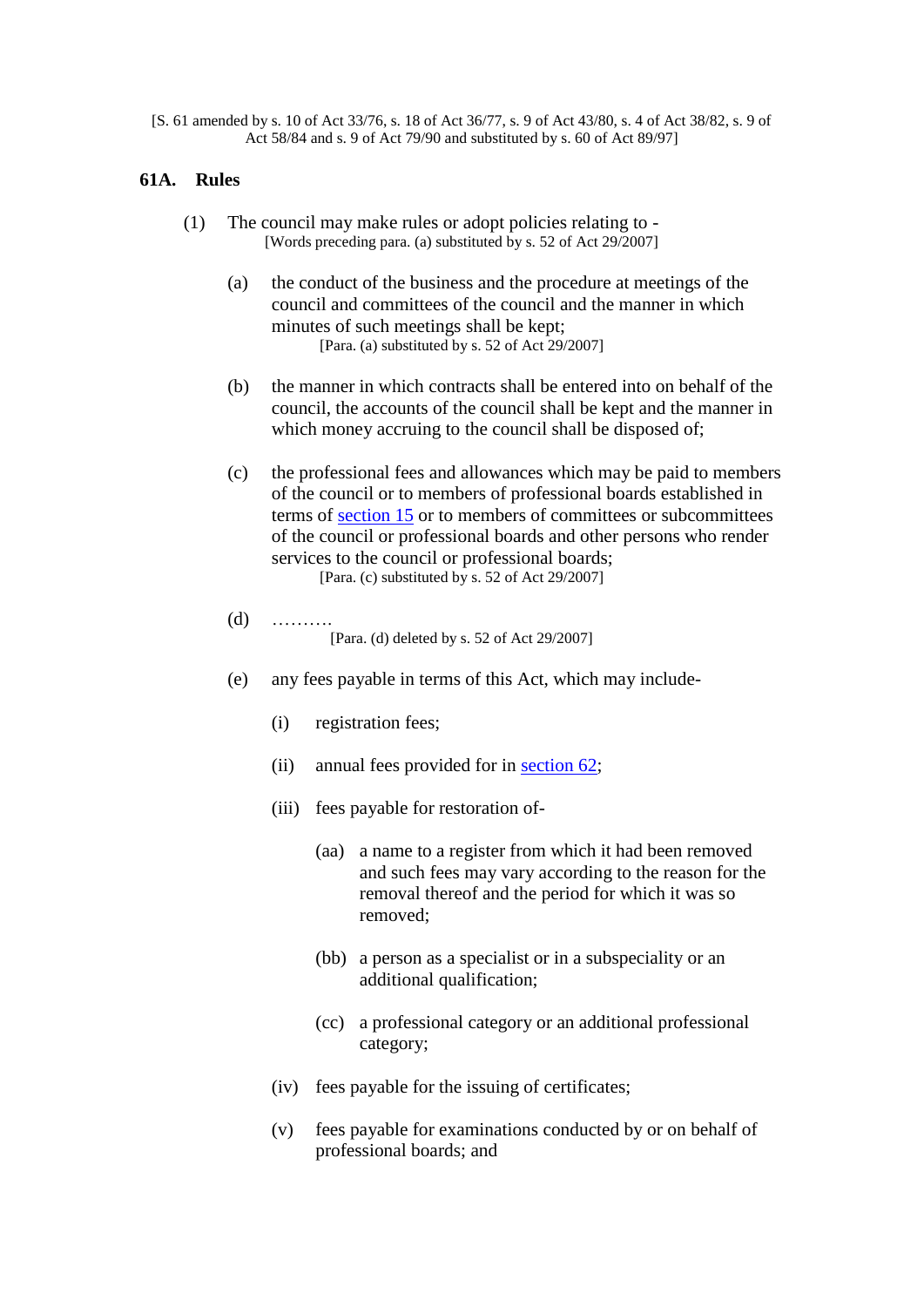- (vi) fees payable for accreditation of educational institutions, training facilities, activities for continuing professional development, and pathology laboratories; [Para. (e) substituted by s. 52 of Act 29/2007]
- (f) the forms of the registers to be kept in terms of this Act and of all certificates which may be issued under this Act and the manner in which alterations may be effected in such registers:
- (g) the forms to be completed and the documents to be submitted by applicants for registration or for restoration to the register;
- (h) the returns and information to be furnished by any person registered in terms of this Act;
- $(i)$  ……… [Para. (i) deleted by s. 52 of Act 29/2007]
- $(i)$  ……… [Para. (j) deleted by s. 52 of Act 29/2007]
- $(k)$  ……… [Para. (k) deleted by s. 52 of Act 29/2007]
- (l) the qualifications which may be registered as *specialist and* additional qualifications in terms of [section 35;](http://search.sabinet.co.za/netlawpdf/netlaw/HEALTH%20PROFESSIONS%20ACT.htm#section35#section35) and [Para. (l) substituted by s. 52 of Act 29/2007]
- (m) any matter which in terms of this Act is required to be or may be promulgated as rules.
- (2) The council shall, after consultation with the professional boards, not less than three months before any rule is made in terms of this Act, cause the text of such rule to be published in the *Gazette* together with a notice declaring the council's intention to make such rule and inviting interested persons to furnish the council with any comments thereon or any representations they may wish to make in regard thereto. [Subs.  $(2)$  substituted by s. 52 of Act 29/2007]

[S. 61A inserted by s. 61 of Act 89/97]

### **62. Levying of annual fees on certain registered persons**

The Minister may, on the recommendation of the council, at any time by notice in the *Gazette* authorise the council to prescribe a fee to be paid annually to the council by the registered persons concerned: Provided that in prescribing such fee the council may differentiate between persons according to whether they have been registered before or after a date specified in the notice and may vary such fee according to whether it is paid before or after a specific date, and the profession and registration category in which they hold registration.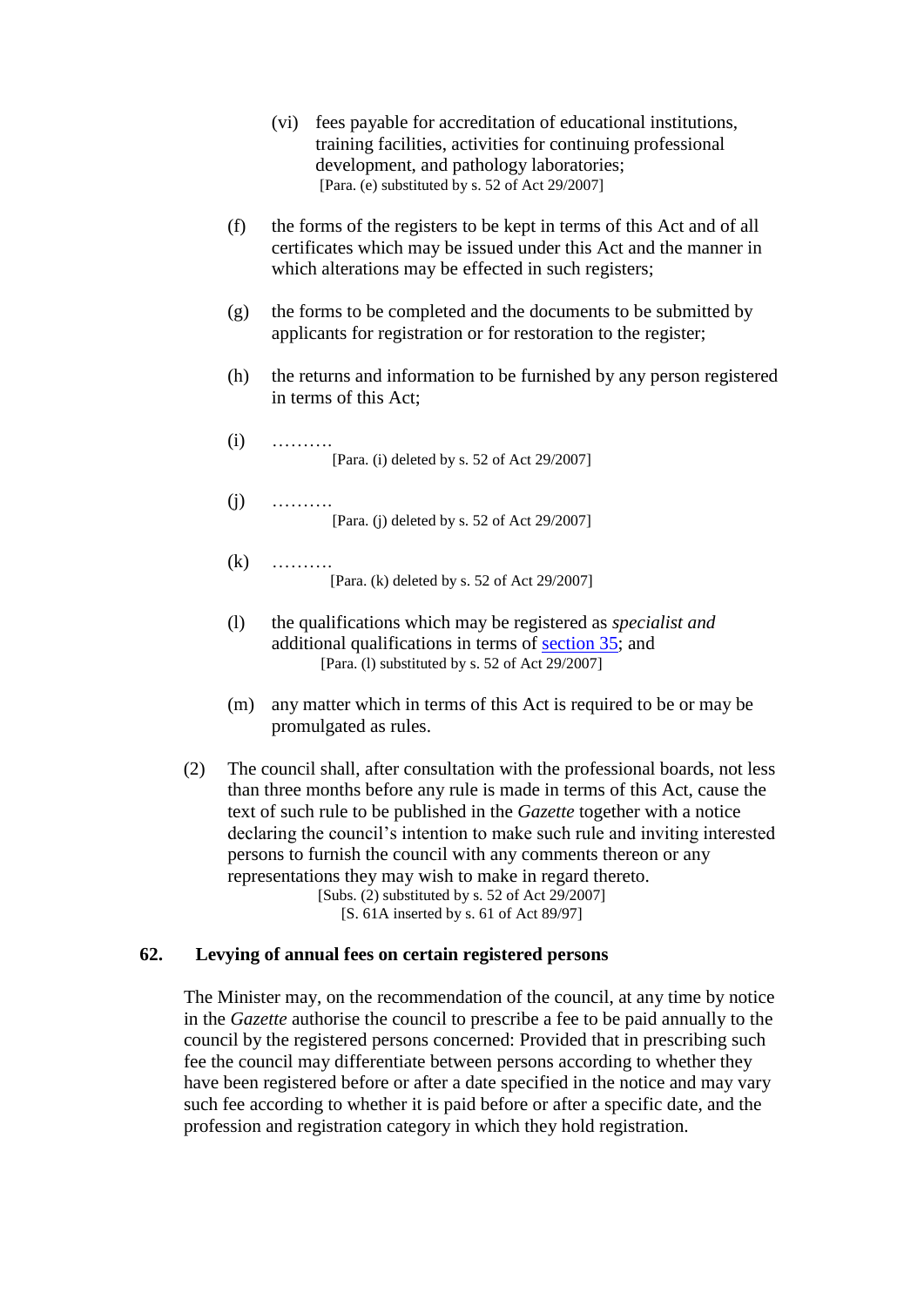- (2) If any person liable to pay any annual fee prescribed in terms of subsection (1) fails or refuses to pay such fee within the period specified in the notice in question, the council may recover such fee by action in a competent court.
- (3) If a person's name has been removed from the register in terms of [section](http://search.sabinet.co.za/netlawpdf/netlaw/HEALTH%20PROFESSIONS%20ACT.htm#section19#section19)   $19(1)(d)$  $19(1)(d)$ , it shall be a condition precedent for the restoration of his or her name to the register that he or she pays the outstanding annual fee or fees and such restoration fees as may be prescribed.
- (4) A professional board may by resolution exempt for an indefinite or definite period any registered person specified in the resolution from payment of any annual fee prescribed in terms of subsection (1).
- [S. 62 amended by s. 10 of Act 79/90 and substituted by s. 62 of Act 89/97 and s. 53 of Act 29/2007]

### **63.** ……….

**65.** ……….

[S. 63 amended by s. 11 of Act 79/90 and repealed by s. 63 of Act 89/97]

### **63A**. ……….

[S. 63A inserted by s. 5 of Act 38/82, substituted by s. 12 of Act 18/95 and s. 64 of Act 89/97 and repealed by s. 54 of Act 29/2007]

### **64. Repeal of laws**

- (1) Subject to the provisions of subsections (2), (3) and (4), the laws specified in the Schedule are hereby repealed to the extent set out in the third column of the said Schedule.
- (2) Any proclamation, notice, regulation, rule, authorization or order issued, made or granted, or any registration, removal from a register, appointment or any other thing done in terms of a provision of any law repealed by subsection (1), shall, except in so far as may be otherwise required by this Act, be deemed to have been issued, made, granted or done under the provisions of this Act.

| (3) |  | [Subs. $(3)$ deleted by s. 55 of Act 29/2007] |
|-----|--|-----------------------------------------------|
| (4) |  | [Subs. (4) deleted by s. 55 of Act 29/2007]   |
|     |  | [S. 65 repealed by s. 19 of Act 58/92]        |

### **66. Short title and commencement**

This Act shall be called the Health Professions Act, 1974, and shall come into operation on a date fixed by the State President by proclamation in the *Gazette*.

## **Schedule**